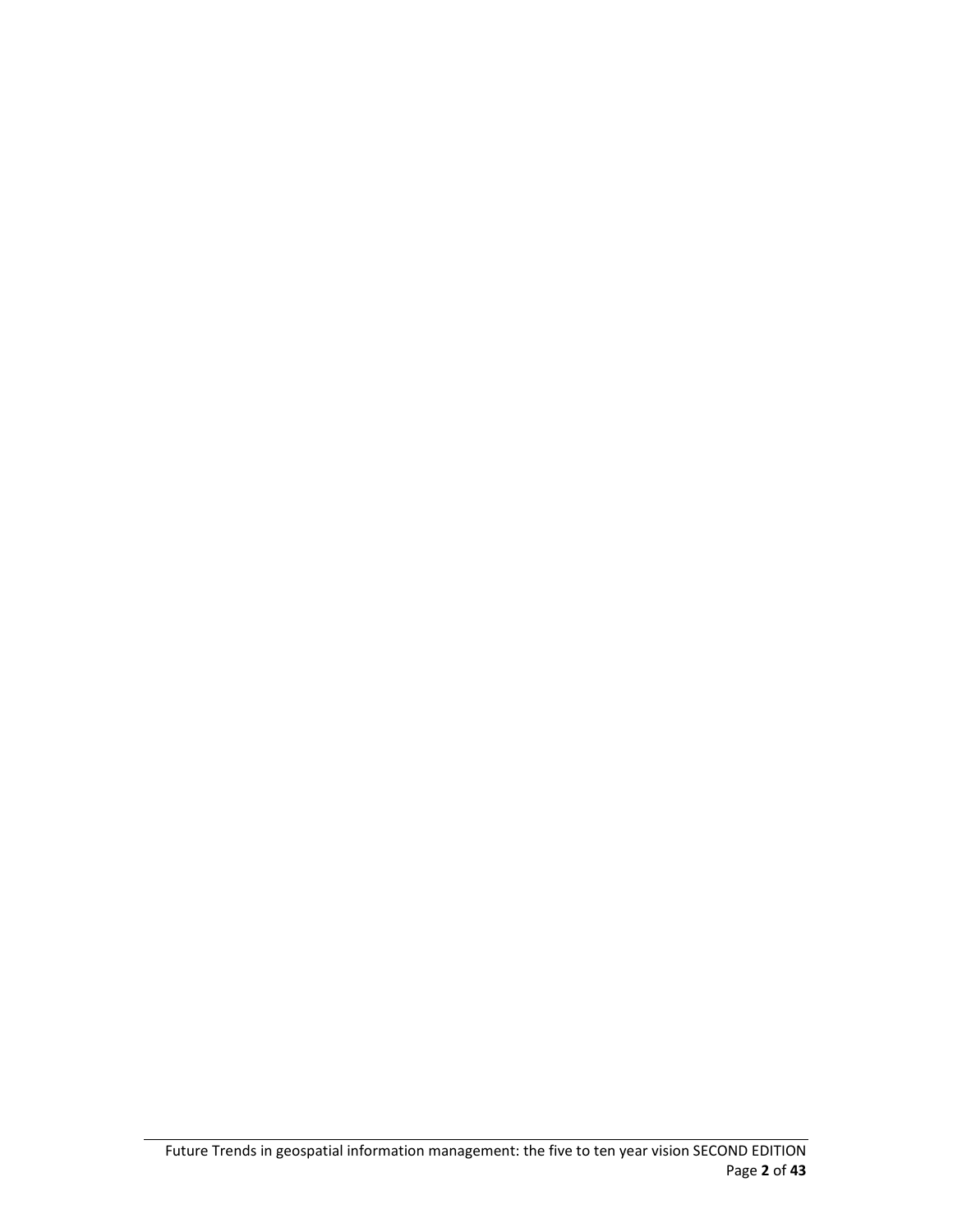## **Contents**

|                | The role of geospatial information in measuring and monitoring the post-2015 sustainable |  |  |  |  |
|----------------|------------------------------------------------------------------------------------------|--|--|--|--|
|                |                                                                                          |  |  |  |  |
|                |                                                                                          |  |  |  |  |
| $\mathbf{1}$   |                                                                                          |  |  |  |  |
| 1.1            |                                                                                          |  |  |  |  |
| 1.2            |                                                                                          |  |  |  |  |
| 1.3            |                                                                                          |  |  |  |  |
| $\overline{2}$ |                                                                                          |  |  |  |  |
| 2.1            |                                                                                          |  |  |  |  |
| 2.2            |                                                                                          |  |  |  |  |
| 3              |                                                                                          |  |  |  |  |
| 3.1            |                                                                                          |  |  |  |  |
| 3.2            |                                                                                          |  |  |  |  |
| 3.3            |                                                                                          |  |  |  |  |
| 3.4            |                                                                                          |  |  |  |  |
| 4              |                                                                                          |  |  |  |  |
| 4.1            |                                                                                          |  |  |  |  |
| 4.2            |                                                                                          |  |  |  |  |
| 4.3            |                                                                                          |  |  |  |  |
| 5              | Trends in technology and the future direction of data creation, maintenance and          |  |  |  |  |
|                |                                                                                          |  |  |  |  |
| 5.1            |                                                                                          |  |  |  |  |
| 5.2            |                                                                                          |  |  |  |  |
| 5.3            |                                                                                          |  |  |  |  |
| 5.4            |                                                                                          |  |  |  |  |
| 5.5            |                                                                                          |  |  |  |  |
| 5.6            |                                                                                          |  |  |  |  |
| 6              |                                                                                          |  |  |  |  |
| 6.1            |                                                                                          |  |  |  |  |
| 6.2            |                                                                                          |  |  |  |  |
| 6.3            |                                                                                          |  |  |  |  |

Future Trends in geospatial information management: the five to ten year vision SECOND EDITION Page **3** of **43**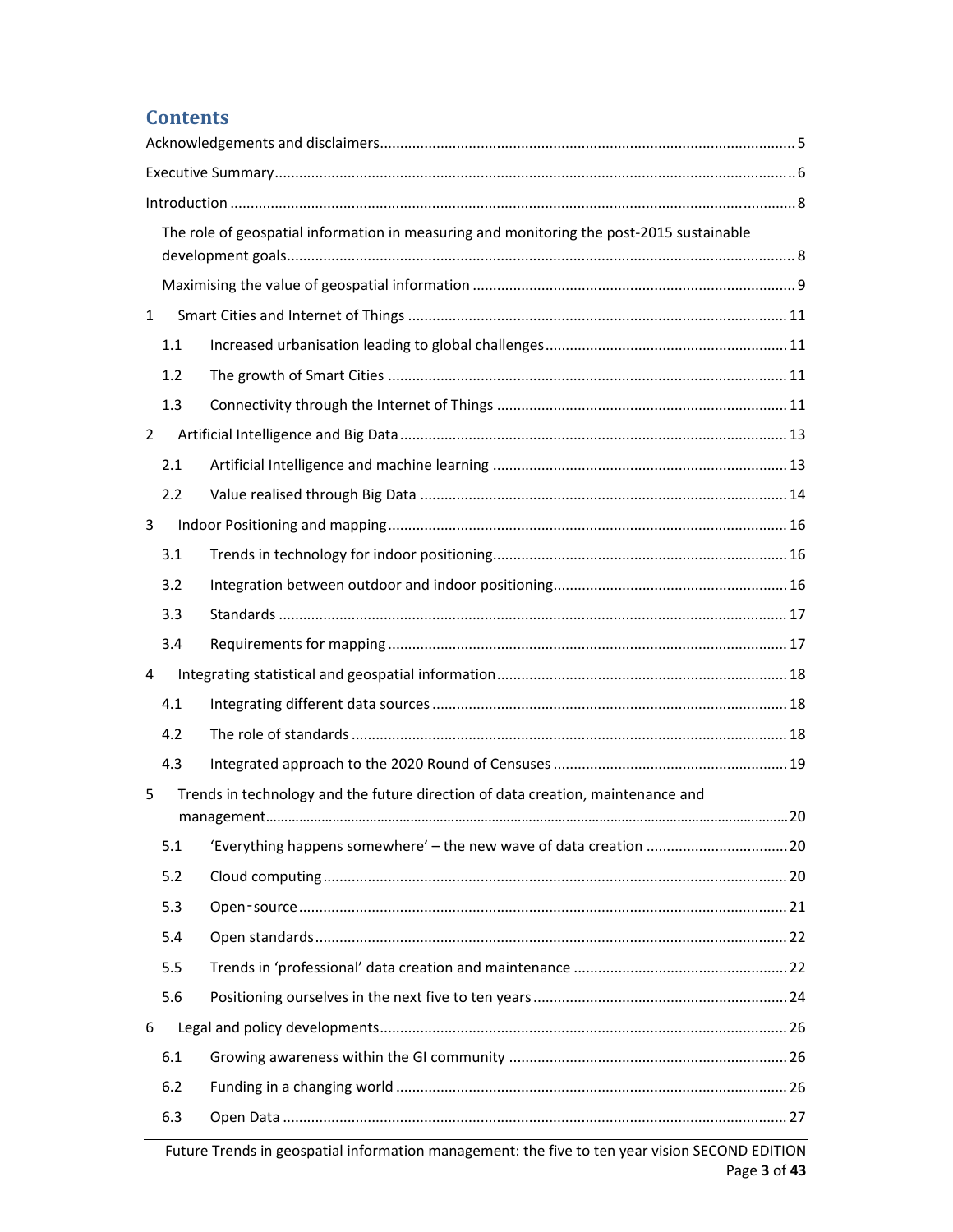|                | 6.4 |                                                                               |  |  |  |
|----------------|-----|-------------------------------------------------------------------------------|--|--|--|
|                | 6.5 |                                                                               |  |  |  |
|                | 6.6 |                                                                               |  |  |  |
|                | 6.7 |                                                                               |  |  |  |
| $\overline{7}$ |     |                                                                               |  |  |  |
|                | 7.1 |                                                                               |  |  |  |
|                | 7.2 |                                                                               |  |  |  |
|                | 7.3 |                                                                               |  |  |  |
|                | 7.4 |                                                                               |  |  |  |
| 8              |     |                                                                               |  |  |  |
|                | 8.1 |                                                                               |  |  |  |
|                | 8.2 |                                                                               |  |  |  |
|                | 8.3 |                                                                               |  |  |  |
| 9              |     | The future role of governments in geospatial data provision and management 37 |  |  |  |
|                | 9.1 |                                                                               |  |  |  |
|                | 9.2 |                                                                               |  |  |  |
|                | 9.3 |                                                                               |  |  |  |
|                | 9.4 |                                                                               |  |  |  |
|                | 9.5 | Maintaining an accurate, detailed and trusted geospatial information base  39 |  |  |  |
|                |     |                                                                               |  |  |  |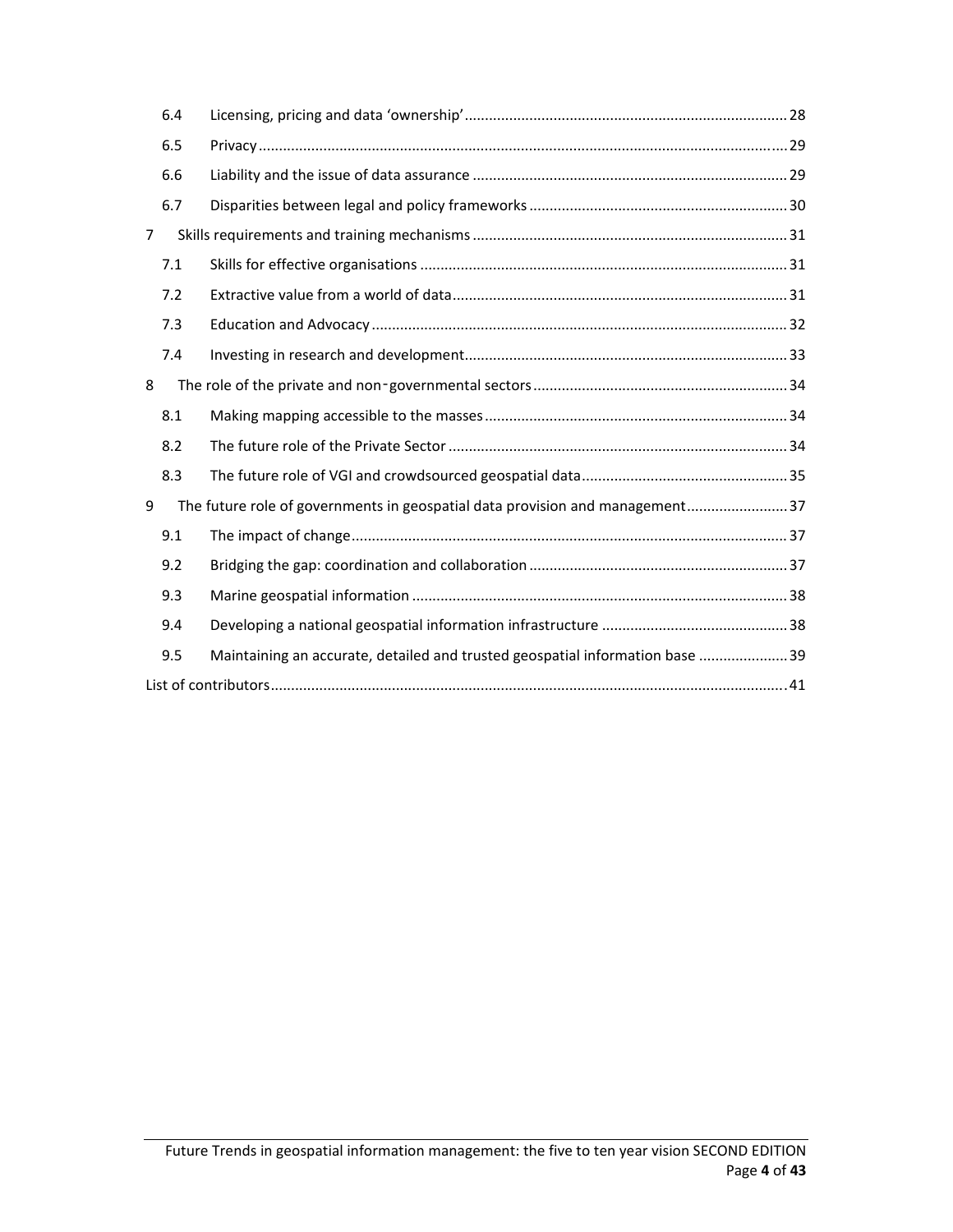## **Acknowledgements and disclaimers**

This paper has been authored by James Norris of Ordnance Survey, the national mapping authority of Great Britain, on behalf of the United Nations Committee of Experts on Global Geospatial Information Management (UN‐GGIM). However, the content is entirely based on contributions received in written form and through the views expressed during the discussion forum held in May 2015. Hence the content does not necessarily reflect the views of the author, or their employer. Whilst different and, at times, conflicting views were expressed by contributors, consensus on a number of major trends and themes was reached forthcoming.

A list of those who have contributed can be found at the end of the report. We are grateful to every person and organisation for giving their time, either to provide written contributions, attending the discussion forum, or taking part in individual evidence gathering sessions and allowing us to use their collective inputs in this report.

This paper contains information that is covered by copyright and other intellectual property rights. All or any part of the report may be reproduced provided the source '*Future Trends in geospatial information management: the five to ten year vision – Second Edition, August 2015'* is cited.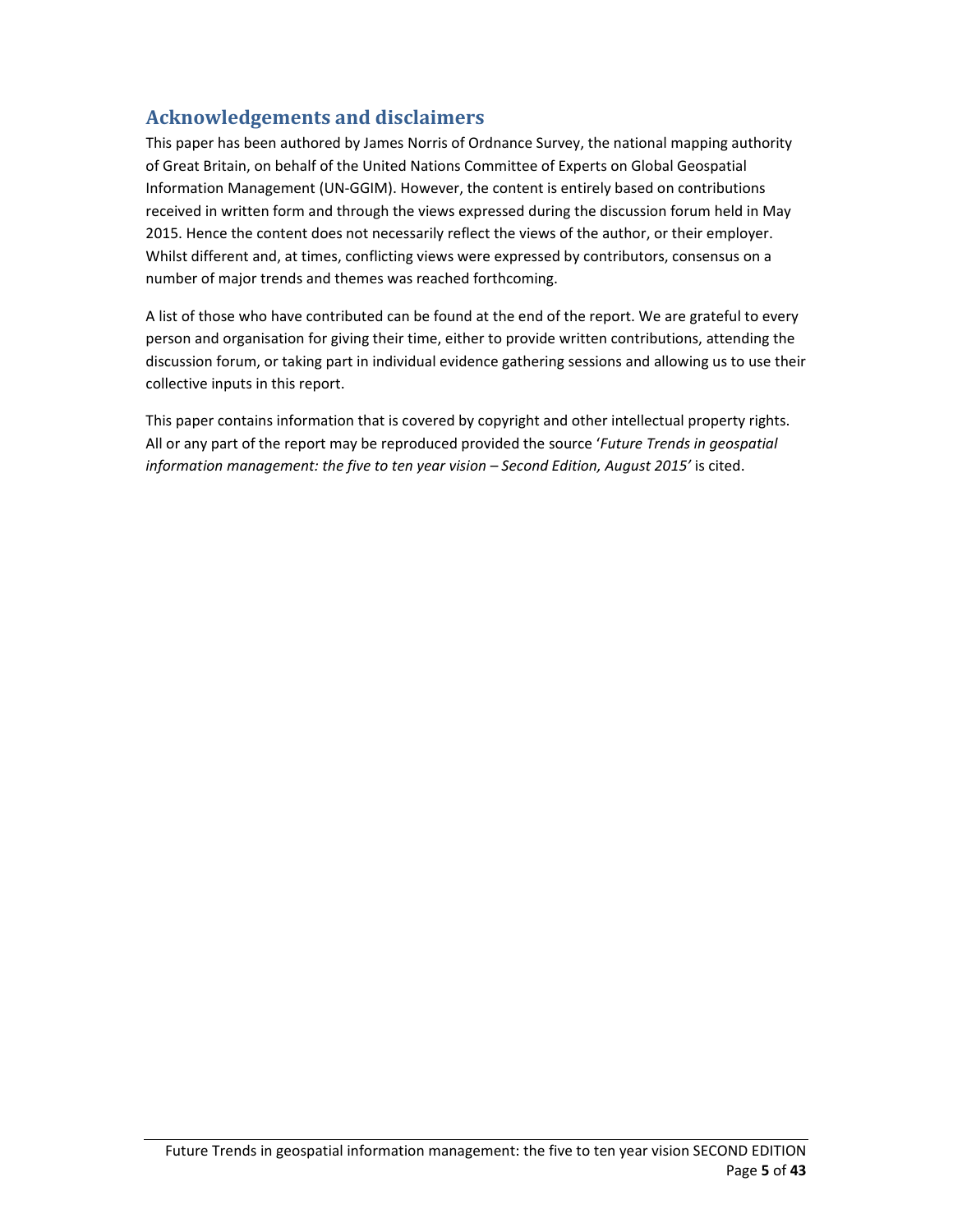### **Executive Summary**

This 2015 version of the Future Trends report recognises that the most significant changes in the geospatial industry will come not through a single technology, but rather from the linking of multiple technologies and policies. The first part of the report, which has been produced through a global consensus process, focuses on the new and emerging trends; these are explored through a series of themes covering one or more topics. The second half of the report updates, where relevant, changes that have occurred in the trends identified in the first edition.

Due to increased global urbanization, it is expected that more focus will be placed on urban environments. The integration of smart technologies and efficient governance models will increase and the mantra of 'doing more for less' will be more relevant than ever before. The emerging trends of Smart Cities and the Internet of Things, coupled with smart resource management and interoperable services, will lead to a focus on increased citizen services, better land management, and the sustainability of resources and the environment.

The development of intelligent information‐processing technologies, will provide easier access to a wide range of different services which were previously used for separate applications. These include home and industrial automation, medical aids, mobile healthcare, intelligent energy management, automotive and traffic management, to name only a few.

The next five to ten years will see significant developments in the architecture of the internet. Currently the internet is human‐orientated; the shift towards machine learning and the adoption of the Internet of Things will bring into play devices which are, to all intents and purposes, autonomous and act independently whether or not anyone, or any system, is actively using them.

There is an increasing tendency to bring together data from multiple sources: official statistics, geospatial information, satellite data, big data and crowd‐sourced data among them. For the full potential of these data sources to be realised, it is agreed that data needs to be accessible, interoperable and standardised. This theme is recognised throughout the chapters of this report, and stems from this need for users to be able to integrate different sources and types of information.

The role of National Spatial Data Infrastructures will become increasingly important. They can provide the means to organise and deliver core geographies for many national and global challenges including sustainable development. The paradigm of data availability is changing; there is a huge increase in the tracking and availability of real-time data. It is now recognised that this data is no longer just for mapping and delivery, but for integration, analytics, modelling and aggregation – capable of providing more informed decision making.

Work continues at a global level with international standards. The widespread and effective application of standards in many digital information fields is crucial not only for the continual effective use of internet-based products and services, but also for collaborations between different data organisations.

Although views on policies for the use of authoritative data are fairly consistent around the world, culture has a big influence. Governments are moving towards being commissioners of information rather than creating it themselves. They are working increasingly closely with private sector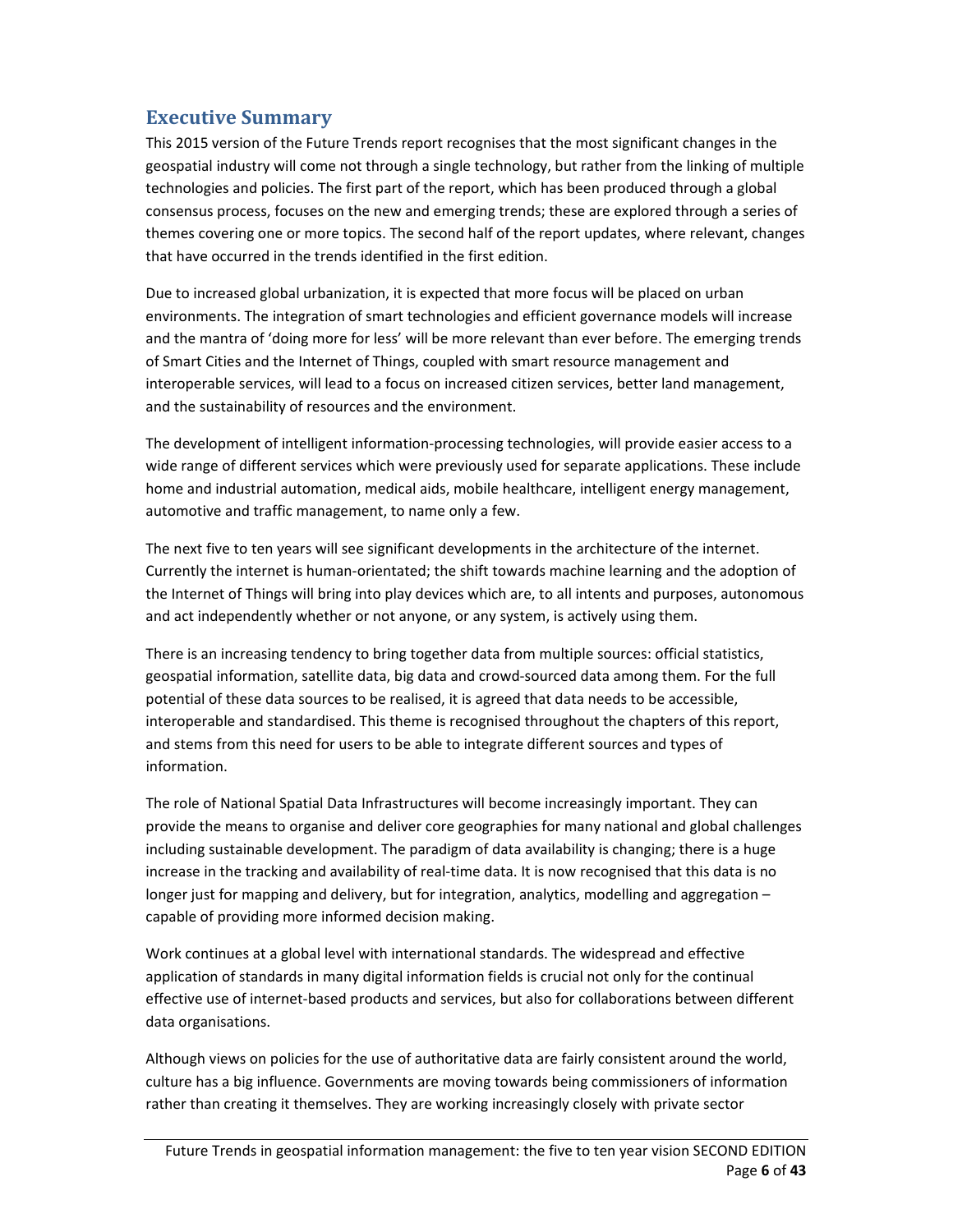organisations and are able to add a stamp of authority to data and services provided through public private partnerships.

New data sources and new data collection technologies must be carefully applied to avoid a bias that favours countries that are wealthier and with established data infrastructures. The use of innovative tools might also favour those who have greater means to access technology, thus widening the gap between the "data poor" and the "data rich".

Governments remain in a unique position to consider the requirements for geospatial information for society as a whole, and will continue to play a key role in providing a reliable, trusted and maintained geospatial information base. The exact role a government chooses to take in geospatial information management, the challenges faced, and the changes made will vary from country to country. Governments retain a key role in ensuring that comprehensive and robust frameworks are put in place with related policies, resources and structures to ensure that geospatial information is easily accessible to decision makers in a coordinated way.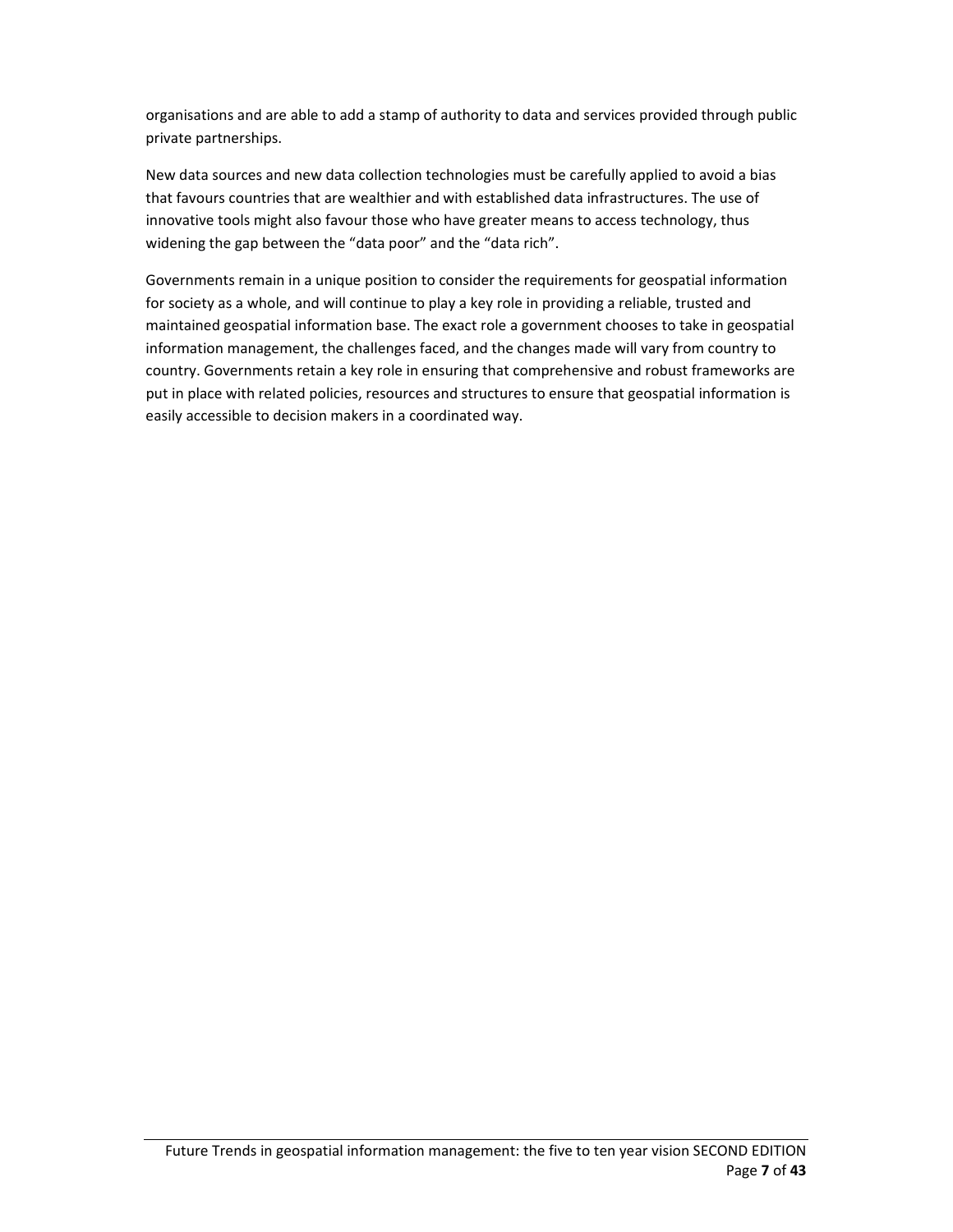## **Introduction**

The first edition of the report "Future trends in geospatial information management: the five to ten year vision" has proved to be an important reference document. It has been appreciated by many different users and has provided a consensus view for the professional geospatial community to keep abreast of new trends in geospatial information; particularly with the impact of these geospatial technologies.

The Committee of Experts, acknowledging the benefit and impacts that the first edition has had in the global geospatial community, decided that an update to the Future Trends report should be completed in 2015. This second edition updated report, prepared through a global consensus process, will form an important contribution to the review of all aspects of the Committee's work and operations, to be submitted to the Economic and Social Council in 2016. As well as exploring new areas, this version highlights changes to the trends identified in the original report; showing how the role of governments is changing and documenting the increasing role that geospatial information will play as part of the post-2015 development agenda.

## **The role of geospatial information in measuring and monitoring the post‐ 2015 sustainable development goals**

2015 is a watershed year, providing a crucial opportunity for the value of geospatial information to be recognised by governments throughout the world. The United Nations Millennium Development Goals (MDG) conclude in 2015 after 15 years of effort. A global framework of eight goals and 21 targets, designed to reduce extreme poverty and improve the lives of all the world's citizens at local, national, regional and global levels, the MDG monitoring experience clearly demonstrated that the effective use of data can help to galvanize development efforts, implement successful targeted interventions, track performance and improve accountability.

A bold new post‐2015 development agenda is being established by the United Nations, inclusive of 17 Sustainable Development Goals (SDGs) and 169 associated targets. The SDGs will be adopted and launched by the United Nations General Assembly in September 2015, and will frame the global development agenda through to 2030. In order for the goals and targets to be implemented and achievable, strengthening data production and the use of better data in policymaking and monitoring have been recognised as being critical.

Many of the targets are thematically based and geographic in nature. This provides an ideal opportunity for the global geospatial community to ensure that the role geospatial information plays – improving the availability, quality, timeliness, integration and disaggregation of data – in the development of the targets and indicators is realized. They all occur in a location‐based environment and geospatial information provides a fundamental baseline for the global indicator framework, as well as for measuring and monitoring the SDGs.

In tackling these major global challenges, many governments will initially face problems associated with poor data quality, lack of timely data and a lack of interoperability between different sources of data. This may result in governments using, and then relying on, inaccurate or low quality data on which to base their decisions. It will be imperative that these early data issues are quickly resolved and overcome by the global geospatial information community.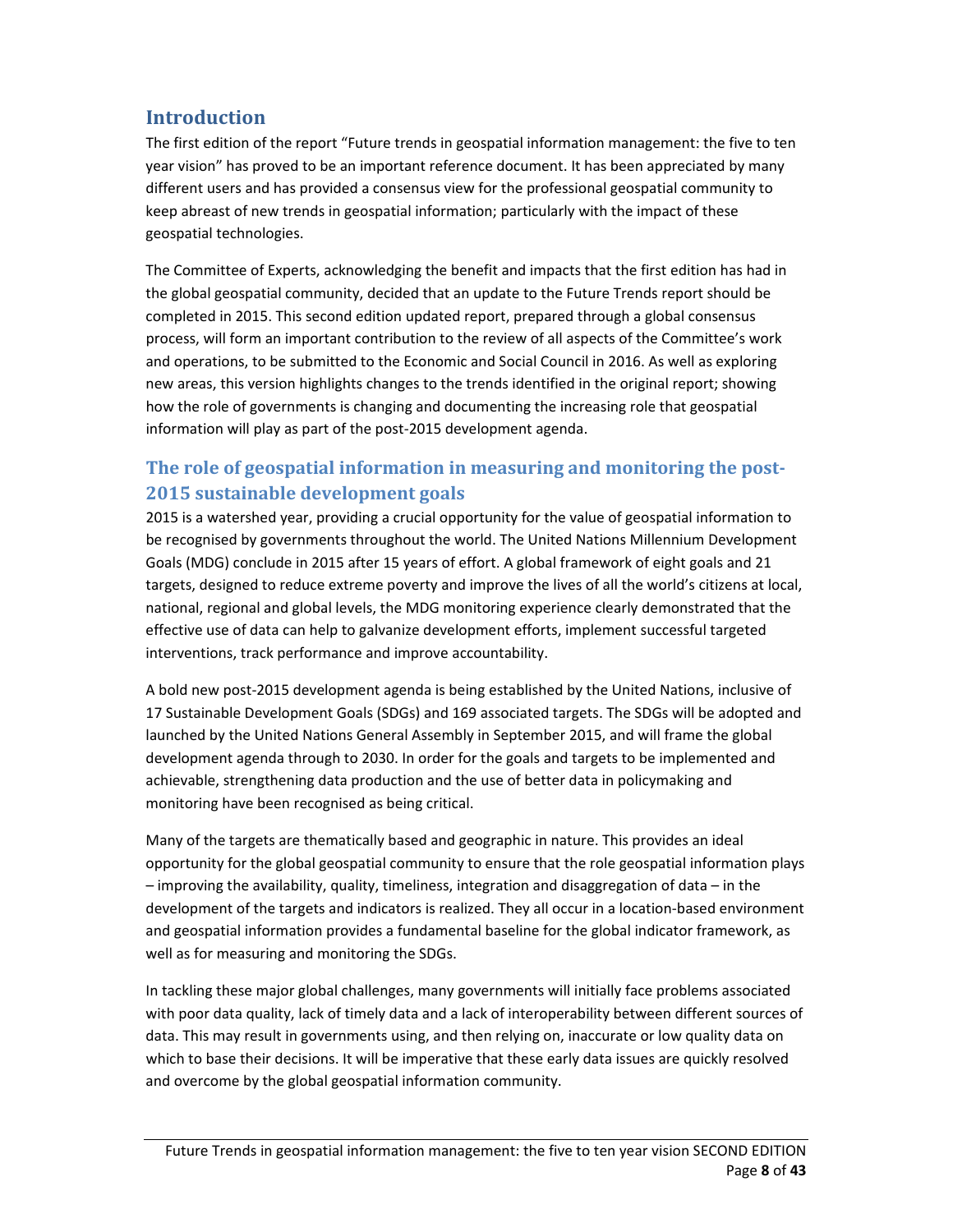In developing countries, the post‐2015 development agenda is likely to be a trigger to accelerate the development and adoption of legal, technical, geospatial and statistical standards as the expectations and requirements for governments to report on sustainable development progress with consistent and reliable data evolve. These include, but are not limited to: openness and exchange of data and metadata, including interoperability of data and information systems, and demographic and geospatial information, including management and change.

Many of the sustainable development challenges are cross‐cutting in nature and are characterised by complex inter‐linkages which will benefit from using location as a common reference framework and are likely to take cost out of the process. In order to effectively measure, monitor and mitigate challenges we need to link demographic, statistical and environmental data together with the one thing they have in common – geospatial often known as location data.

Geospatial technologies represent an invaluable tool, due to the ability to integrate, fuse and visualise many different data from many sources, for enhancing the capacity to benchmark and measure performance of sustainable development at different scales. As an example, enabling the monitoring of progress at the sub-national level can help alleviate inequalities within countries, inform better decision‐making and thus allow resources to be allocated to the areas that most need them.

#### **Maximising the value of geospatial information**

One of the issues that this report seeks to remedy is that many government officials and other stakeholders do not fully understand what geospatial information is, and more importantly the benefits it provides for sustainable development initiatives.

The paradigm of geospatial information is changing; no longer is it used just for mapping and visualisation, but also for integrating with other data sources, data analytics, modelling and policy‐ making. Once the geospatial data is created, it can be used over and over again to support a wide range of different applications and services.

How geospatial information is integrated into the architecture, standards and best practices of the 'location enabled society' continues to evolve at a considerable pace. The importance of location becomes apparent as every sensor/item connected to the internet has a location, and in many instances, this location is a vital piece of information that sets the context for the information transmitted. Geospatial information becomes particularly important when the sensor – or the object to which it is attached – is moving.

Knowing where people and things are, and their relationship to each other, is essential for informed decision‐making. Not only is real‐time information needed to prepare for, and respond to, natural disasters and political crises, but location‐based services are helping governments to develop strategic priorities, make decisions and measure and monitor outcomes.

Governments need to see this foundation geospatial information for its "value", not for where it has come from or who owns it. Geospatial information needs to be treated as an essential component in decision‐making processes, not just as a commodity that can be sold.

The reality of different professional communities having the same intent in contributing to the United Nations post‐2015 sustainable development agenda provides the Committee of Experts the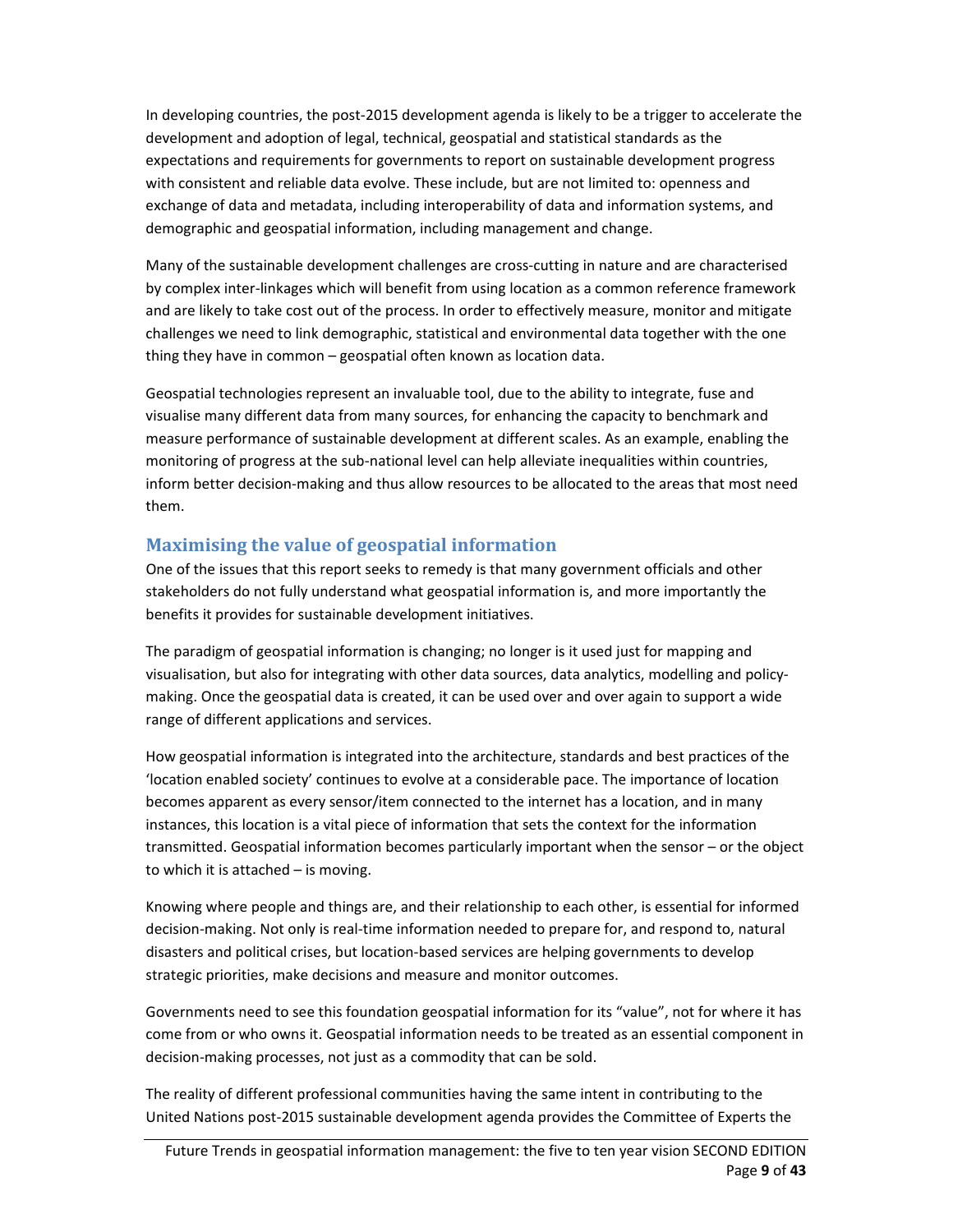mandate to continue its awareness raising and educational efforts at local, national, regional and global levels.

From inputs received, geospatial information is increasingly being used in Africa, but more capacity building is needed to scale up existing initiatives and to bring innovative applications from other parts of the world. As an example, the lack of consistent up-to-date base mapping – fundamental geographic datasets such as geodetic control, elevation, drainage, transport, land cover, geographic names, land tenure, etc. – across Africa remains a challenge.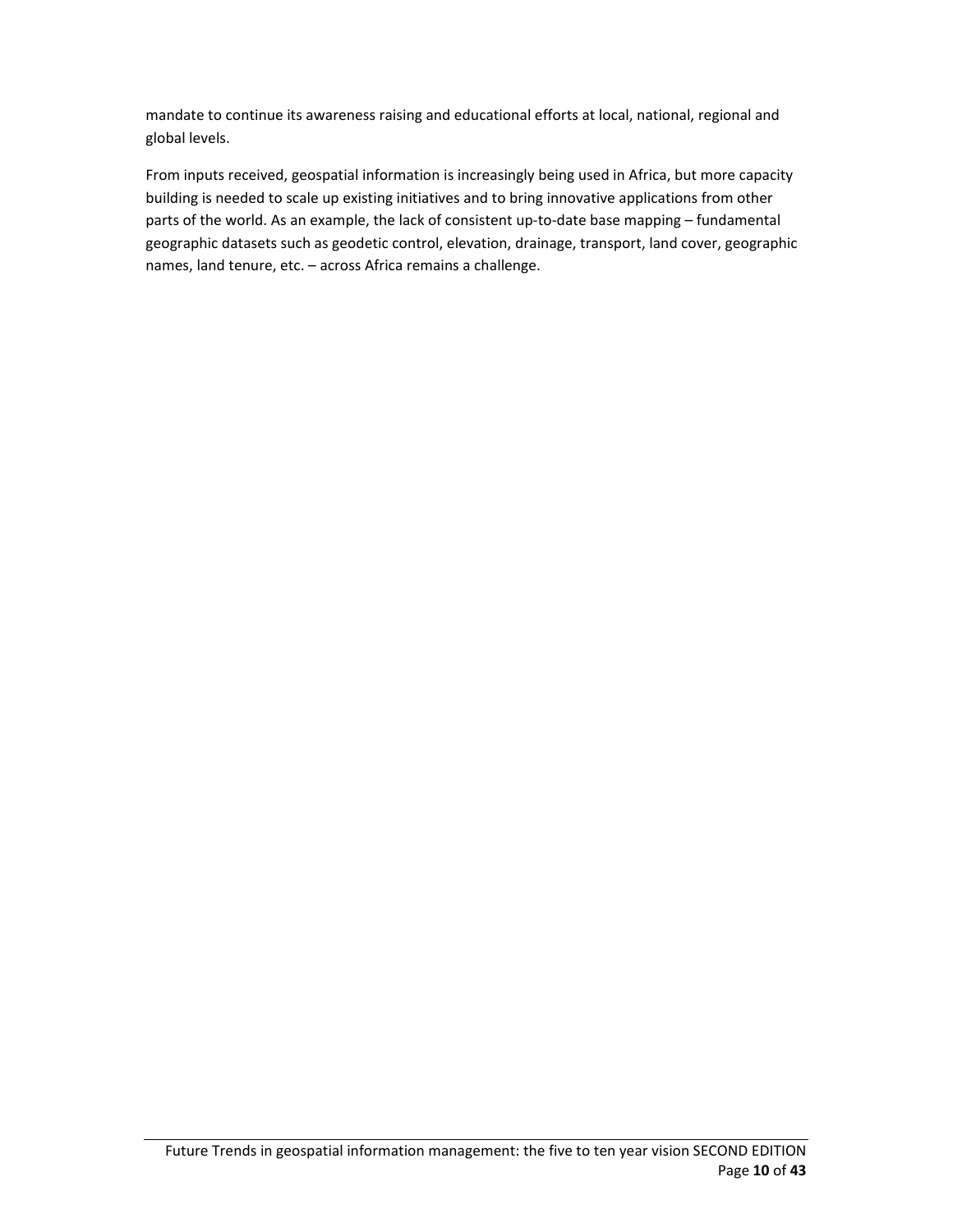## **1 Smart Cities and Internet of Things**

#### **1.1 Increased urbanisation leading to global challenges**

1.1.1 Today roughly 51 per cent of the world's population live in urban environments<sup>1</sup>, there has been a substantial shift of population moving towards cities, cities themselves have grown, and informal settlements have got increasingly bigger. However cities disproportionally consume physical and social resources (circa 80 per cent) leading the United Nations to brand them the greatest challenge to mankind since we became social. However they are also economic engines of commercial growth with positive impacts on society.

1.1.2 This trend is projected to grow substantially not only in the next five to ten years, but also further into the future – it is estimated that by 2050 the global population will be over 9 billion, 80 per cent of whom will live in cities. Such growth will continue to put strain both on resources and on existing infrastructure such as the availability of safe drinking water, electricity networks, transport networks, waste management and property ownership. An approach has started to develop to identify and try to provide solutions to these problems through a number of initiatives variously badged as smart cities, eco cities, safe cities, resilient cities or future cities to indicate a particular focus on the system. For the purpose of this report we shall use the generic term Smart Cities to refer to the "effective integration of physical, digital and human systems in the built environment to deliver sustainable, prosperous and inclusive future for its citizens<sup>2</sup>".

### **1.2 The growth of Smart Cities**

1.2.1 Even though the concept of Smart Cities and its various guises is widely used it remains abstract and difficult to grasp. It is often sub‐divided into different dimensions, including smart mobility, smart environment, smart living, smart governance, smart people, and smart economy. Managing more complex surroundings offers several opportunities for the application of the Internet of Things (IoT) which stretches across all these dimensions.

1.2.2 The integration of smart technologies and efficient governance models will increase, not least due to the constant expansion of cities, and their demands on resources from a decreasing reserve. The mantra of 'doing more for less' is more relevant than ever before. Ensuring the supply of commodities, the resilience to disasters, or the provision of health care and security services asks for smarter and more sustainable solutions. Merging a high quality of life with resource sustainability drives much of the research to date. It is this combination of smart resource management and interoperable services that will become the focus of the Smart Cities infrastructure.

## **1.3 Connectivity through the Internet of Things**

1.3.1 Information and Communication Technologies (ICT) have a vital role in various applications, ranging across the environment, economy, society, governance and health. Deploying smart devices and appliances will increase the need for technological standards and information exchange protocols in order to achieve full interoperability of all systems. The most prominent examples can be found in the energy sector where the Smart Meter is already being widely adopted in some developed countries as a tool to enhance user experience – remote access to household appliances,

 $<sup>1</sup>$  Decoupling Natural Resource Use and Environmental Impacts From Economic Growth, A Report of the</sup> Working; Group on Decoupling to the International Resource Panel", UNEP, 2011<br><sup>2</sup> PAS 181:2014 Smart city Framework: Guide to establishing strategies for smart cities and communities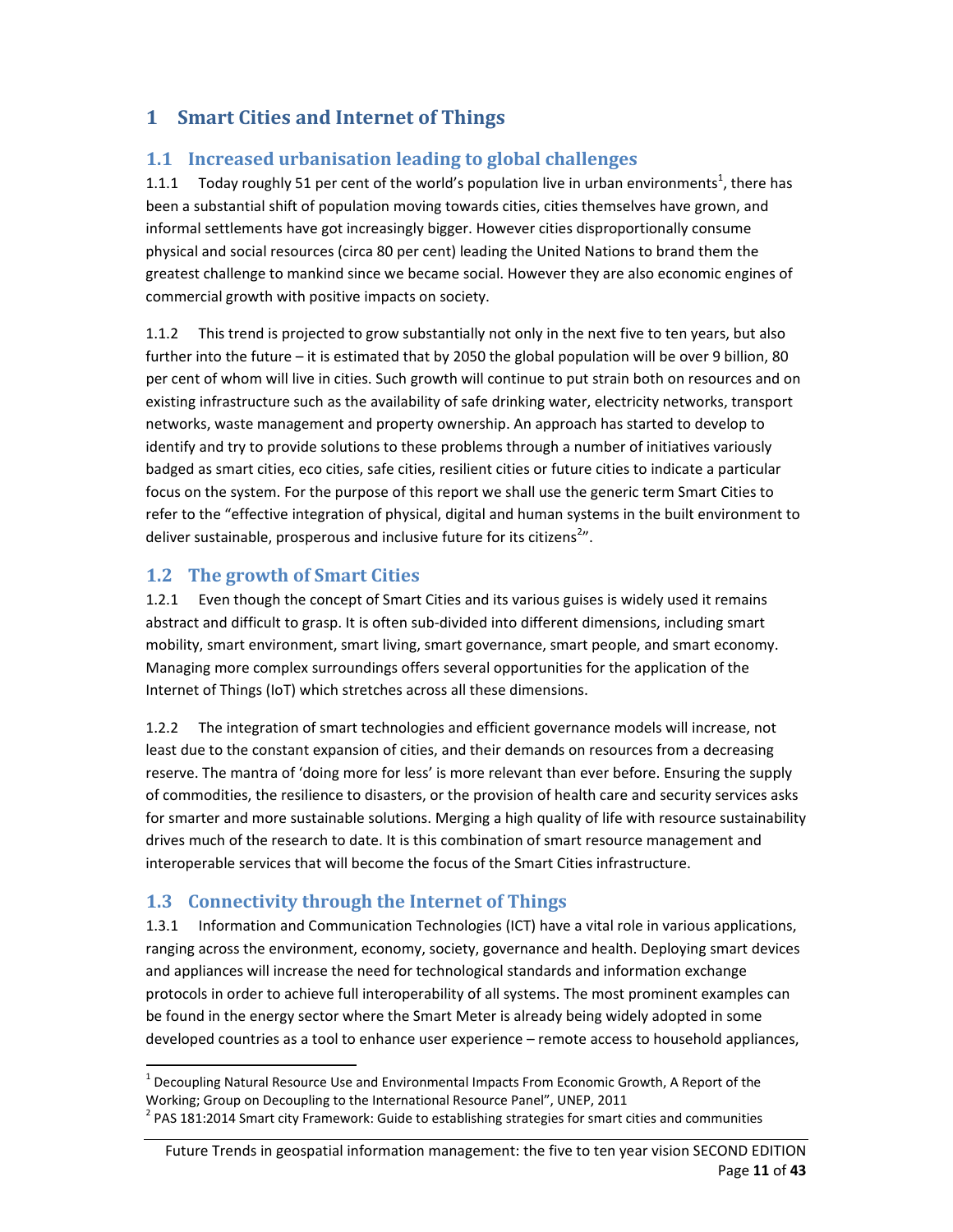reduced utility bills – and drive a reduction on total energy consumption, supporting the goal of sustainability. We are likely to see an increase in the interconnectivity of new energy‐related systems such as electric vehicles, storage devices or small scale renewable energy systems at household level.

1.3.2 Beyond urban IoT systems, which are designed to support the Smart City concept, the development of intelligent information processing technologies will make intelligent sensing, and machine learning widely available through information sharing, collaboration and the intelligent use of large data sets. The easy access and interaction with a wide range of devices finds application in different domains, such as home and industrial automation, medical aids, mobile healthcare, intelligent energy management, automotive, traffic management, to name only a few.

1.3.3 The Internet of Things is not limited to the urban environment – even though this may be the area that sees the fastest rates of growth. The network of sensors linked to the internet can be used, for example, to measure and monitor environmental changes in inaccessible areas or to locate cattle in large remote farms.

1.3.4 Monitoring and assessing the new technologies and services will open new frontiers for geographical information tools and systems. The 'omnipresence' of geospatial Information in our lives, whereby almost all pieces of data have some form of location reference, will continue, with location providing a vital link between the sensors that will generate the IoT and the Uniform Resource Identifier (URI) assigned to a thing or object within that connected world. In order to maximise usability this will drive the demand for informative standardised metadata as part of geospatial data.

1.3.5 During the next five to ten years we may see significant developments in the architecture of the internet. Currently the internet is human‐orientated, the change towards machine learning or the Internet of Things will need to take into account devices which are to all intents and purposes autonomous and act independently whether or not any person, or any system is actively using them.

1.3.6 A key factor of how the Smart Cities concept develops will be how geospatial information is integrated into the architecture, standards and best practices which are evolving. The importance of location becomes apparent as every sensor/item connected to the internet has a location, and in many instances, this location is a vital piece of information that sets the context for the information transmitted. Geospatial information becomes particularly important when the sensor – or the object to which it is attached – is moving.

1.3.7 We are seeing geospatial information being needed to assist the evolution of this connected ecosystem and this will increase even further in the near future. The emergence and use of precise location information in this way offers great opportunities and will see it form a core part of information technology infrastructure. Nevertheless, use in this way will also present geospatial management challenges over the coming years.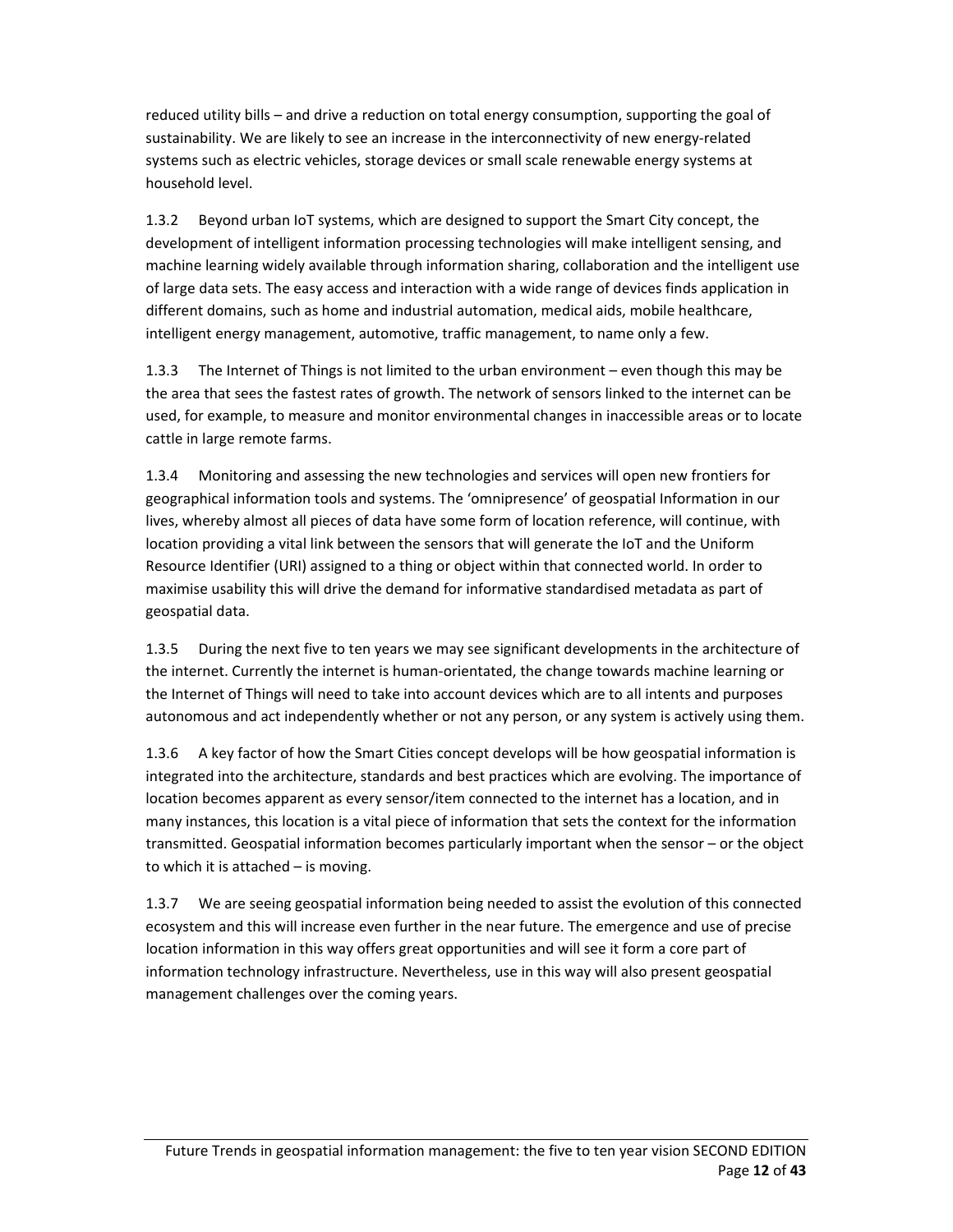# **2 Artificial Intelligence and Big Data**

### **2.1 Artificial Intelligence** and **machine** learning

2.1.1 Our ability to create data is still, on the whole, ahead of our ability to solve complex problems by using the data. There remains no doubt that there is a huge amount of value still to be gained from the information contained within the data generated. The growth in the amount of data collected brings with it not only a growing requirement to be able to find the right information at the right time, but also challenges of how to store, maintain and use the data that is created.

2.1.2 The creation of such huge amounts of data will bring with it a requirement for the ability to make sense of these data, which will, given the importance of location to decision-making, drive demand for geospatial identifiers in the data. The need to address this problem will rely on the development of both Big Data technologies and techniques (that is technologies that enable the analysis of vast quantities of information within usable and practical timeframes) and artificial intelligence or machine learning technologies that will enable the data to be processed more efficiently.

2.1.3 The first edition of this report naturally assumed that the users and creators of geospatial information and its services would be people, rather than machines or robots. In future we may expect society to make increasing use of autonomous machines and robots, thanks to a combination of ageing population, rapid technological advancement in unmanned autonomous systems and artificial intelligence (AI), and the pure volume of data being beyond a human's ability to process it.

2.1.4 Developments in AI are beginning to transform the way machines interact with the world. Up to now machines have mainly carried out well‐defined tasks such as robotic assembly, or data analysis using pre‐defined criteria, but we are moving into an age where machine learning will allow machines to interact with their environment in more flexible and adaptive ways. This is a trend we expect to see major growth in the next five to ten years as the technologies – and understanding of the technologies – become more recognised.

2.1.5 Machine learning is moving beyond 'hard‐coded' algorithms to towards algorithms that continually learn and update themselves, adapting to their environment. This is facilitated by the development of powerful methods of 'unsupervised learning' or 'representation learning' by which a machine may be instructed to seek structure within large quantities of apparently unstructured data.

2.1.6 Processes based on these principles, and the learning of geospatial concepts (locational accuracy, precision, proximity etc.), can be expected to improve the interpretation of aerial and satellite imagery, by improving the accuracy with which geospatial features can be identified. They will also be applied to complex geospatial analysis questions which may lead to new insights about the ways in which objects or their properties are related, with applications in health, crime, agriculture, environment and so on. An example could be automatic identification of building use from combinations of land cover, population and transport networks. Tools like these may run persistently on continuous streams of data, alerting interested parties to new discoveries and events.

2.1.7 Geospatial information is also an important input for intelligent devices that need to be aware of their surroundings. Many of the problems machines are expected to solve will require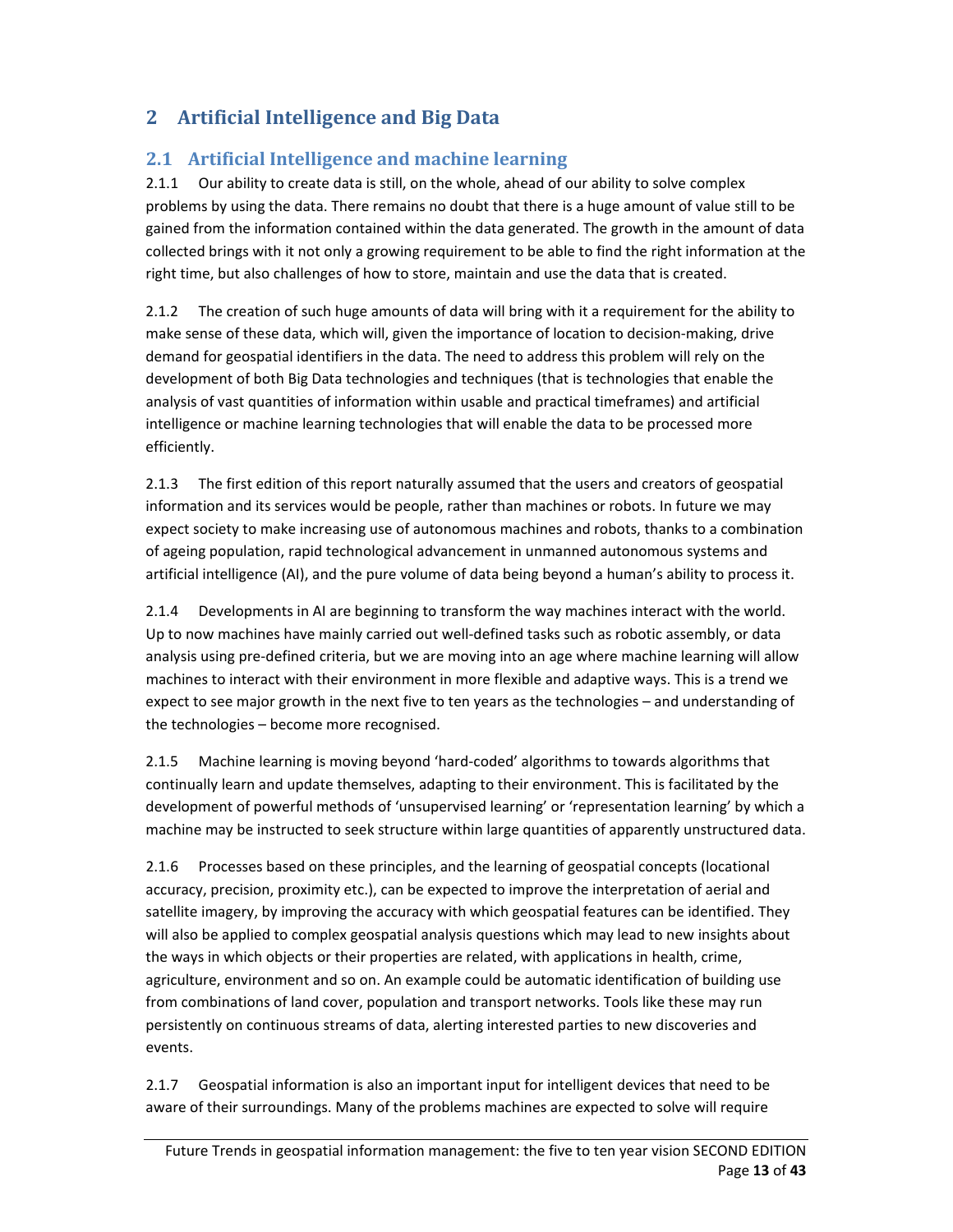extensive knowledge about the world around them. Thus AI needs to represent objects, properties, categories and relations between objects; all of which can be represented in geospatial databases. Machines/robots will take advantage of AI to understand geospatial information themselves, and even "survey" their surroundings to get the geospatial information they need and process it in real time to do their job. The geospatial information thus "surveyed" and analysed may in turn be used to develop and update existing geospatial databases.

2.1.8 Another branch of AI that has long been of interest has been the expert system, in which the knowledge and experience of human experts is taught to a machine. Good results are already obtained in cartographic generalisation, but the increasing sophistication of expert systems will make this more of a routine procedure. The principle of collecting data once only at the highest resolution needed, and generalising 'on the fly' as required, can thus become reality.

2.1.9 Cartographic visualisation skills will remain an important tool through which data can be spatially interpreted. New methods for interpreting and representing data in a meaningful manner to inform human decision‐makers will need to be developed alongside the processing of information. Intelligent systems may also be employed to develop new ways of conveying complex spatial relationships to human observers. Developments of augmented and virtual reality will allow humans to interact with data in new ways.

### **2.2 Value realised through Big Data**

2.2.1 The value of AI to the geospatial industry in this sense is closely related to the Big Data issue. The sheer processing power available to researchers will mean that machines can be used to analyse and interpret, often in real time, quantities of data that would be beyond the capacity of human resources.

2.2.2 Big Data solutions have moved a long way in the last five years, and are now a real part of everyday life; for example, search engines such as Yandex and Google collect vast quantities of data, can combine this data with other sources of information, such as mobile phone information and provide services such as directing car drivers away from areas of high congestion.

2.2.3 The future of data will not be the conflation of multiple data sources into a single new dataset, rather there will be a growth in the number of datasets that are connected and provide models to be used across the world. As mentioned above, the need for more flexible information, stored in usable databases will see the continued rise of NoSQL technologies and linked data techniques.

2.2.4 There is a growing trend for the majority of Big Data applications to use de-facto standards, technologies and platforms. It has been suggested that there will need to be a universal means to discover, publish and maintain data; this can be supported by the adoption of open standards. As the use of Big Data becomes more common, there will be a growing need to move from technology supporting Big Data analytics and visualisations, to data about the data – that is provenance, quality, and so forth.

2.2.5 One of the central challenges when using Big Data is to derive information and knowledge from the massive amounts of raw data which is being produced, this challenge is exacerbated by very high data volumes and high rates of data change. The ongoing increase in the number of mobile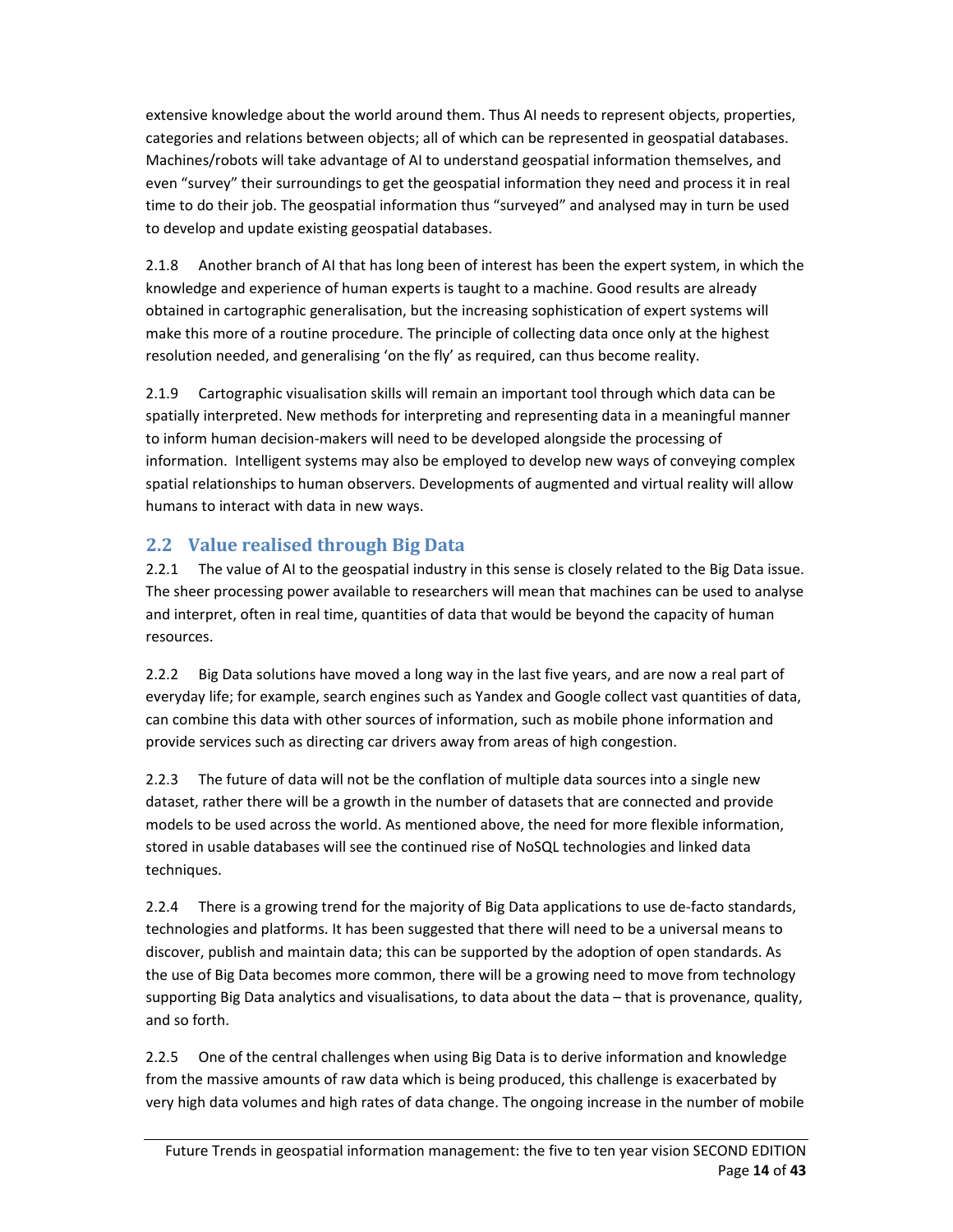phones has given rise to a generation of users who expect real‐time information at their fingertips. Real time information is not a new context, however in recent times the number and variety of domains in which real‐time information is a basic requirement, transport, logistics, disaster management to name a few, has significantly increased.

2.2.6 Efforts should be being made devoted to the integration of involuntary sensors – mobile phones, RFID sensors etc. – which aside from their primary purpose may produce information regarding previously difficult to collect information, this leads to more real-time information being generated.

2.2.7 Whilst the proliferation of devices generating 'raw location data' may reach most corners of the globe, the funds necessary to collate and manage the data in an effective way may not be so well distributed. Many developing nations have leapfrogged in areas such as mobile communications, but the lack of core processing power may inhibit some from taking advantage of the opportunities afforded by these technologies.

2.2.8 Big Data technologies will be used to overcome the challenge of data volume, velocity and variety. The continuing use of cloud computing capabilities will allow anyone to access scalable and on-demand processing power from anywhere in the world. In countries where securing funding to develop a base geospatial infrastructure is still the primary focus, prioritising the collection of basic geospatial data is likely to remain the primary focus.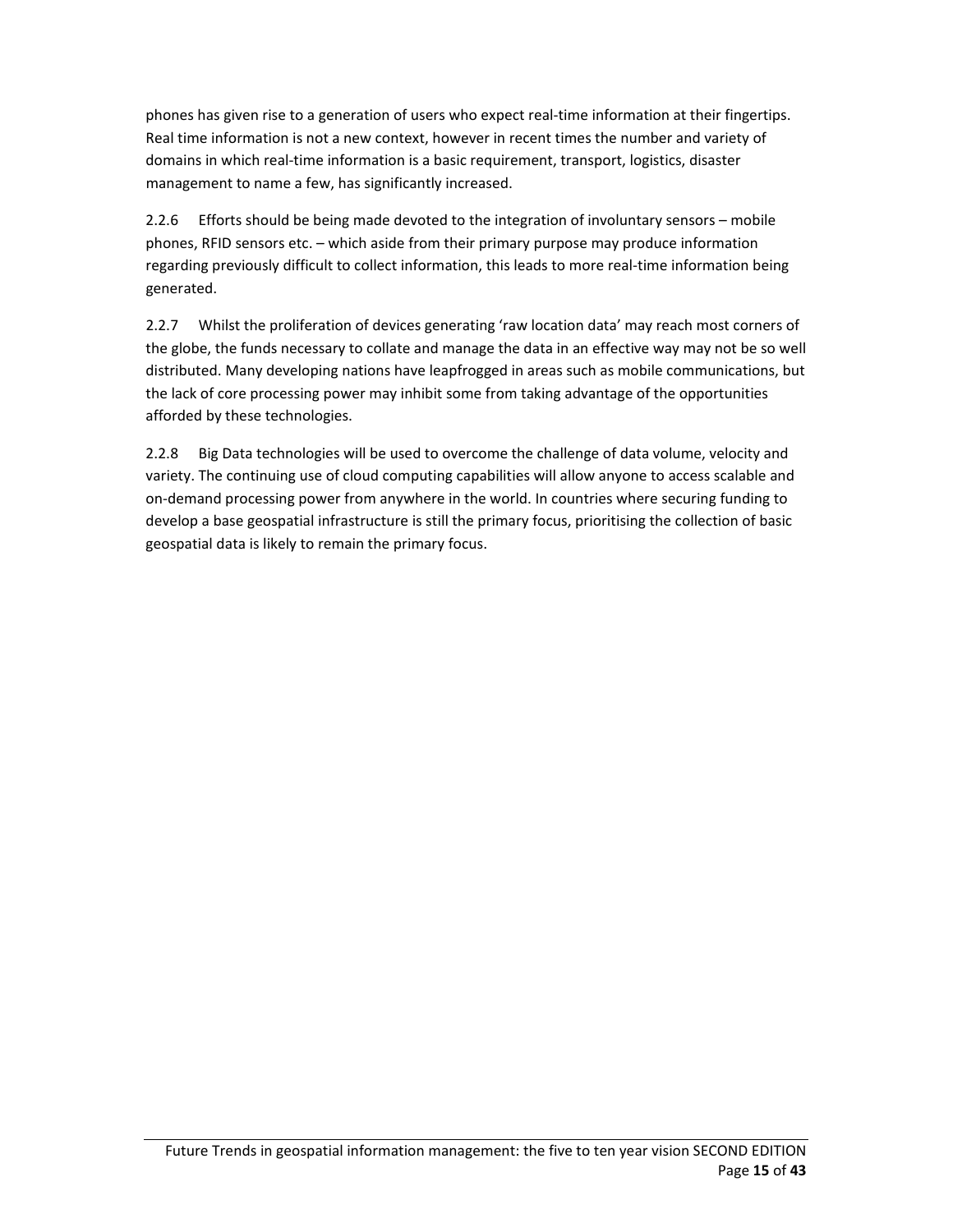## **3 Indoor Positioning and mapping**

### **3.1 Trends in technology for indoor positioning**

3.1.1 Indoor positioning is an increasingly important research area and new technologies to exploit the ability to find location within buildings or other structures are becoming increasingly available. With satellite positioning largely ruled out by the attenuation effects of the building's walls, a number of different technologies have arisen. These have included the use of wireless networks, inertial, magnetic, infrared, ultra wideband, air pressure sensors, ambient light, ultrasound, Bluetooth and RFID tags. All have advantages and disadvantages in terms of coverage, infrastructure required, accuracy, precision and reliability, but as a group these technologies are gaining a higher user base.

3.1.2 The trend towards development of indoor applications using geospatial data has been driven by commercial opportunities identified by the private sector. Applications have been developed to offer consumers price reductions and personalised marketing. However it is not only the commercial sector who are benefitting, as an example, wireless tracking of mobile phones has often played a critical role in the crime, security and traffic management/routing fields.

3.1.3 The miniaturisation of RFID devices/tags such that they can be attached to or incorporated into virtually any object including, for example, people, animals, clothing or individual sheets of paper (e.g. bank notes), along with their low cost, creates the opportunity to locate or find objects indoors and outdoors with a very high level of accuracy. Active RFIDs (as opposed to passive ones) require power in order to broadcast location, as well as other information, and there are new ways of generating that, such as through motion. This could have important implications for the kind and pervasiveness of RFID tags and the amount of location information which becomes available.

3.1.4 Meanwhile, outdoors the various global (GPS, GLONASS, Galileo, BeiDou) and regional satellite constellations (BNSS, IRNSS) are in orbit and respective receivers have been built into many kinds of devices, mobile phones being a prime example. The result of this is that the number and diversity of types of location based services using satellite based positioning systems are likely to expand in the future.

## **3.2 Integration between outdoor and indoor positioning**

3.2.1 The proliferation of location information from both indoors and outdoors presents issues of integration. This is particularly the case for indoor positioning as there are so many different technologies involved, few standards and the localized nature of an indoor positioning system has resulted in design fragmentation.

3.2.2 However, there is considerable effort being expended on integrating the many sources of information such that there is seamless access to appropriate location information regardless of protocols, networks, frequency bands, and physical environments, as the user moves between outdoor to indoor.

3.2.3 As the theme of indoor/outdoor positioning develops further, issues will arise as to where do traditional mapping providers 'stop' mapping. Does it stop at the footprint of the building, or continue inside. This will have an impact on a number of different industries such as utility providers.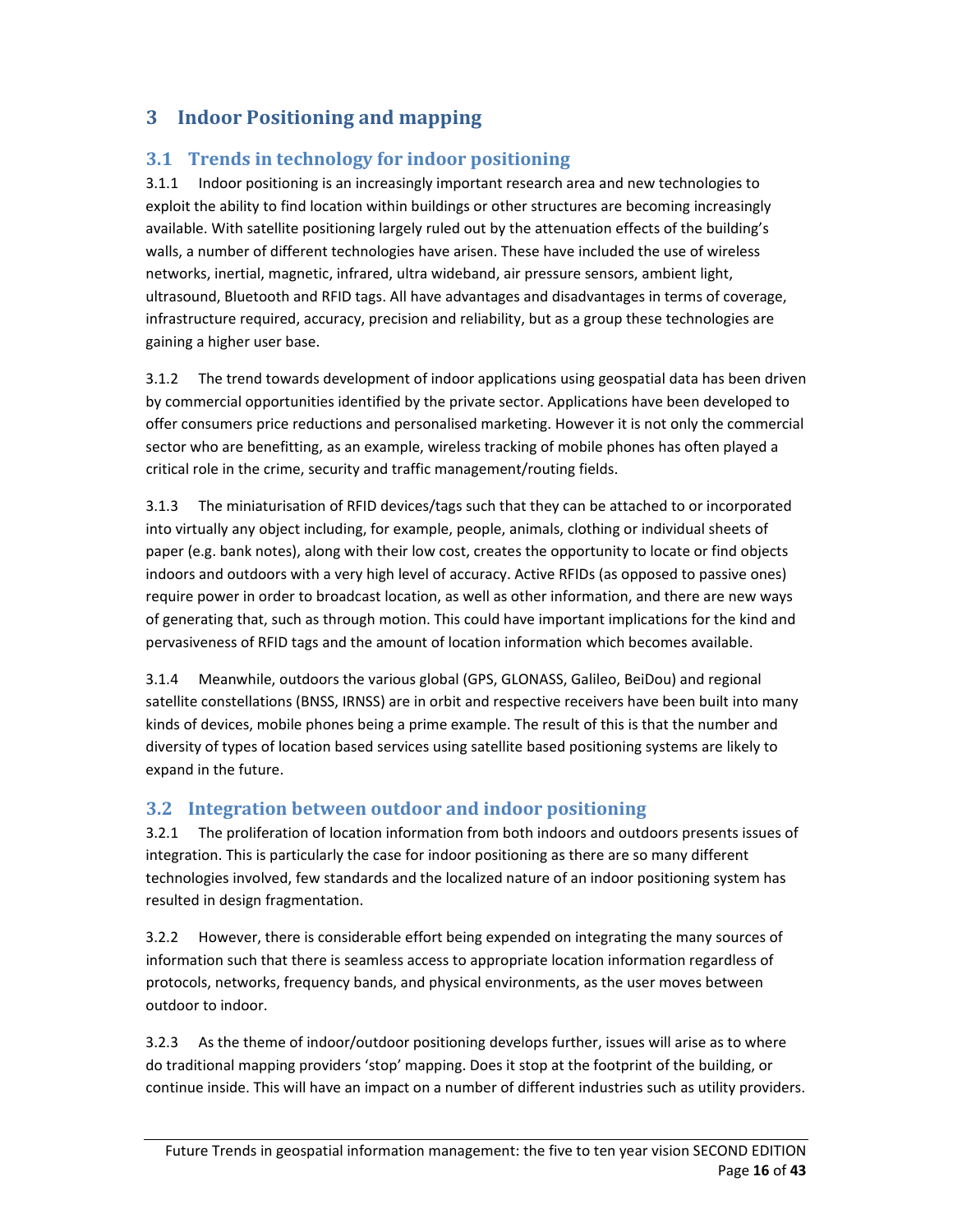#### **3.3 Standards**

3.3.1 The integration will require some advancement in the creation of standards both for the technology itself and the data generated from it. There are advances being made in this area but the key issue is that much of this data is "proprietary" and not available for use in publicly available applications. As such the development of open standards is slow. There are some existing standards coming from the Building Information Management (BIM) sector such as IFC and InDoorGML for modelling and sharing indoor space data. InDoorGML is the latest Open Geospatial Consortium (OGC) standard focused on mobile indoor location applications ‐ specifically navigation. The more challenging issue is the development of standards for indoor location detection/computation technologies. This may continue to be a brake on the development of seamless indoor/outdoor location applications.

#### **3.4 Requirements for mapping**

3.4.1 A prerequisite for indoor navigation is digital maps of all larger buildings which are in public use (hospitals, exhibition halls, stations, airports, town halls etc.). Thus there will be a shift towards indoor mapping initially driven by the consumer market. The third dimension will take on a new significance and hence coverage in 3D will have to be included in procurement budgets over the coming years.

3.4.2 There is a counter argument which is referred to in the chapter on AI which suggests that the growth in Internet of Things may lead to not having to 'map' a building as all the connected devices will indicate where the building is, especially when the devices start interacting with each other and therefore surveying their environment. However, these are really just two aspects of the requirement for a richer set of base information inside buildings on which to base navigation applications.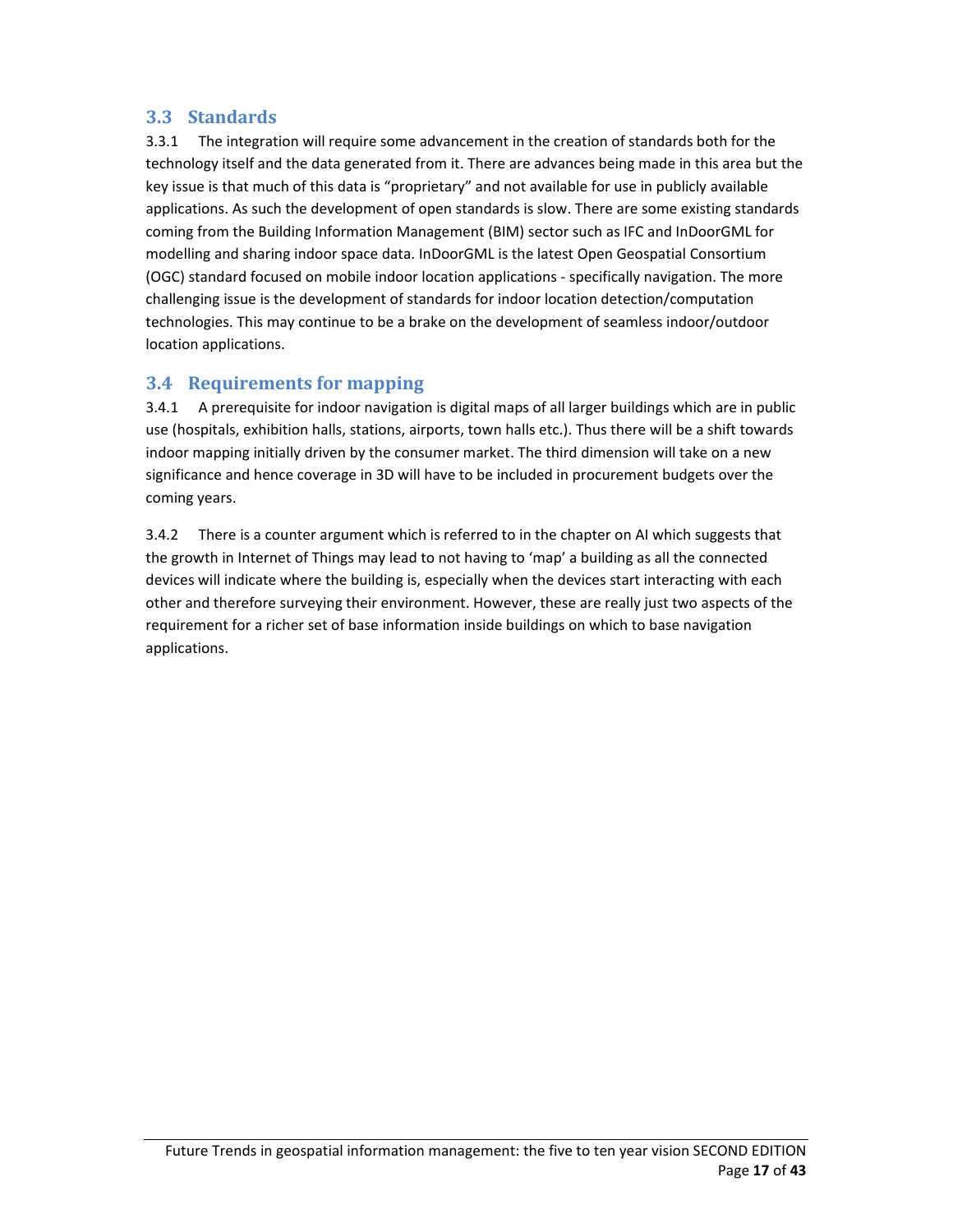## **4 Integrating statistical and geospatial information**

#### **4.1 Integrating different data sources**

4.1.1 As well as geospatial information, Governments and government bodies are increasingly reliant on statistical data to inform policy and decision making. As resources become constrained, it is increasingly important to make sure that they are used in the most effective way possible. Geography is often the medium through which statistics are interpreted whether at global, regional, national or sub‐national level. As the need for better statistics increases so does the need for greater integration of statistics and geospatial information, resulting in so called spatial statistics.

4.1.2 One of the major drivers, and opportunities, over the near-to mid-term for the better production and dissemination of statistics, and integration with geospatial data, is the need to monitor and report against the Sustainable Development Goals (SDGs) at a national, regional and global level. Pledging that 'no one will be left behind', the SDGs will require National Statistical Offices (NSOs) to consider how to work collectively together to develop a global indicator framework and to address the challenges of producing and disseminating information at the right scale.

4.1.3 Delivering the statistics to monitor the progress of the SDGs will require NSOs to work together with the geospatial community to identify and develop requirements for spatial statistics within and across Member States. This includes covering a wide and diverse range of statistical and geospatial variables, and the needs to include a temporal element.

4.1.4 One option identified for this is to disaggregate data at high levels down to small area geographies. This will increase the need to evaluate and adopt alternative statistical modelling techniques to ensure that statistics can be produced at the right geographic level to enable consistent reporting, whilst still maintaining the confidentiality of personal data. A new model has emerged recently of linking authoritative data sources, for this to be successful it will require increased cooperation between the statistical and geospatial communities to allow data sources to be linked at the lowest geographic level.

4.1.5 To deliver spatial statistics at local levels through to regional and global levels, will require a global geo‐referencing system to be in place. The statistical community needs therefore to contribute to the development of the UN Global Geodetic Reference Frame, and help to shape the requirements for spatial statistics.

#### **4.2 The role of standards**

4.2.1 One of the biggest challenges that have faced both the statistical and geospatial communities is the diversity of the semantic terminology used to describe statistical geography. Where different terms are used to describe the same or similar processes in the production of spatial statistics (such as geo-enable, geo-statistics, geospatial statistics, geo-referencing), this makes it difficult to compare outputs and metadata from different sources. The same can be said for the terminology used between the different communities of users, not just limited to statistics and geography.

4.2.2 There is currently a gap between the standards used for the publication of statistics, and those used for the publication of geospatial information that makes the integration of statistical and geospatial information more difficult at the working level. Existing statistical standards such as SDMX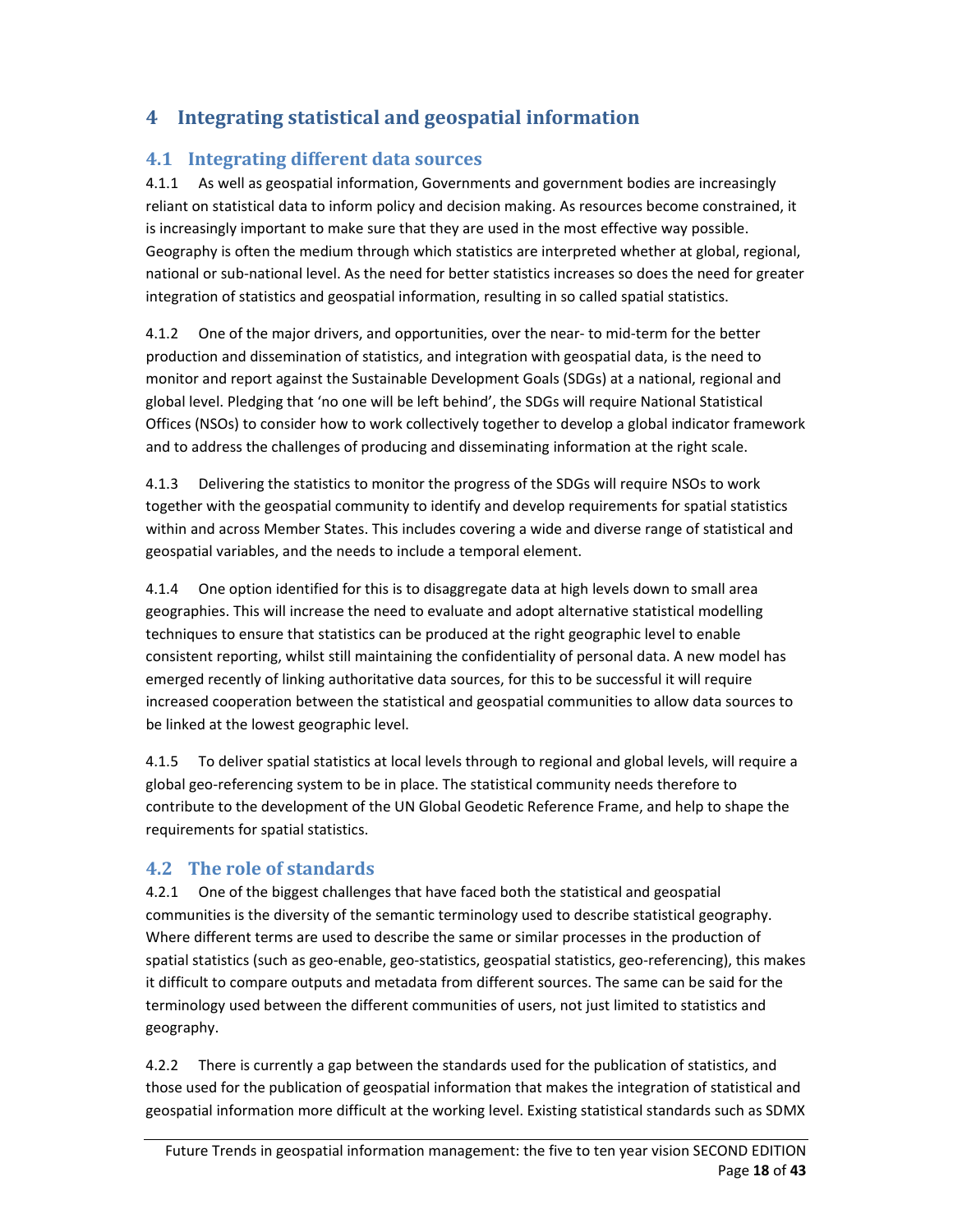contain little geographic referencing within their structure which makes it difficult to link SDMX outputs to the geographic framework they operate within. Likewise, the existing metadata standards such as ISO‐19115 do not contain the elements that show integration with statistical datasets. Both the statistical and geospatial communities will need to cooperate more extensively to support a greater integration of geographic and statistical standards.

4.2.3 One approach that may develop further during the next five years is the development of a Table Joining Service (TJS) standard. This standard offers a web service interface that enables the automatic, service oriented joining of tabular and geographic data across the web, while keeping the data distributed at the data providers source location. The TJS specification ‐ a standard of the Open Geospatial Consortium (OGC) ‐ is relatively new and so far only very few ready‐to‐use implementations of server-side and client-side software exist.

## **4.3 Integrated approach to the 2020 Round of Censuses**

4.3.1 Any statistical spatial framework that is produced to support the production of spatial statistics should include the use of geospatial workflows and technology at least at the collection stage, as a key to advance on the integration of geospatial and statistical information. The work required for the greater integration of statistics and geospatial information needs to be done within the timescales of the 2020 Round of Censuses. As the lead‐in time to deliver any census is significant, these challenges need to be considered now if standardised approaches are to be put in place in time.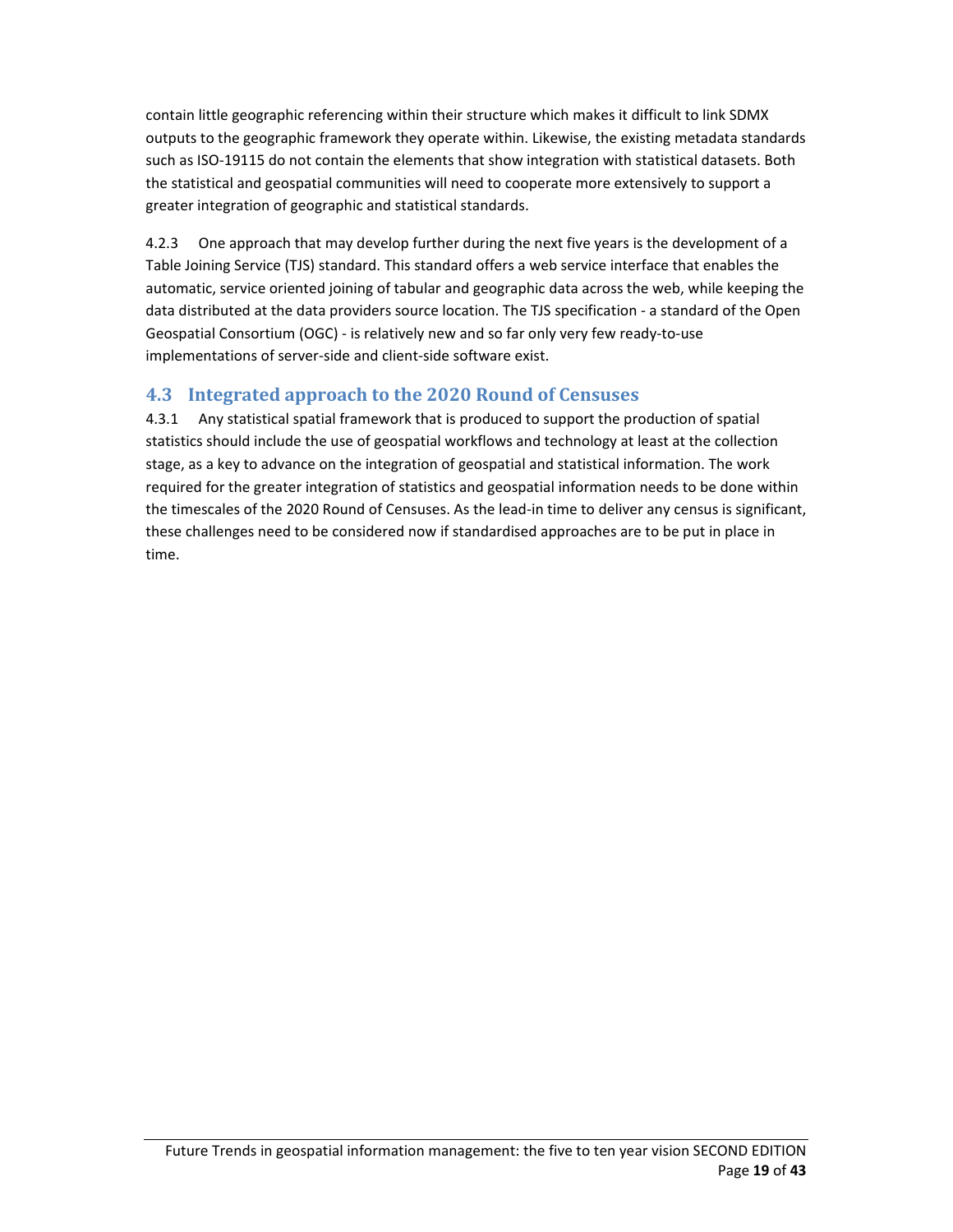# **5 Trends in technology and the future direction of data creation, maintenance** and **management**

### **5.1 'Everything happens somewhere' – the new wave of data creation**

5.1.1 It will continue to be the case that the most significant changes in society will not come from singular technologies – but from the combination of multiple technologies. The geospatial community is itself one of the best examples of this principle; the now ubiquitous nature of mapping is only possible from the universal availability of global positioning, the increased reduction in the size of computers and the ability to store and distribute large volumes of data over different technologies.

5.1.2 Data creation remains both active and passive. Users of social media in some countries are creating ever increasing amounts of spatially located information without it being a conscious decision. Sharing a picture or updating a profile of where you are is not a conscious effort to create and provide geospatial information, but the geo-referencing of the user is occurring within the profile data.

5.1.3 The information generated through use of social media and the use of everyday devices will further enable the detection of patterns and the prediction of behaviour. This is not a new trend, but as the use of social media for providing real-time information and expanded functionality increases, it offers new opportunities for location‐based services.

5.1.4 The sensor systems and collection platforms are not just collecting the location and the properties of that location, but also the time that the information was collected, providing an important and foundation variable for so many applications and services. This is an important and growing trend which is expanded in more detail later in the report.

5.1.5 There is a growing body of evidence which suggests that location enabled technologies are drawing strong dialogue and debate among different sectors of the community. The different ways policy and legal frameworks are developing are also discussed later in the report.

#### **5.2 Cloud computing**

5.2.1 It is widely recognised and accepted that today and in the future more and more information will be generated and stored. In the IT professional world 'cloud computing' is strongly believed to be the only way to keep up to date with user demands for data storage and retrieval, management and analysis. Commercial organisations offer software, platforms and infrastructures directly connected to a cloud based environment.

5.2.2 Growing concerns around the issues of data storage have led to the creation of unstructured databases such as those using NoSQL, which allows the database the freedom to be freeform and queried. Scalability and performance are important, as are classifications of data. This does present a problem when users are trying to store structured data for a specific purpose.

5.2.3 The use of cloud computing has risen substantially in the last decade, and has become the current standard. Cloud computing offers many benefits, including a reduction in operating costs, reliability and a scalability of the service provision – there are however also challenges. For instance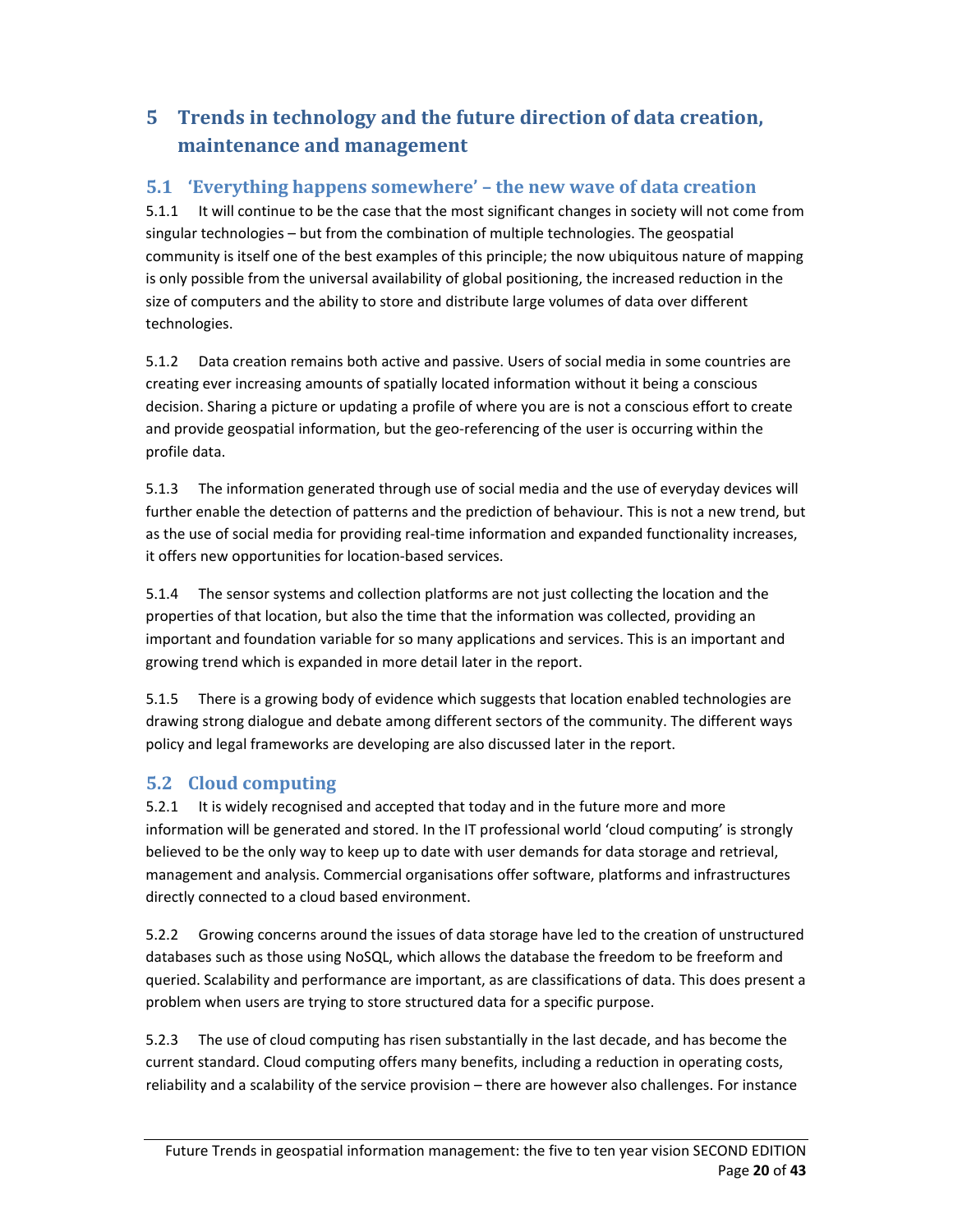quality and security issues are still to be solved or clarified before some types of data are transferred to the cloud.

5.2.4 Use of the cloud, either Private – hosted entirely by an organisation for its own use, or Public – hosted elsewhere in a shared manner, provides a means to host and serve significant volumes of data without the accompanying investment cost required to own the necessary technologies independently. Due to the costs associated with creating a public cloud service, it is possible that not all countries will have access to them; therefore there is a risk that the technological gap between counties will grow.

5.2.5 Users will want to receive the right information at the right time. In order to achieve this, and in light of the volumes of data available, the geospatial computation required to do this will increasingly be non‐human in nature. Accurate results will be generated automatically and provided directly to the end user. The earlier chapter on artificial intelligence explored this trend in more detail.

5.2.6 However, experience is uncompromising in showing that the geospatial community must understand its customers. In business, as in national security, faster and more informed decisions will give the edge over rivals and threats. This is not just achieved by technology but by intelligent skilled analysis by people who understand the decision-makers' problems, responsibilities, intent and time‐pressures. It is not just about data and tools, these have limitations in gaining the edge over competition and threats, as they can use the same data and tools. Geospatial analysis is first and foremost about solving problems, not producing products.

#### **5.3 Open**‑**source**

5.3.1 For the purposes of this section, open‐source software can be defined as the provision of source code that is available at no cost and for use by anyone for any purpose<sup>3</sup>. The opposite of open‐source software is proprietary software, where a user normally has to pay to access the software and abide by a number of restrictions in its use and distribution.

5.3.2 Community driven open‐source software developments have matured over the last five years, and are being used by a growing number of government organisations. Private companies are increasingly focused on the technical support of open‐source software.

5.3.3 Increased information and awareness of how open‐source software can benefit organisations enables both organisations and governments to better understand their needs. This coupled with an understanding of requirements, for example different levels of security, means there is real choice between open‐source and proprietary software.

5.3.4 The drive by some governments towards greater acceptance of open-source solutions has helped to remove many barriers to wider adoption of open‐source software. Ready‐to‐play solutions, capable of operating in a micro-project environment will make it easier for different concepts to be showcased to senior decision-makers. Use of the Agile project methodology, which is an iterative and incremental method of managing the design and build activities for engineering, information technology, and new product or service development projects in a highly flexible and

 <sup>3</sup> http://opensource.org/osd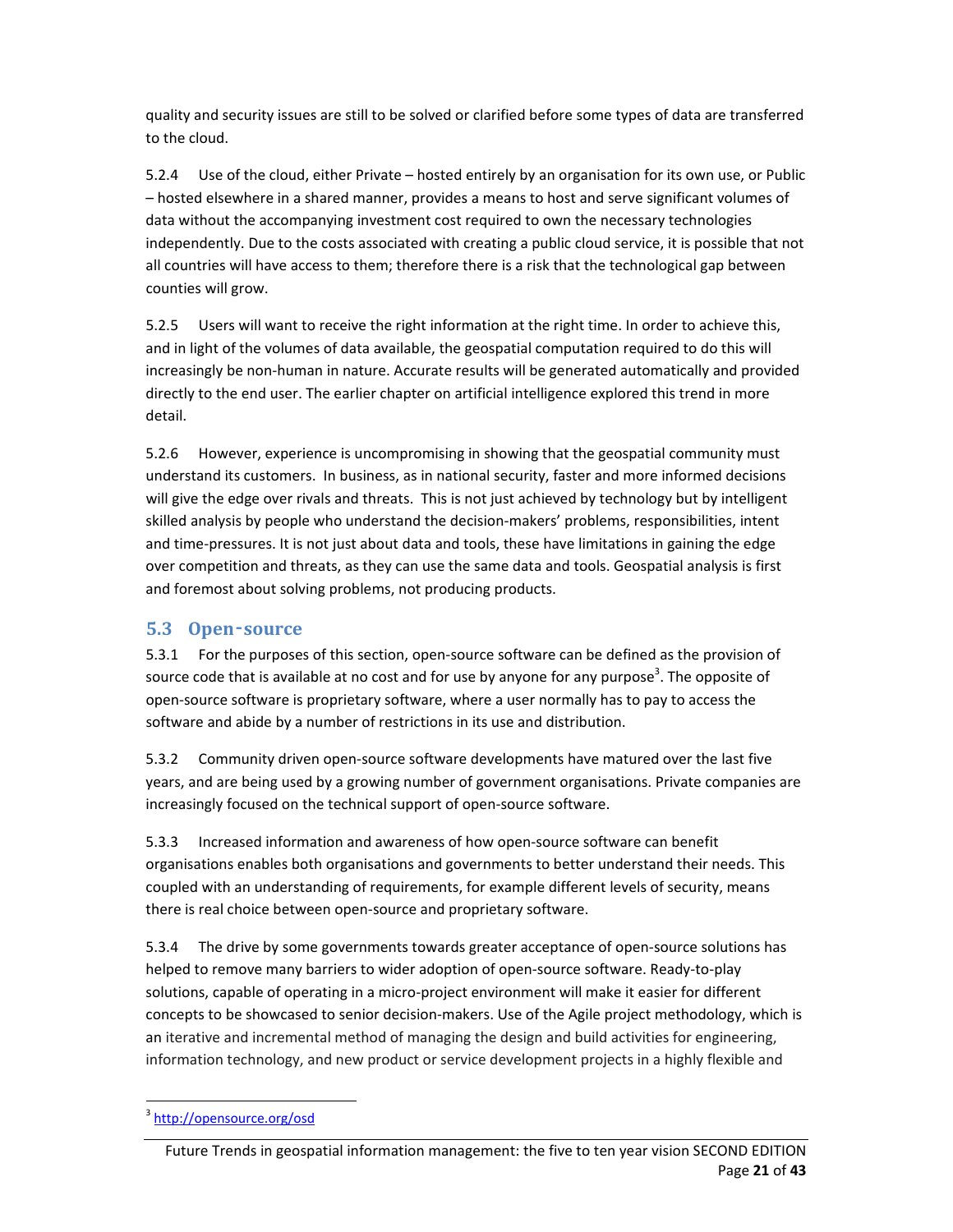interactive manner, is helping to drive down development times whilst increasing flexibility in delivering fit for purpose solutions.

5.3.5 Several National Mapping and Cadastral Authorities (NMCAs) have already adopted open‐ source solutions into some of their services, and these should be seen as examples of how open‐ source and proprietary software can work together for the benefit of the organisation and citizens.

5.3.6 As with any technology, significant education is required on the total cost of ownership of open‐source technology. Whilst there is an upfront economic benefit from using open‐source software – it may be free of charge – it can be expensive to customise and maintain and thus will depend on the community using the software, and the in‐house knowledge of the user.

#### **5.4 Open standards**

5.4.1 The widespread and effective application of standards in many digital information fields is crucial not only for the continual effective use of internet based products and services but also the collaborations between different data organisations.

5.4.2 There are a number of organisations, both at national and international level, who are responsible for the development of standards for use in acquiring, implementing, maintaining and using geospatial information. At an international global level, these are led by the Open Geospatial Consortium (OGC) and the International Organization for Standardization (ISO) in partnership with broader technology standards organisations to ensure interoperability.

5.4.3 Standards should be developed and adopted at a national or regional level of a country; failure to do so can lead to the inability to use data from multiple sources for particular decisions and prevent the data being used inter‐operably regionally or globally.

5.4.4 Since the last Future Trends report was published, both OGC and ISO, in conjunction with the International Hydrographic Organisation (IHO), have worked closely with UN‐GGIM to produce a standards guide, and a companion document<sup>45</sup>. These documents give an overview of the importance and availability of technical standards for the geospatial community. Although these documents have enabled governments to implement geospatial standards, work still needs to be undertaken to raise the awareness of geospatial standards, and their application to relevant policies.

5.4.5 Work continues at a global level with international geospatial standards, and a report on the initiatives by the international standards organisations on their continued collaborations, building on the previous standards guide and companion document, will be endorsed at the Fifth Session of the UN‐GGIM Committee of Experts meeting in August 2015. The report includes case studies, the business value proposition, data capture, quality issues and related policies.

#### **5.5 Trends in 'professional' data creation and maintenance**

5.5.1 As well as the new themes identified at the beginning of the report, there are a number of trends that have been making steady progress over the last five years; this section explores some of the changes.

 4 http://ggim.un.org/docs/meetings/GGIM4/E‐C20‐2014‐8\_Essential%20Standards%20Guide%20for%20UNGGIM.pdf<br><sup>5</sup> http://ggim.un.org/docs/meetings/GGIM4/E‐C20‐2014‐

<sup>8</sup>\_Companion%20Document%20UNGGIM%20Essential%20Standards%20Guide.pdf

Future Trends in geospatial information management: the five to ten year vision SECOND EDITION Page **22** of **43**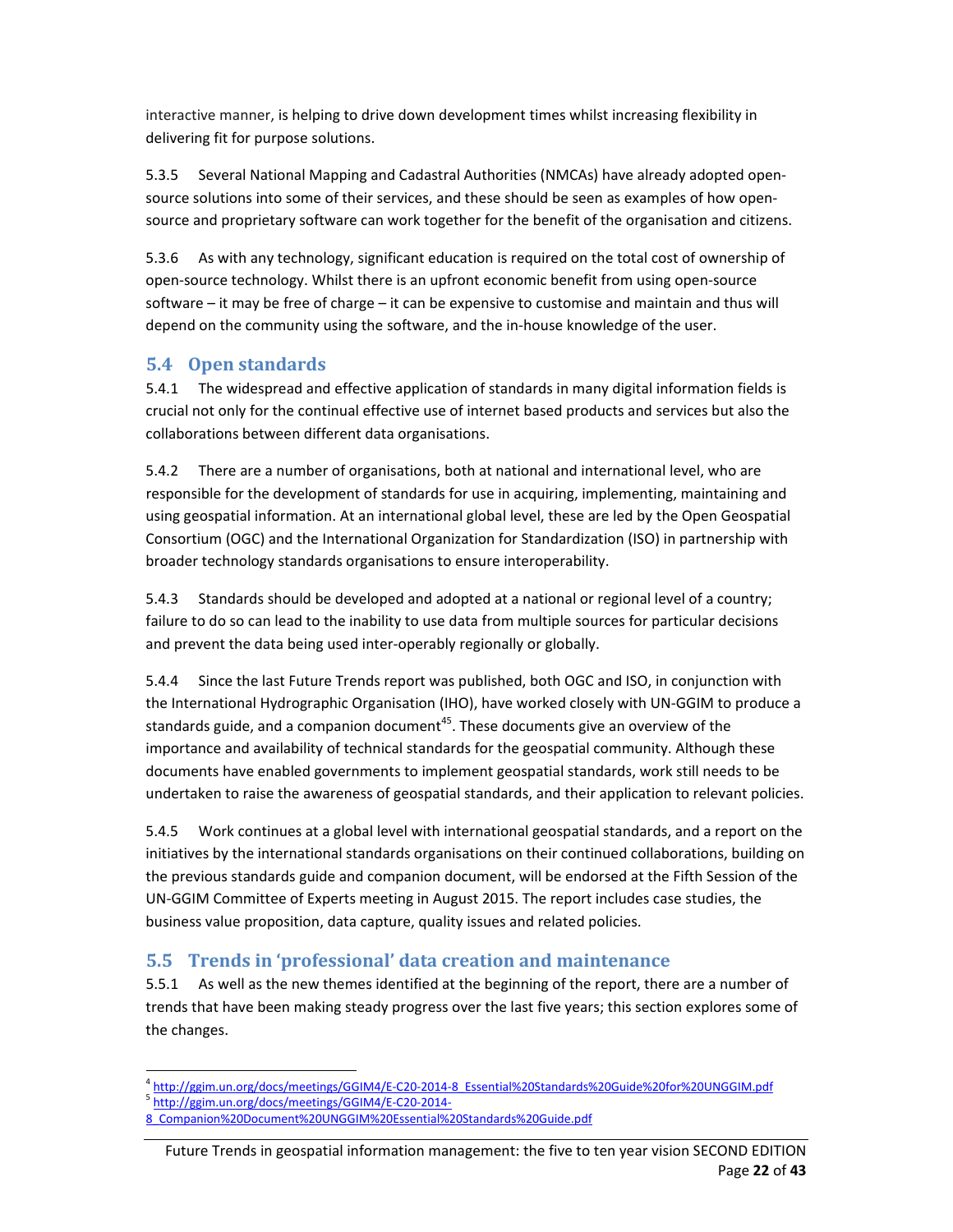5.5.2 Since the last report there has been a breakthrough from 2D to 3D geospatial information, and this is becoming more prevalent. Developments in remote sensing have created opportunities to collect increasingly accurate 3D information about our environment. Software already exists to process this information, and to incorporate 'time information' to create 4D products and services. It is recognised that a growth area over the next five to ten years will be the use of 4D information in a wide variety of industries including: transport – including driverless car technologies, building construction – integration into Building Information Management (BIM), and environmental monitoring. The temporal element is crucial to a number of applications such as emergency service response, for simulations and analytics, and the tracking of moving objects.

5.5.3 The need to collaborate between different areas of specialism leads to an opportunity for public private partnerships to develop focused on delivering new and enterprising solutions. One example has been the development and effective adoption of BIM, the drawing together of different information sources, and using location to attach and link them together.

5.5.4 Developments in technologies and data models for 3D information and mapping needs to have the ability to link to the locations of citizens. This is important for a number of reasons including public safety or predictive modelling for national security or crisis management response. As well as moving towards the integrating of 4D information, another area of growth is likely to be in the area of predictive analysis – for example, possible future consequences mapped using predictive algorithms. This may focus on real time social‐behavioural information.

5.5.5 Positioning and navigation in real-time to centimetre-level has been a real growth area, both in the indoor and outdoor areas. The mass market for systems based on accurate GPS and GNSS, integrated with other sensors, such as in driverless vehicles, continues to develop.

5.5.6 4D is particularly relevant in the context of real-time information; this has been linked to virtual reality technologies. Developments relating to virtual reality have been moving forward over the last five years, to a point where near‐real‐time virtual worlds can be created. The need to incorporate locational information within these virtual worlds is dependent on the use and function of the environments. It could be used for instance to monitor retail centres and to make discount offerings to potential customers as they pass particular shops, or to assist the spraying of crops in agriculture.

5.5.7 The trends highlighted above could be promoted and enhanced further through the publication of user case studies on the UN‐GGIM Knowledge Base, this will allow others to discuss and explore different options available.

5.5.8 Imagery continues to develop at a steady pace. Greater coverage, quality and resolution has been achieved by the availability of both low-cost and affordable satellite systems, and unmanned aerial vehicles (UAVs). This has increased both the speed of collection and acquisition in remote areas, but also reduced the cost barriers of entry.

5.5.9 There has been a rapid uptake and use of UAVs and their related technologies in recent years. This increase has led to discussions around the tightening of security controls around the use of UAVs in several countries.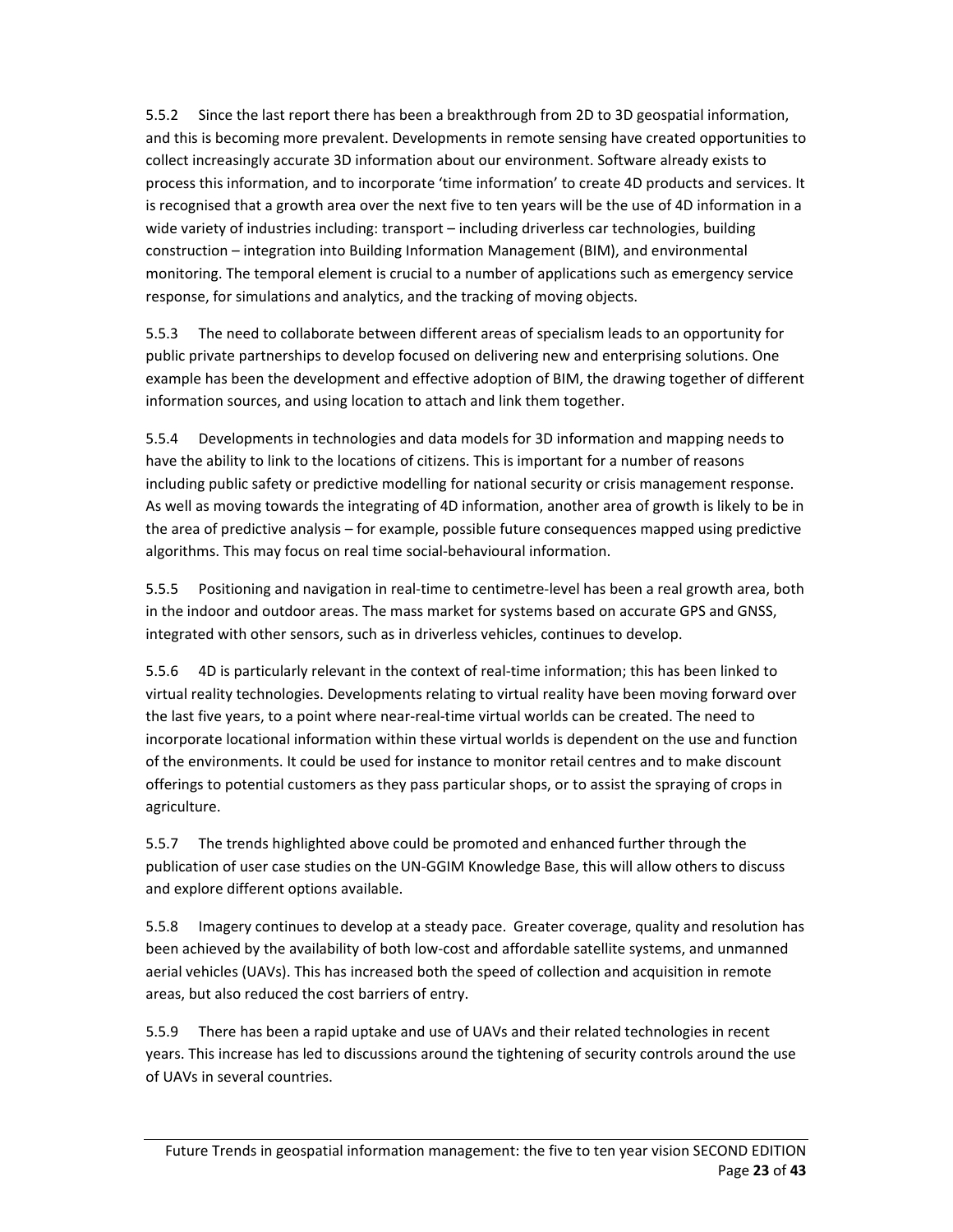5.5.10 The use of UAVs for providing real‐time information to decision‐makers on the ground, providing for example information on disaster management, will increase as an invaluable tool when additional information is needed to improve vital decision making capabilities.

5.5.11 It is very likely that there will be a big trend towards the development of regulations for the use of UAVs for capturing remote sensed content, including greater privacy and security laws over the next five to ten years. How governments decide to regulate the use of UAVs will have significant implications for their use and their value. The role of UAVs and satellites is increasing but some fundamental information cannot be collected from an aerial image – addresses, for instance.

#### **5.6 Positioning ourselves in the next five to ten years**

5.6.1 One trend that was highlighted as an area for growth in the first edition of the report was geodesy and global positioning. This is an area that has seen significant progress over the last five years. One of the key drivers to this has been the creation of a UN Resolution on a Global Geodetic Reference Frame for Sustainable Development. This Resolution has been drafted by UN‐GGIM and was adopted by the United Nations General Assembly in February 2015.

5.6.2 The Global Geodetic Reference Frame (GGRF) is a necessary tool to help address the growing demand for more precise positioning frameworks. It is also essential for effective decision making and a vital underpinning infrastructure which is applied in areas of natural hazard and disaster management, climate change and sea level monitoring, geospatial information, mapping and navigation by society at large every day.

5.6.3 The adoption of the Resolution is the first step in creating a common infrastructure to maintain and improve national geodetic frameworks. However key areas that still need addressing include the commitment to funding by governments, and the adherence to common standards and international obligations and coordinated policies.

5.6.4 In order to ensure long‐term sustainability and optimal benefit from shared geodetic infrastructure, each participating government is strongly encouraged to maintain their portion of the network at the highest possible quality. At present, current participation in the development of geodetic infrastructure is on an all-volunteer best-efforts basis. Countries involved in, or benefiting from, the GGRF should make a formal commitment of support/participation at a mutually agreeable level.

5.6.5 Long term commitment of governmental support for developing and maintaining domestic infrastructure is critical to strengthening the value of any participating countries contribution to the GGRF, and crucial for the long‐term sustainability of such a global asset.

5.6.6 Coupled with GGRF, positioning technology is evolving to a level that now enables the combination of geometric and gravimetric techniques for high-precision gravity measurements. Gravimeters utilising atomic interferometry can be used to bridge the gap between both space‐ based and terrestrial gravimetric instruments in order to obtain high-precision gravity measurements. Precise measurement of the gravity field enables numerous other geodetic observations, such as the determination of the earths' rotation.

5.6.7 An evenly distributed global network of standardised geodetic observatories equipped with the highest‐precision clocks and gravimeters, alongside satellite based positioning and geometry will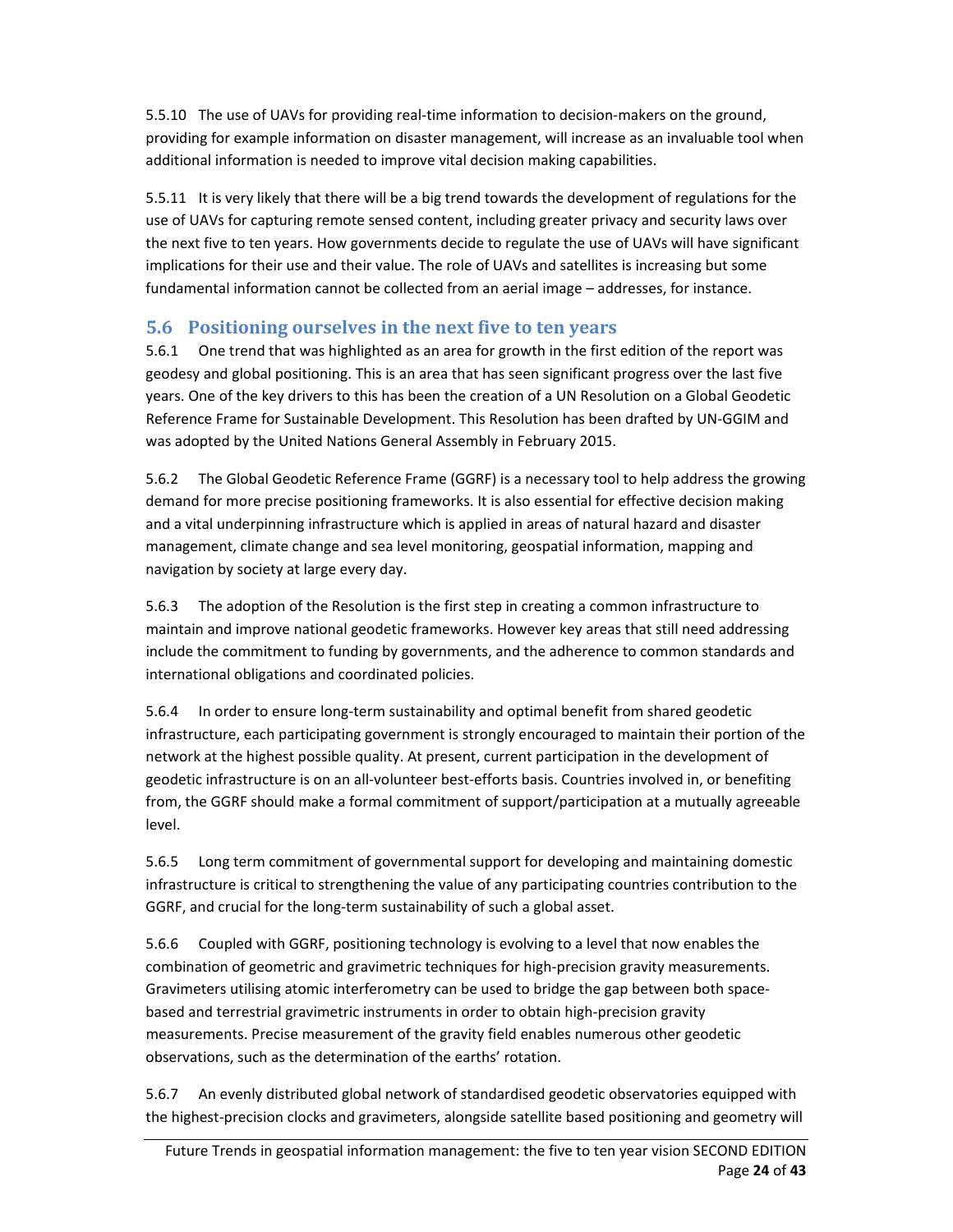ensure continued progress in both technological development and support of secondary infrastructure worldwide.

5.6.8 Through a global effort, in the next five to ten years we are likely to have a seamless, durable, unified geodetic infrastructure on land, in the air and at sea, with uniform, global, referencing.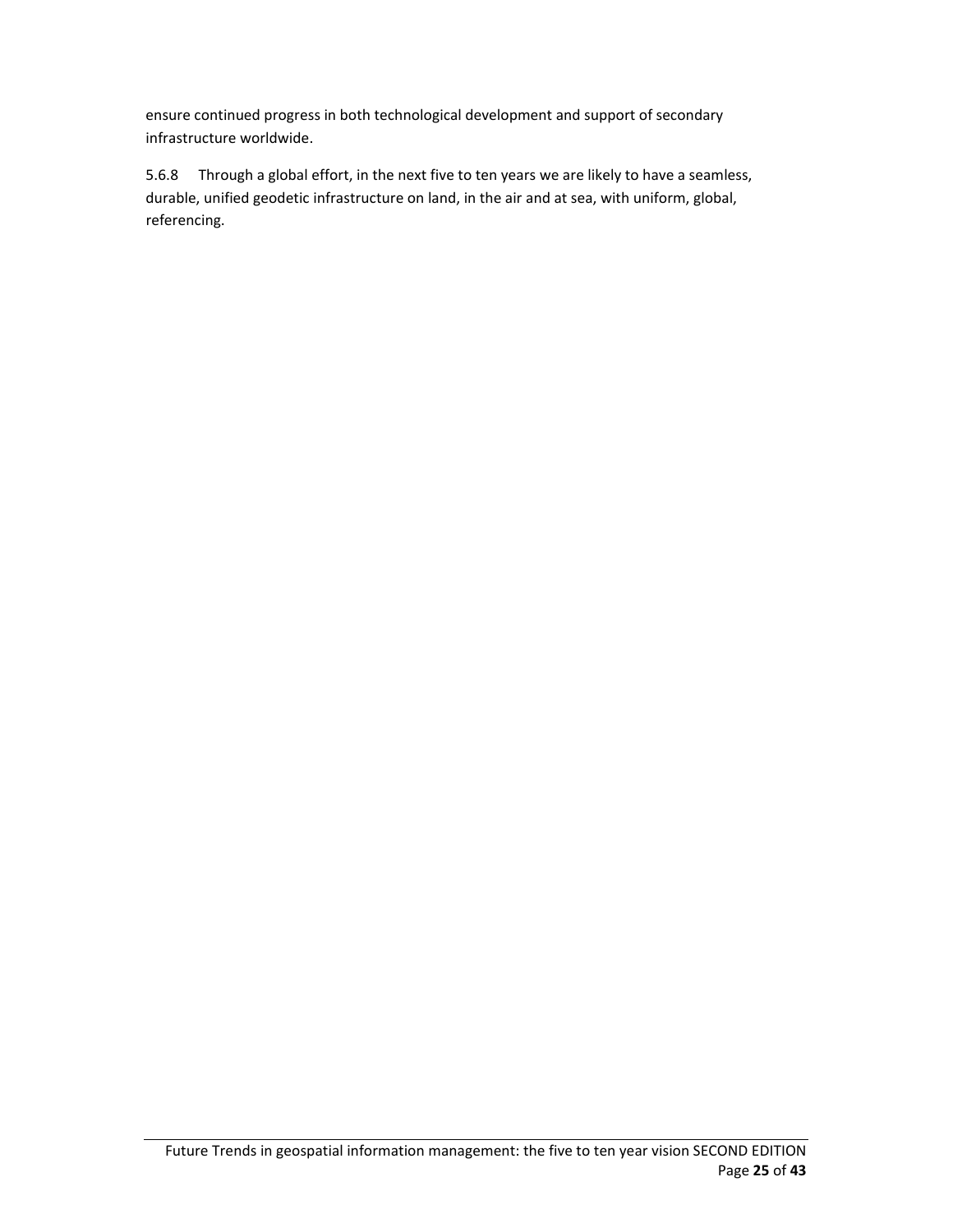## **6 Legal and policy developments**

#### **6.1 Growing awareness within the GI community**

6.1.1 Since the publication of the first version of the report, there have been several positive developments regarding legal and policy issues. This section highlights some of these new developments, and provides an update on some of the issues previously discussed.

6.1.2 One of the biggest developments in the area of legal and policy has been the growing awareness by the international community of the impact that laws and policies can have on the collection, use, storage and distribution of geospatial information. Both law-makers and policymakers are beginning to understand the governmental, economic and societal benefits of geospatial information, this has led to the two communities starting to work together to make sure geospatial information can be developed while taking into account differences in legal and policy approaches.

6.1.3 As expanded on later in the report, the growing trend of governments, organisations and private citizens using unmanned aerial vehicles has led to problems with integrating the technology into their national airspaces. Those who have successfully integrated the technology are now faced with concerns over privacy and even national security.

6.1.4 A number of law makers and regulators have expressed privacy concerns regarding the collection and use of geospatial information in technologies such as mobile devices and intelligent transport systems. In many cases law makers are defining privacy differently for each emerging technology and applying different terms and conditions on the use of geospatial information. Because geospatial products and services cut across many different technology platforms and industry domains, organisations that wish to use geospatial information from different providers will need to understand and comply with each different set of regulations or laws, where they apply.

6.1.5 Awareness is growing within the geospatial community of the impact that laws and policies have on geospatial information and its management. However, the development of technologies continues to outpace the changes in the legal and policy frameworks. As a result, new products and services that collect and use geospatial information will face increasing resistance due to outdated, and in some cases inconsistent, legal and policy frameworks.

#### **6.2 Funding in a changing world**

6.2.1 The previous report noted that government and governmental bodies involved in the collection and management of geospatial information have traditionally been reliant on public money to fund their activities. On the whole this is a trend that has continued over the last 20 years or longer; the majority of countries still rely on funding from public appropriations.

6.2.2 Although other funding models exists, e.g. central government grants to organisations, and the growth of public private partnerships, convincing governments of the value of geospatial information, the benefits it brings and the need for sustainable funding, remains a challenge.

6.2.3 In response to funding pressures, there is a trend emerging towards data being produced "out of house", and many new business models are emerging that will include new processes and validation tools to integrate external data into the official databases. This recognises that authoritative data does not necessarily have to be produced by an official source; there are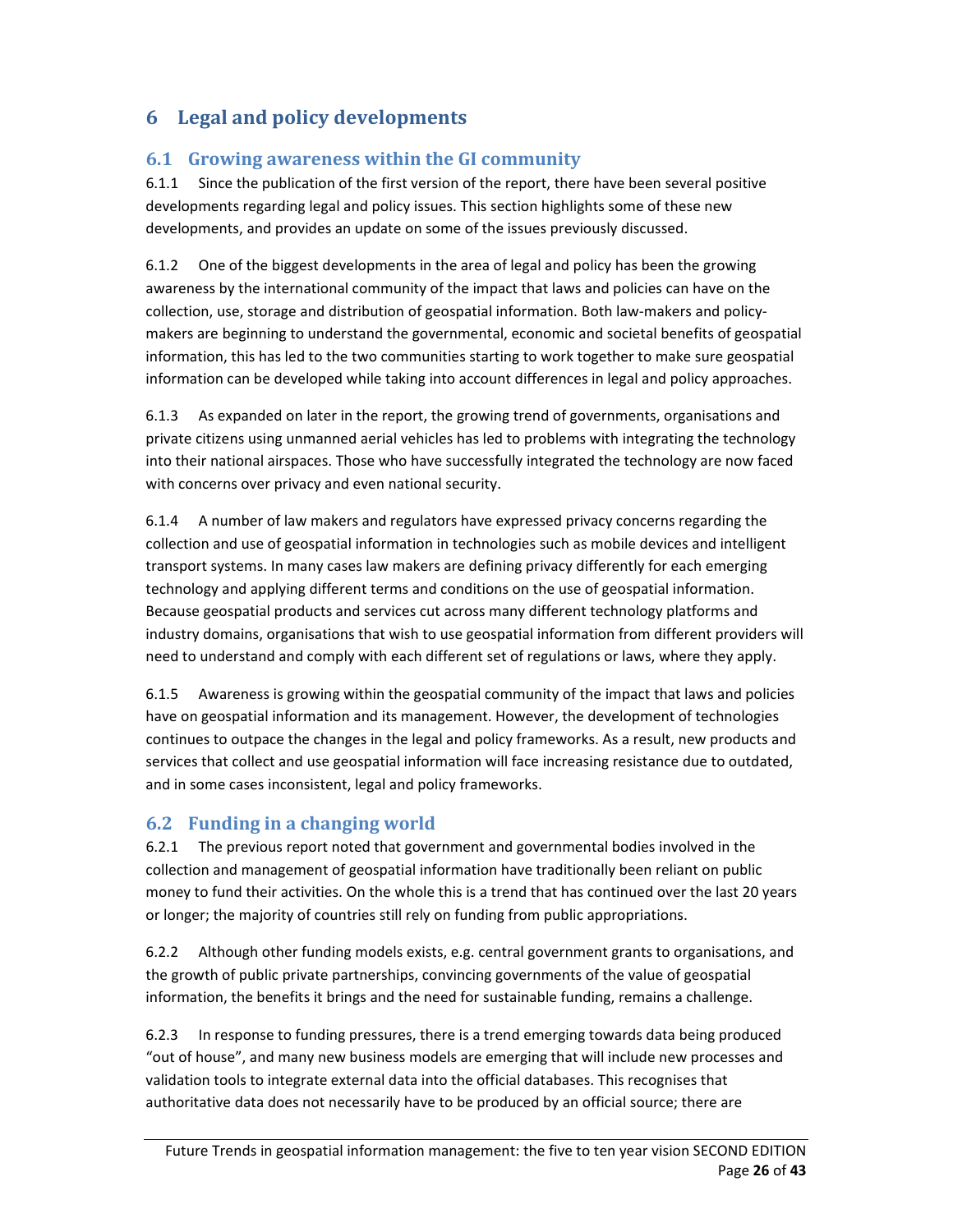examples where some governments have moved from data collection and provision towards data facilitation and certification.

6.2.3 It is often left up to individual government departments, rather that the government as a whole, to demonstrate the value of geographic information as an indispensable part of the national infrastructure. This should not only underline the authority and accuracy of the data but also the defined quality, the long‐term availability and the consistent maintenance, irrespective of commercial interests. In a marketplace that is increasingly dominated by regional platforms and international data providers, the challenge will be to receive sufficient funding to achieve these tasks.

6.2.4 The availability of some information, free at the point of use, inevitably leads to questions about the cost at the point of use for other sources of information. In general, content is not costfree, either to collect or to manage, yet the increasing availability of geospatial information free at the point of use increases the challenge of articulating the cost of data collection, management and maintenance and securing the necessary funding to ensure this happens. This issue is accentuated by other sectors increasingly using and incorporating apparently "free" geospatial information into the solutions they provide.

6.2.5 Due to the high costs associated with the production of geospatial information it is important, when constructing business cases, to clarify the benefits from investment in geospatial information and state how geospatial information contributes to the development of society in all aspects.

6.2.6 In countries with less‐developed mapping resources and National Spatial Data Infrastructures (NSDIs), relatively high proportions of national capital are likely to be spent on capture and maintenance programmes, as awareness and understanding of the value of having accurate and maintained geospatial information supporting other policy priorities increases.

6.2.7 Due to their many benefits, National Location Strategies and National Spatial Data Infrastructures have become more widespread and prevalent, and will continue to grow over the next five to ten years. Some of the benefits include the ability to make location data and processing services available to a wider customer base, in addition to creating proven return on investment cases.

6.2.8 Over the last five years, more case studies have emerged demonstrating the value of geospatial information to national development. As this awareness grows, it is likely that more governments will view accurate geospatial information as an essential building block of their country, and will see it as a necessary allocation of resources.

#### **6.3 Open Data**

6.3.1 The drive towards access to government‐generated geospatial information free at the point of use has, and will, continue to develop. Economic models are likely to develop around open data, as was the case around the drive towards the use of open-source data. Such economic models may rely on governments pursuing an open data policy to make open data more accessible, more homogenous and more structured.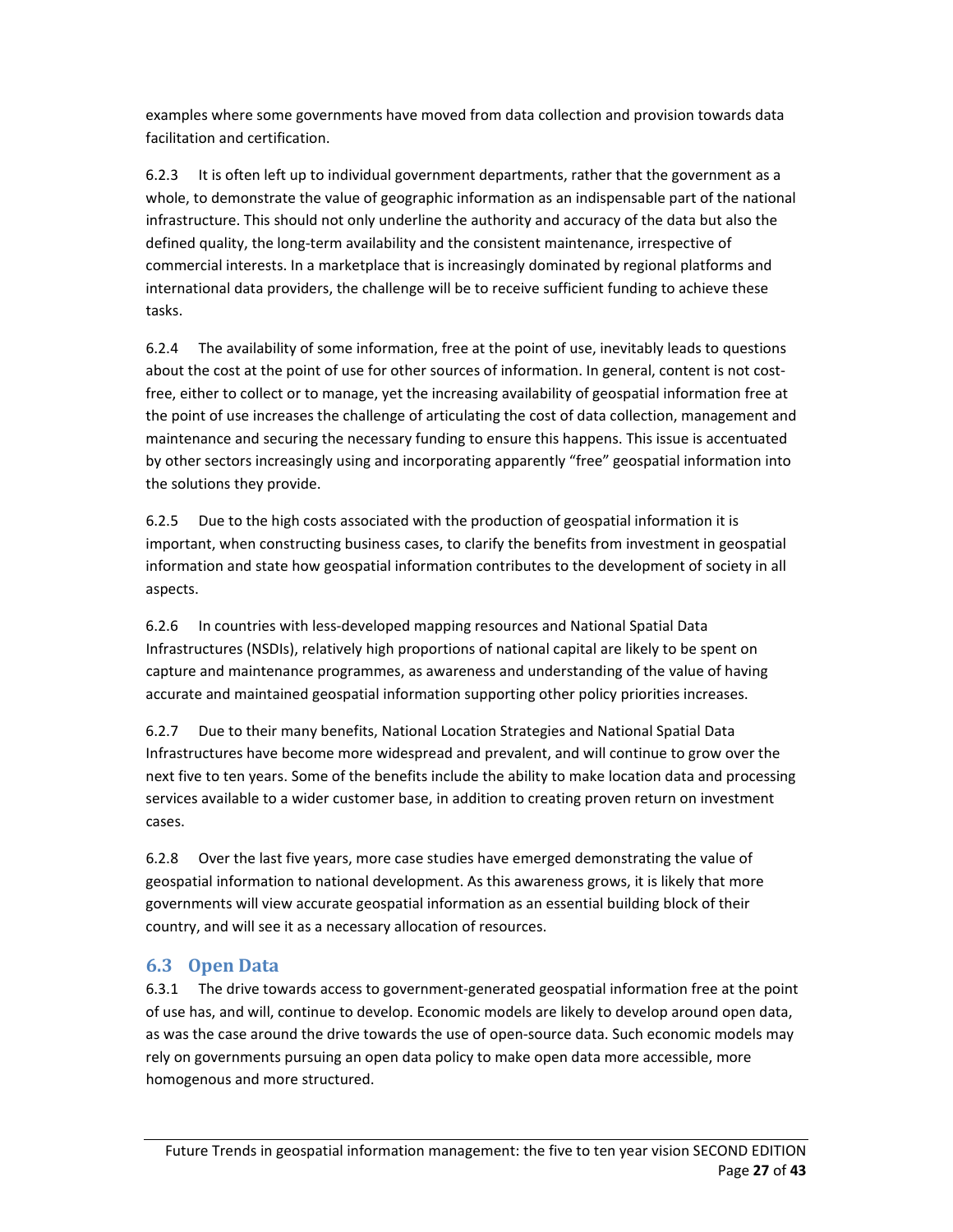6.3.2 Governments may choose to provide information to their citizens free of charge either out of principle, because they believe in doing so will improve public life, or because they believe in doing so will stimulate economic growth. New technologies may continue to reduce costs; but there will continue to be costs associated with the creation, management and maintenance of the content.

6.3.3 More and more countries will adopt open data policies, in which the access to geospatial information will be realised as a national benefit. This trend towards growth can be seen in the increase of countries participating in the Open Government Partnership (OGP). Initially launched in 2011, the OGP has grown from 8 participating countries to 65 in 2015. In all of the OGP countries, governments and the civil societies are working together to develop and implement open data reforms.

6.3.4 It has become clearer over the past few years that the quality of open data, both governmental and crowdsourced, varies considerably in quality, completeness and consistency, particularly when it is assembled from many different sources. Even with organisations that are experienced in data supply, there can be variations in formats from one release to the next, often without prior warning, which causes difficulties to users.

6.3.5 Users increasingly rely on the accuracy and detail of geospatial information and use it as a base for decision making. Any degradation in quality will be noticed and will impact the decisions made, so the need to continually and reliably fund investments is a challenge for any government.

6.3.6 This has led to an emerging sector for businesses that merge, enhance, reformat, augment and provide other quality control processes on the raw open data – particularly when the source data is very raw – this allows the refined data to be sold, thereby funding the enhancement process. The costs to the data consumer are however generally far below that which would be charged to collect and manage the data from scratch.

6.3.7 Even though there has been a trend towards governments making data open, there is no universal definition of open data. This has led to the creation of many differing open data licenses around the world. Each of these different licences have different terms and conditions, making it very difficult to combine different datasets globally. If organisations are unable to easily combine open data from a variety of organisations, the potential benefits of open data may not be realised.

## **6.4 Licensing, pricing and data 'ownership'**

6.4.1 The topic of licensing, pricing and data ownership continues to be of importance to both creators and users of data. As was reported in the first edition, the licensing of data in an increasingly online world is proving to be very challenging. There is a growth in organisations adopting simple machine‐readable licences, but these have not resolved the issues to date. Emerging technologies like web services and the growth of Big Data solutions drawn from multiple sources will continue to create challenges for the licensing of data.

6.4.2 Data ownership issues will continue to evolve in the next five years. Historically intellectual property issues around geospatial information were relatively simple ‐ the role of the data creator, processor and publisher were generally well defined. However the growth in the amount of data, the number of different actors in the data creation process, and the interconnectivity of these parties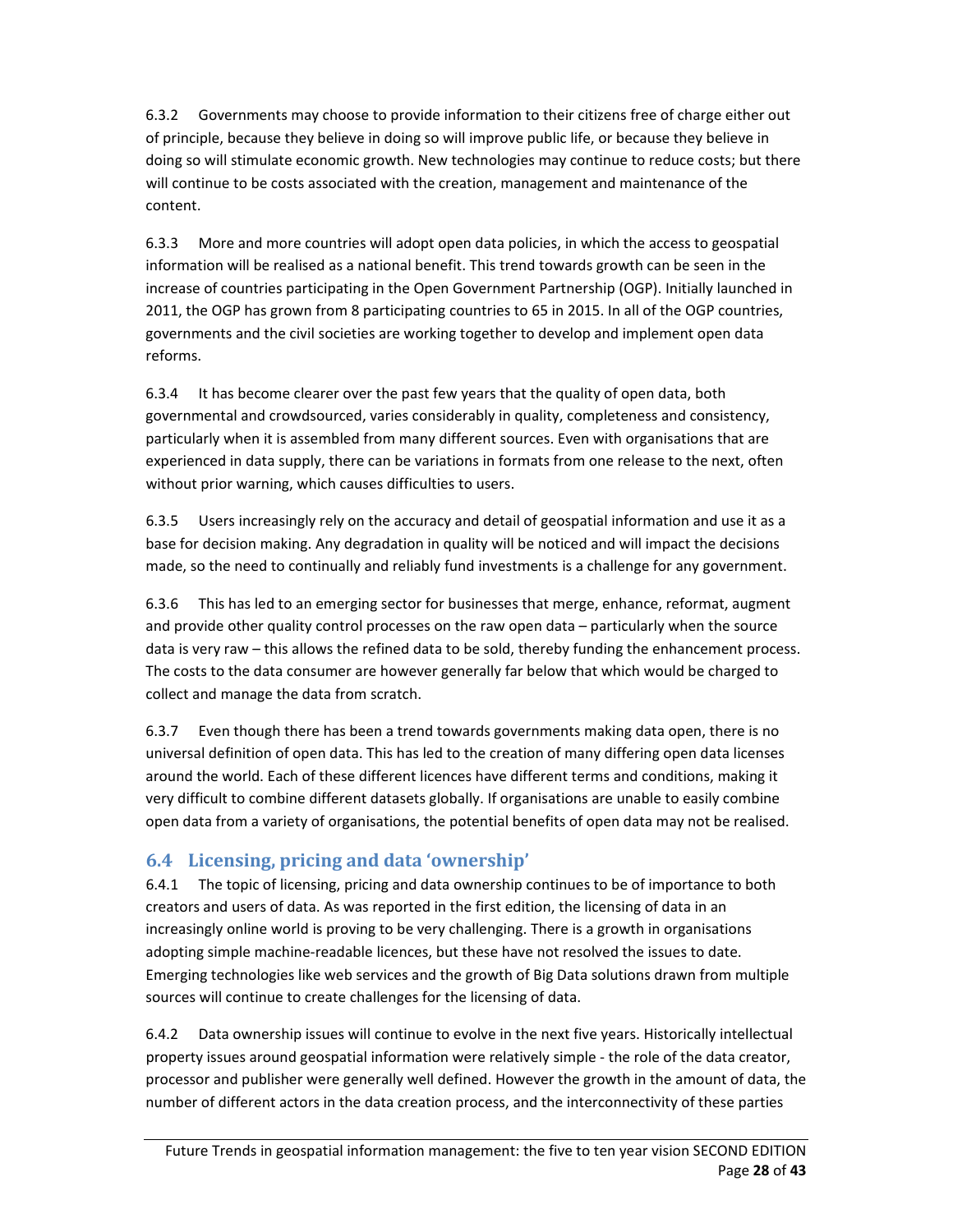are likely to raise issues around data ownership. Some of these issues can be addressed through the effective use of metadata and adherence to international standards.

6.4.3 The on‐going drive for cheaper access to information and the increasing richness of the information available means that the pressure to monitor and licence information at feature level, rather than at local, national or regional level will increase.

6.4.4 The lack of a multi‐national legal or policy framework in place to deal with these issues will need to be considered. Data acquired in one country is likely to be processed in a secondary country by a corporate organisation domiciled in a third country. While the data itself is held 'in the cloud' – determining the legal framework, liabilities and warranties and so on will remain unclear without an attempt at a global accord. These issues are not unique to geospatial information.

### **6.5 Privacy**

6.5.1 Concerns around location‐based privacy have not been answered since the publication of the first edition of the report. In normal daily life, a person's location can be determined in many ways, for example through CCTV systems monitoring traffic flow, sharing information on social media, or using RFID enabled cards to enter buildings. With the increased ability to integrate data from different sources there is an increasing possibility of determining a person's location by the information they provide to different systems.

6.5.2 Concepts of what information should be kept private vary between cultures, age groups, interest groups and other demographics. They also evolve over time, sometimes quite quickly, as has been shown by the growth of social media sites where sharing personal information, including location, has become a feature, and in some cases an accepted norm.

6.5.3 In contrast to other aspects of geospatial information, cadastral data as part of the national land register is currently considered as personal data, although there are examples of open registries. Privacy and the well‐defined procedures of the land register must be protected against duplication and corruption. The big differences between existing land registries and cadastral systems will ultimately prevent cross‐border harmonisation.

6.5.4 Cybersecurity is a continual threat to privacy, where malevolent 'hackers' do not respect privacy policies. These policies are not just related to personal information, but also government and business information as well. Powerful encryption technologies and other security protection, both software and hardware, will increase in importance.

6.5.5 The issues described above are exacerbated when citizens move around the globe. In most cases the information they publish, and the means by which they do it remain the same, but the rights over the use of the data and the associated legal protections may radically change.

## **6.6 Liability and the issue of data assurance**

6.6.1 Although National Mapping and Cadastral Authorities, like most other geospatial information providers, try to exclude formal warranties and liabilities, the data and services of NMCAs are considered reliable and trusted. Some of the reasons for this authoritative responsibility include professional competencies, tested quality assurance procedures and the absence of profit motives.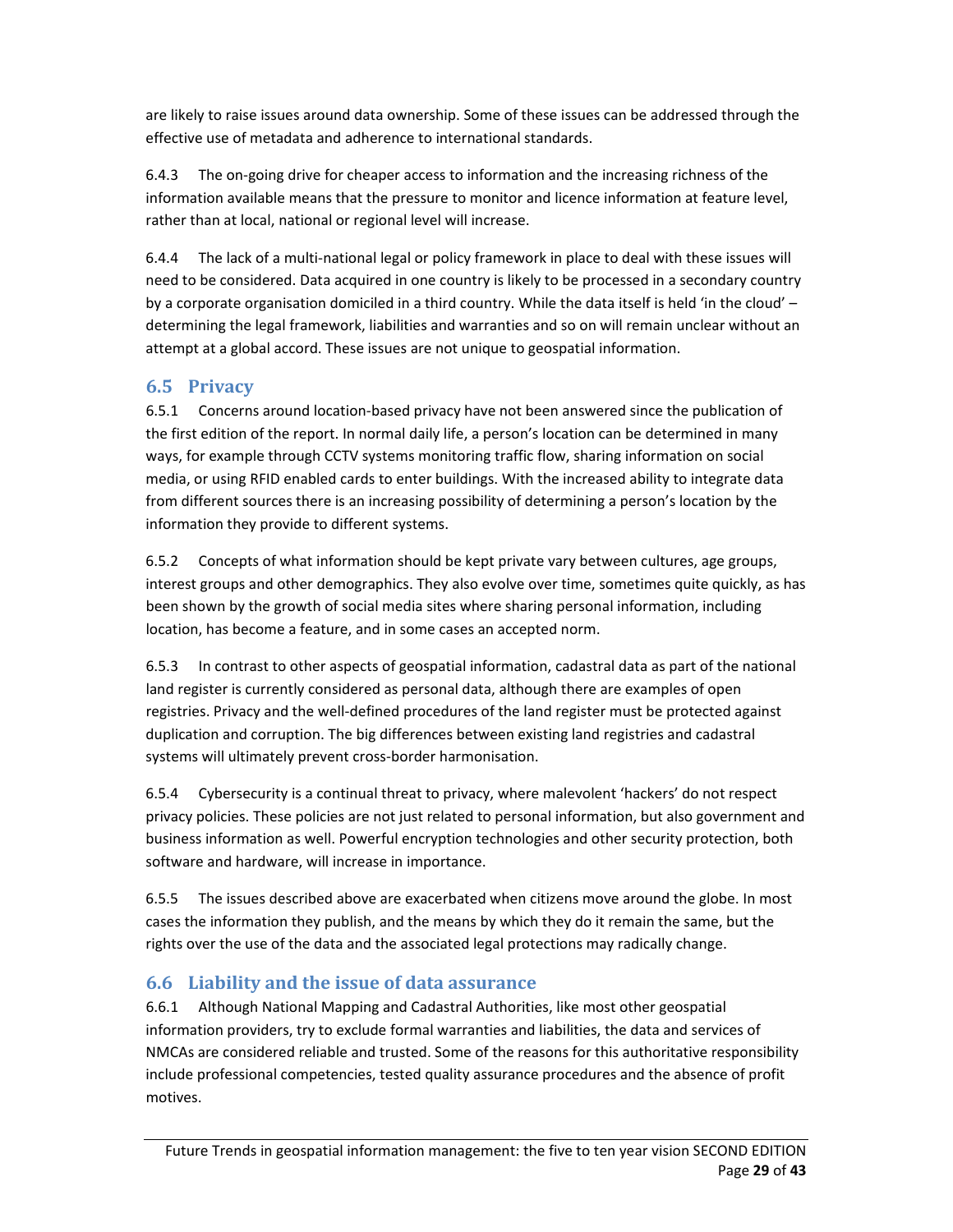6.6.2 The issue of liability for the quality and accuracy of data has not developed in the way the previous report discussed, however the issues over quality and accuracy may drive a dividing line between crowd‐sourced and government/commercial data.

### **6.7 Disparities between legal and policy frameworks**

6.7.1 As mentioned above, legal and policy regimes differ significantly from country to country and between different regions, and will continue to do so in the coming years. The availability of global datasets may help to simplify the complexity of legal and policy issues.

6.7.2 There is still a major possibility that significant disparities will emerge over the next five years between countries where legal and policy frameworks have developed in line with technological changes and whose governments have developed frameworks to enable the growth of location or spatially‐enabled societies, and those countries where such frameworks have not developed. Ensuring that this divide does not occur, or at least limiting its affects, represents one of the major challenges within the legal and policy environment in the future.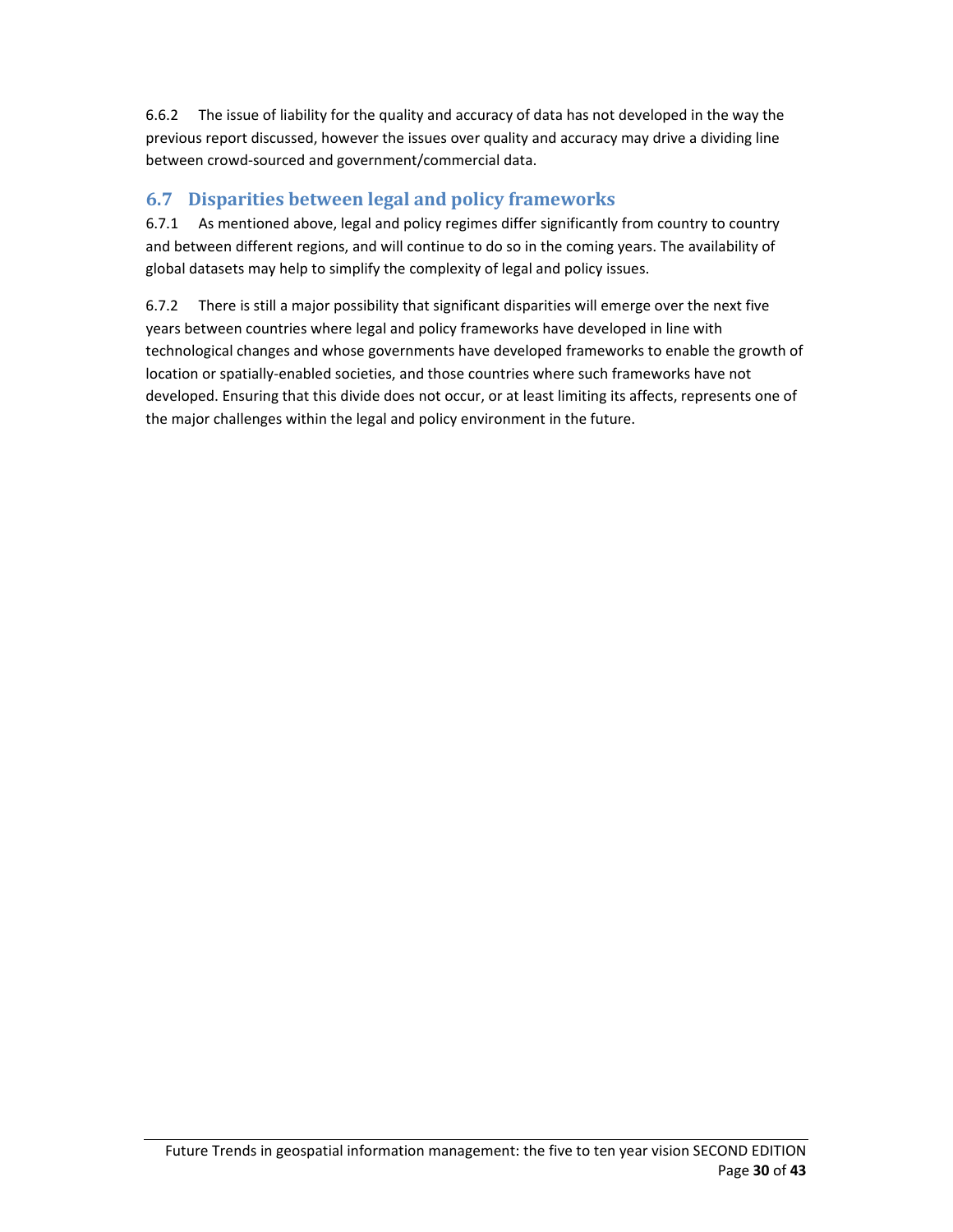## **7 Skills requirements and training mechanisms**

#### **7.1 Skills for effective organisations**

7.1.1 The understanding of skill requirements and training needs is a core component in ensuring the value of geospatial information is maximised. Early identification and action on these issues is vital, as there can be a long lead time in the development of appropriate capability and technical training. Demand is very likely to exceed the pace of development. Skills are not only needed in traditional geospatial roles, but also in geodesy, data collection and analysis. Capacity building of both producers and users of geospatial information will increase the culture of the discipline of geography as an established science. The closer and more involved governmental organisations are with academic institutions the greater the number of professionals with an understanding of the geospatial discipline will be trained adequately.

7.1.2 In many regions there is a lack of qualified personnel necessary to effectively manage and utilise geospatial information. In the next five to ten years the geographical location of software developers and data managers will become less important with many programming needs occurring remotely. This is reliant on understanding local needs and requirements to develop solutions that are fit for purpose.

7.1.3 Many of the critical issues where geospatial information can assist are found in developing nations. There is still a role for non‐governmental organisations and development agencies to ensure that there is an effective skills base developed to promote a spatially‐enabled society.

#### **7.2 Extractive value from a world of data**

7.2.1 Skills are required at three different levels, if we take a simplistic view they could be: the user, the policy-decision-maker and the geospatial specialist. The former requires general education to ensure all users have some understanding of how data and applications can benefit them in wide ranging circumstances, and also of the limitations; this also requires an understanding of the provenance of data and the value of an analysis or visualisation. The second usually depends on information provided by others, but needs an understanding of how data is processed and linked. The latter must also understand the environment in which they work, going beyond traditional geospatial information skills.

7.2.2 The geospatial specialist will have to bring assurances and certainty to solutions, driving a need for 'probability analyses' within the geospatial world where predictive analysis is taking place. As mentioned in the previous report, the number of experts who truly understand the inter‐ relationships between data models and data flows is still quite low in most database companies and government departments.

7.2.3 Data models continue to evolve to answer the range of questions and manage the increased volumes of data. The techniques and processes developed through Big Data analysis and AI will still need data experts who understand the complexities of linking geospatial and non‐geospatial data with the ability to realise the potential benefits. This expertise will be spread across different sectors, computer science and mathematics, for example. Therefore appropriate education needs to be developed in conjunction with the academic sector.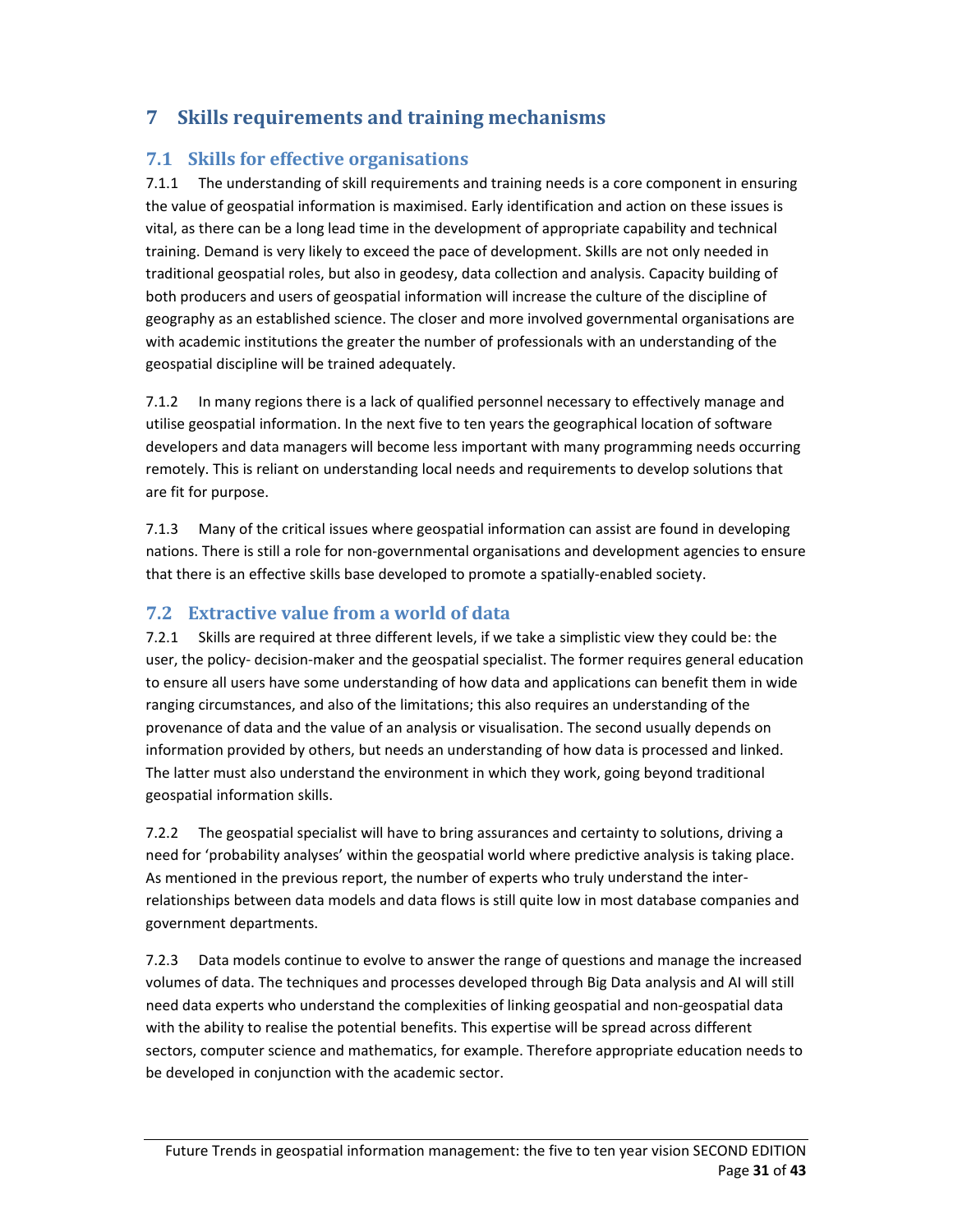7.2.4 In the future, it is likely that the traditional role of the geospatial analyst will be different from now; however the importance of geospatial information experts will not diminish, as data outputs will still need to be interpreted for policy‐ and decision‐makers. These experts are becoming more comfortable with interpreting unstructured data, and will continue to find effective channels for communicating their results.

7.2.5 The development of robust open‐source technologies has gained momentum over the last five years and increasingly sits alongside proprietary solutions. Software developers need to be comfortable in both environments, and specialisms in only one programming language will no longer be sufficient.

7.2.6 The skills requirements noted above will have a major impact on governmental organisations. The adoption of data‐driven rather than cartographically‐driven geospatial content will see a fundamental shift in the skills base and costs. Leading NMCAs are already finding that their data management staff are more costly to employ than those of their cartographic and data collection units. Hence, there is a need to empower and give the workforce the skills needed to deal with the technologies of the future. For those countries with less-developed NMCAs, there is an opportunity to educate and seek the skill sets needed to accomplish the goals and objectives of the geospatial organisation.

#### **7.3 Education and Advocacy**

7.3.1 Whilst there is a trend for more professionals without a geospatial background using geospatial data for decision making, these professionals have little or no understanding of the underlying principles of geospatial information. This leads to an increasing need for governments to incorporate experts in geospatial science in their high‐level advisory groups.

7.3.2 Significant progress has been made towards educating policy- and decision-makers, planners and analysts at the highest levels in both governments and NGOs; this has enabled the value (economic, business and social) of geospatial data to be recognised. This continues to lead to better decision‐making. The use of geospatial information in consumer applications has moved beyond simply displaying 'points and colours' on a map, to providing tools which allow users to create, manipulate and share data themselves. This is evidenced by the growing trend of health 'apps' where the user can upload cycling or walking routes.

7.3.4 A wider issue is the training and education of a broader community of developers and users of location‐enabled content. At the same time there is a need for more automated approaches to ensuring the non‐geospatial professional community get the right data at the right time.

7.3.5 Investment in formal training in the use of geospatial data and its implementation is still indispensable. Technical training schemes in specific areas of design, acquisition, production, processing and integration, will complement traditional academic offerings, although may not be at the undergraduate or graduate level.

7.3.6 Education is not only linked to formal training and development; several national mapping agencies including Great Britain, Denmark and Sweden have been developing and using their data to create models for the games industry. Based on topographic and geological data for use online outside of the traditional geospatial data field this information has a wider reach than traditional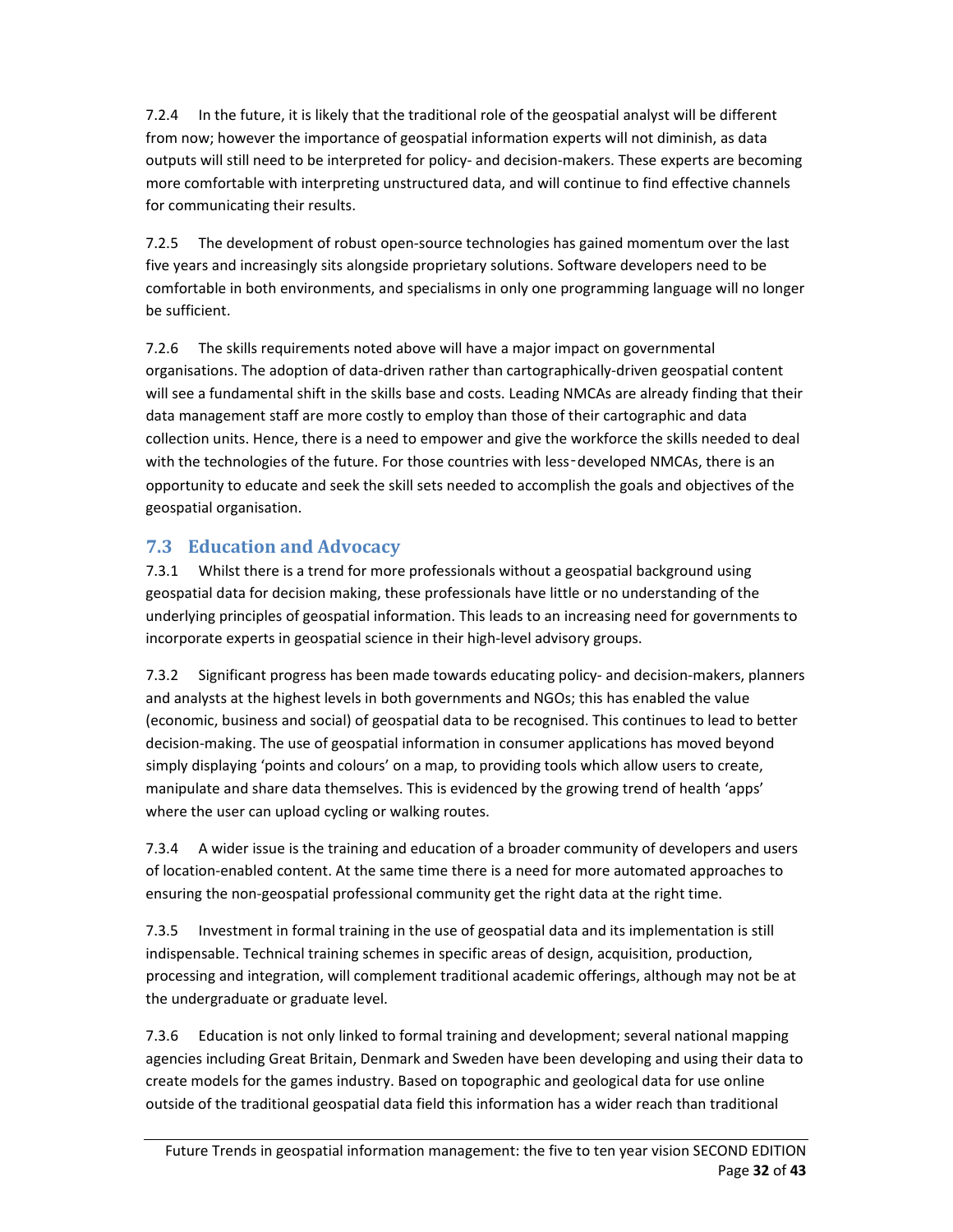advocacy methods. Gamification is an area where geospatial data can be an important input when creating digital learning tools.

7.3.7 There is an opportunity to develop easily accessible educational tools and software materials for both research and education; this could be delivered through online training tools such as webinars and online courses, these can provide both general education as well as purposed instruction.

## **7.4 Investing in research and development**

7.4.1 Investment in research and development in all sectors is vital to both the development of the skills required in the future, but also in order to ensure the potential benefits of emerging trends are realised.

7.4.2 Current research areas reflect many of the current and future trends that have been identified for the industry, including more effective and automatic processing of sensor data, the development of location‐based applications and the integration of high volumes of unstructured data. As suggested in the earlier theme of AI, complex geospatial analysis questions are being asked, and answered, in a wide range of areas including relationships between objects, their properties and real‐world locations. The benefits of these developments are being realised at an earlier stage, and are being put to use in a wide range of organisations.

7.4.3 A challenge that has been identified will be the adoption in developing countries of new technologies in such a way to decrease the technological gap. Many developing countries have an advantage due to the lack of legacy systems and technologies which restrict change; this will enable them to leapfrog some developed countries. This can be achieved through support from international agencies to develop programmes to promote research and development within these countries. Continuing to develop strong partnerships with standards organisations will also be crucial to ensuring research results can be used and deployed in different user environments.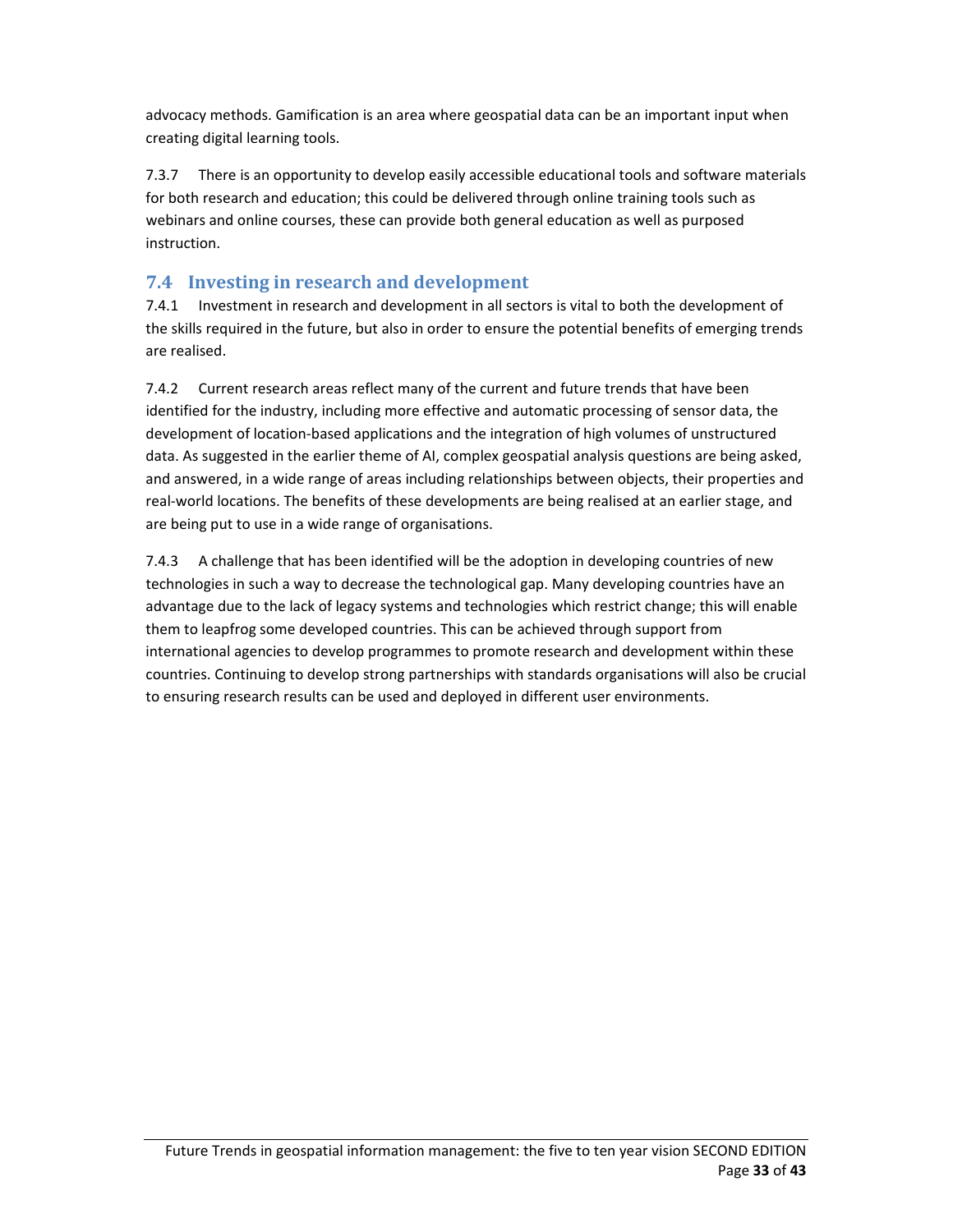## **8 The role of the private and non**‑**governmental sectors**

#### **8.1 Making mapping accessible to the masses**

8.1.1 The web, smart devices and the increase in spatially related services has ushered in an era where public users are not only consumers of geospatial information, but also act as producers of enriched geospatial data. Over the last five years, the ever increasing availability of smart devices and the ever expanding extent of communications networks, coupled with sensor-web enabled infrastructures (as discussed in the earlier chapter) means there has been a substantial increase in the use, and production, of geospatial data.

8.1.2 Beyond the previously limited public consumption of geospatial information, ubiquitous computing techniques provide the infrastructure for the public to produce, distribute and consume geospatial information. These concepts are viewed as seamless access from anywhere at any time, to easy‐to‐use geospatial information and services.

8.1.3 Available and accessible geospatial information provides an opportunity to improve the quality of life of citizens. The challenge is to ensure that geospatial information is available anywhere, at any time, whist respecting the principles of privacy, intellectual property and national security.

8.1.4 The reduction in the barriers to entry, the growth of the web and mobile mapping has massively increased the role of the private sector and the volunteer community over the last decade. Global brands and organisations have made digital mapping accessible to the masses.

#### **8.2 The future role of the Private Sector**

8.2.1 Historically the majority of location data was collected, maintained, and distributed by public sector bodies such as national mapping authorities. More recently private companies have played an increasing role as both data providers and service providers. High profile examples such as Google, with its Google Maps and Google Earth facilities, Microsoft, Apple, SAP, Nokia HERE, Facebook and Twitter all exist as global companies in the location space.

8.2.2 These big companies have a global perspective and can supply both data and services virtually anywhere in the world. Increasingly smaller SME companies are operating in the specialist, niche fields.

8.2.3 Despite the increased availability of spatial data, certain users will always require the use of authoritative data. A key challenge will be for users to be able to distinguish between, access and use, and ensure that they utilise the relevant data for specific uses.

8.2.4 As previously identified, if this trend towards location data being provided by private sector companies continues, there is a risk that the only unique attribute provided by public sector organisations could be the certification of data as authoritative. Given different working methods and resourcing strategies, even this role could come under threat from the private sector.

8.2.5 Increasingly important is the non‐governmental organisation (NGO) sector. NGOs can, and do, offer systems and solutions to help governments and citizens when governments face shortfalls in funding – or where there is no defined business case for services. NGOs need to work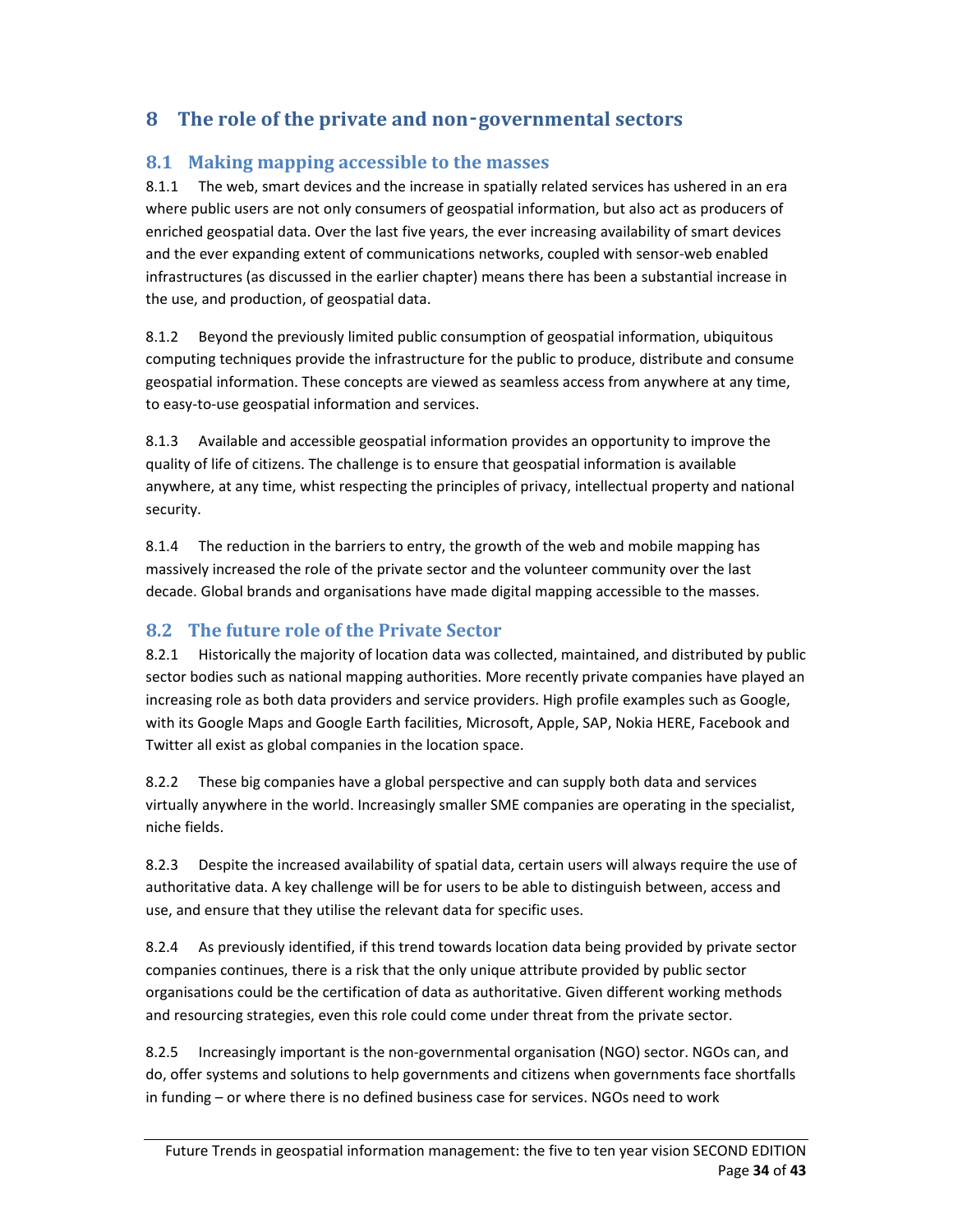collaboratively with other third sector foundations as they are increasingly working in the same area of geospatial information.

8.2.6 Cost and efficiency requirements may see many government departments outsourcing many processes to the private sector in the coming years. Much of the income generated by satellite and aerial imagery providers will continue to be sourced from governments and NGOs.

8.2.7 The geospatial industry has, and continues to, move rapidly up the value chain from data collection and provision to providing more comprehensive geospatial services, and extending their business models to provide customised analytical services. The ability to provide both government and commercial firms with deep analytic capabilities rather than just data provision has emerged as one of the potential key differentiators in the market today.

8.2.8 An added risk for the private sector data creator will be the move towards open data, since high-quality maintained data created by NMCAs could, at the mandate of a government, be released free of charge for use by citizens. This could threaten previous streams of income or at least necessitate a shift in where in the value chain, the private sector should place their focus.

8.2.9 The increasing amount of data created offers huge potential for the private sector to add value to existing geospatial information databases. The increasing role of private sector organisations in interpreting and analysing this information leads to enhanced services to consumers, businesses and governments. This is very likely to lead to more public‐private partnerships (PPP). It may also lead to more direct commercial contracts, or licenced services, to governments and commercial users.

8.2.10 As recognised by the World Bank Group, PPPs combine the skills and resources of both the public and private sectors through sharing of risks and responsibilities. This enables governments to benefit from the expertise of the private sector, and allows them to focus on policy, planning and regulation by delegating day‐to‐day operations. To achieve this, the private sector will need to exploit its understanding of, and capability in, geospatial information to provide value back to governments. This will also open up markets and industries that have to date adopted geospatial information on a very limited basis.

## **8.3 The future role of VGI and crowdsourced geospatial data**

8.3.1 Due to the massive increase in the use of geospatial information, volunteered geographic information (VGI) groups such as OpenStreetMap and WikiMaps have assisted towards popularising the collection of geospatial data. VGI can act as a valuable mechanism to encourage public participation and citizen engagement in geospatial information.

8.3.2 VGI can take various forms, one of which is commonly referred to as citizen science. In the environmental field, citizen science represents an important, relatively new way of monitoring environmental changes with the potential of implications for policy implementations. Tools to enable citizen science to take place in an orderly way have been developed, and new ways of obtaining VGI, verifying its validity, and managing content are constantly evolving.

8.3.3 Whilst in some countries the availability of crowdsourced data may be an addition to a wide range of other sources of geospatial information, in others it may be an essential ingredient for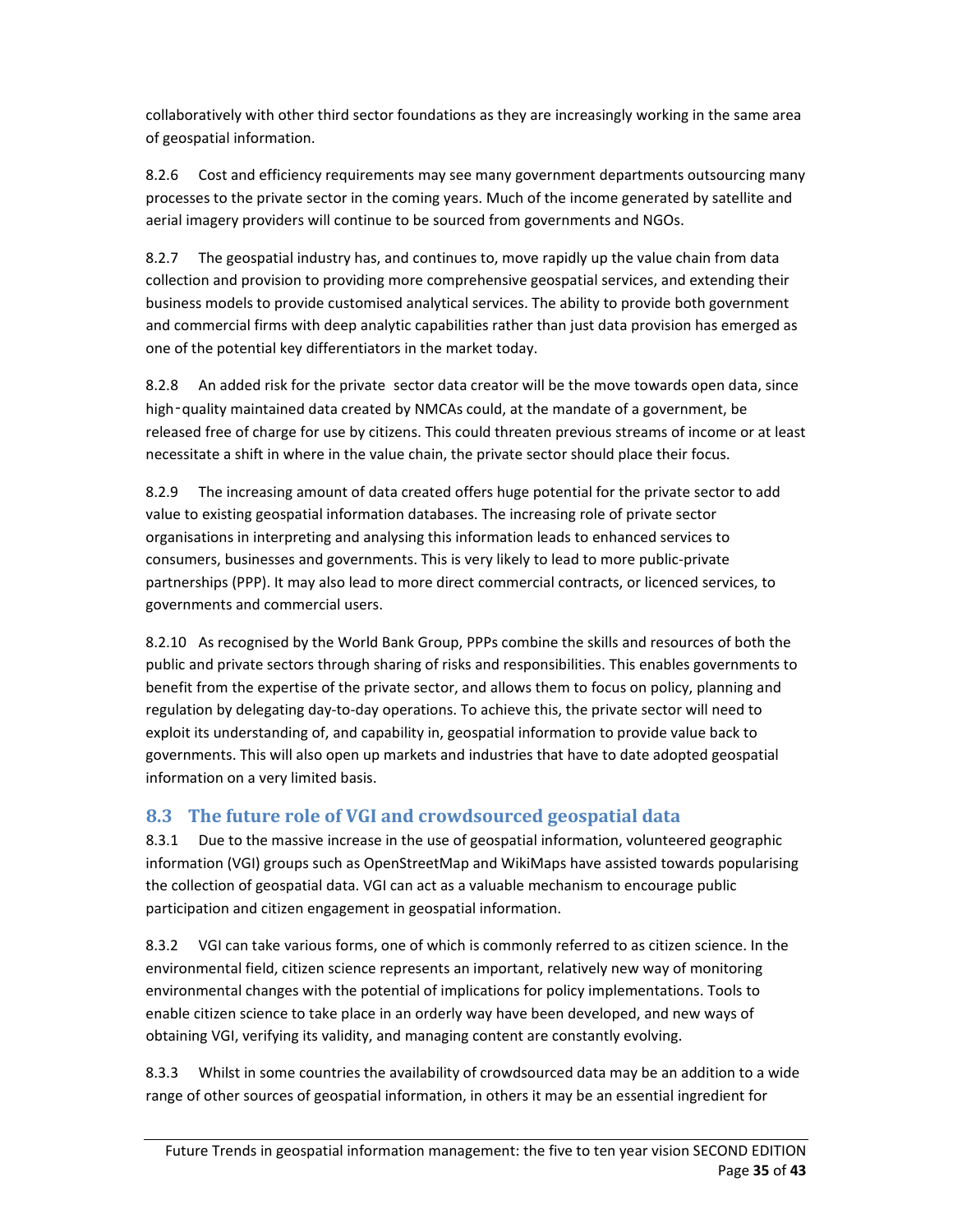social and economic development, particularly in areas where no or only limited data is currently available.

8.3.4 As well as generating data, VGI remains a valuable mechanism to encourage public participation and engage and empower citizens. Again in countries where other sources of data are less readily available, this public participation may be a necessity as opposed to a choice.

8.3.5 The concept of citizens' observatories, although not new, are now becoming more important. They provide a means for diverse communities of users to share technological solutions, information about products and services through appropriate communication networks including social media. A further benefit of VGI and of active crowdsourcing is as an educational tool; teaching citizens the value of geospatial information in daily life.

8.3.6 A benefit of citizen observatories is the engagement from the public in mapping processes. As community knowledge systems are built on this information, citizens will experience the value of geospatial information in a more direct and first‐hand way, potentially reaping direct and significant benefit from geospatial information that they themselves have helped to generate.

8.3.7 There is a common assumption that all VGI, and crowdsourced data, is open. In many cases this is not the case and there is a distinction between community‐based‐initiatives and private‐ or public-efforts supporting a professional organisation in cost-efficient data gathering. The latter, where many companies encourage their users to add and/or collect their own private data, requires a more open and collaborative attitude from both professional organisations and volunteers providing the data. Both 'open' and 'closed' VGI data play an important and necessary part of the wider data ecosystem. 'Closed' VGI data will not necessarily support published policy objectives.

8.3.8 The previous report suggested that whilst VGI brings with it many benefits, certain aspects mean that we are unlikely to see it erode the need for quality‐assured and trusted geospatial information. Whilst in some areas VGI may provide an essential information source, its reliance on the voluntary contributions of a group of dedicated individuals, the lack of a quality assurance regime, and the absence of a regular maintenance regime, will not remove the need for a wide range of core, quality‐assured, geospatial information.

8.3.9 Government organisations can, and do, work in partnership with active members of the VGI community. There are many examples of National Mapping and Cadastral Agency data being incorporated into volunteer mapping databases; changes to government licensing can enable further collaboration between governments and VGI communities. Currently it is perceived that there is a significant gap between authoritative and crowd-sourced data. This gap will reduce in the next five to ten years as collaborations between all organisations increase – this includes VGI incorporating government‐sourced data and governments exploring ways to incorporate both passively‐ and actively‐created user‐generated data.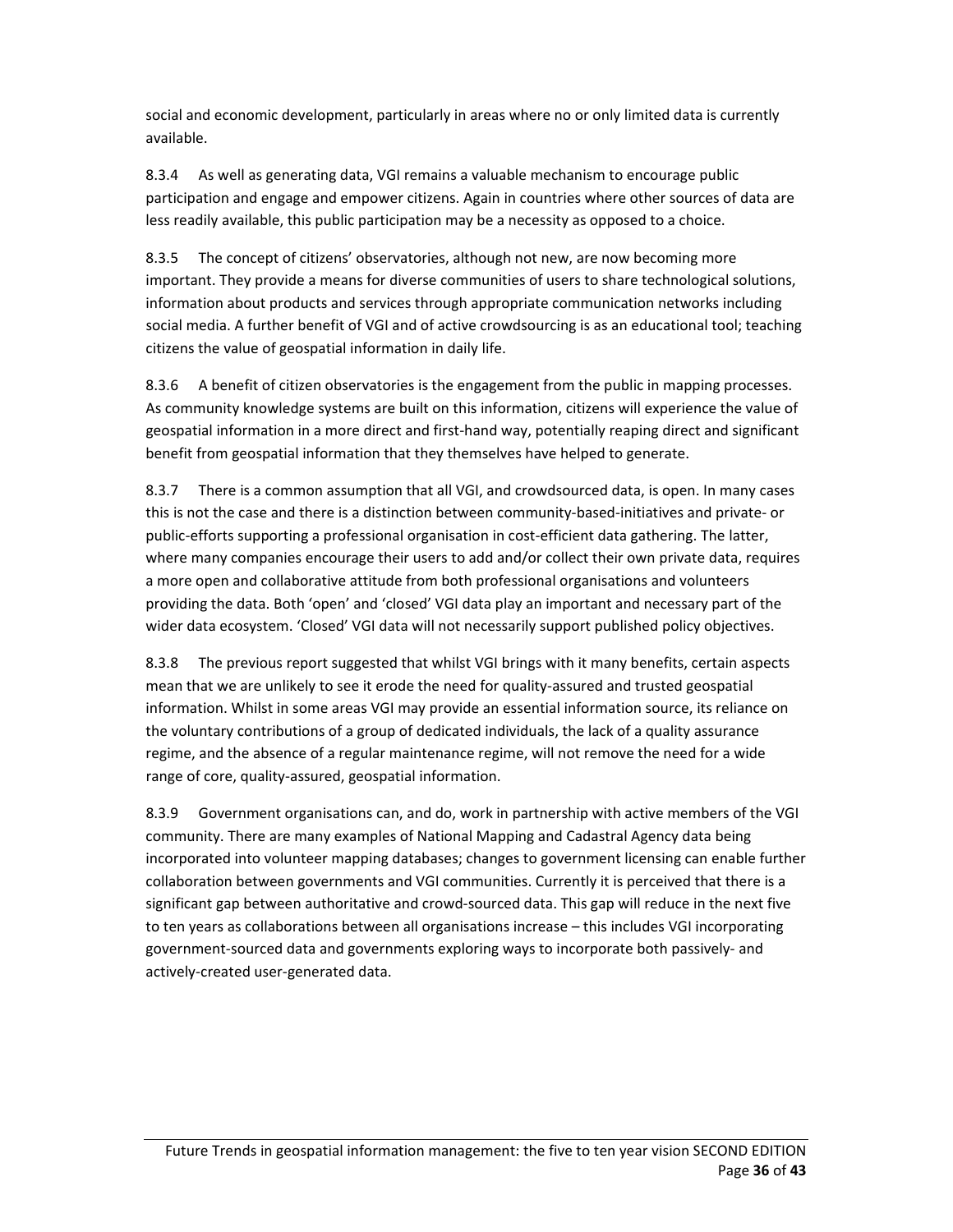# **9 The future role of governments in geospatial data provision and management**

#### **9.1 The impact of change**

9.1.1 The World is moving towards more networked societies, where relationships are more fluid, less predictable and implicitly defined. These networks are characterised with both centralised and decentralised elements. In these networks, authority is based on organisations contributing to the network, it is "earned" credibility and trust, and it is "added value dialogues" with stakeholders. With an ecosystem like this, legitimacy becomes as important as legality.

9.1.2 Governments around the world are finding that funding for geospatial data collection is under pressure, and alternative non‐government data sources are becoming more prevalent, reliable and sustainable. In effect, in some parts of the World some believe that governments are no longer the monopoly provider for many data sets. This, combined with the trend towards open data provision reduces the revenue generation provision for governments and leads to further financial pressures.

9.1.3 As mentioned earlier in the report, the public-private partnership will continue to develop, but essential roles for both the public and private organisations will continue to exist – this also applies to scientific organisations and NGOs. The focus of governments should be on providing citizen based services that are regularly provided by governments, whilst the private sector approach should continue to be commercially driven, user‐centric.

9.1.4 These pressures are forcing governments to consider their roles as providers of reliable geospatial data. Governments, through the UN‐GGIM Regional Committees, are considering what data themes should be considered "core data"; that is data the governments need to provide reliable content for, because of the critical importance for governments or the digital economy. This is leading to a shift in the role of governments from collection and provision to facilitation and certification of these core datasets.

9.1.5 Governments remain in a unique position to consider the requirements for geospatial information for society as a whole and will continue to play a key role in providing a reliable, trusted and maintained geospatial information base. The exact role a government chooses to take in geospatial information management, the challenges faced, and the changes made will vary from country to country.

#### **9.2 Bridging the gap: coordination and collaboration**

9.2.1 The next five to ten years is likely to see more collaboration between different sources, as a result the value of governmental information may be defined by the success of integration between multiple datasets, often perhaps socio‐economically related, and geospatial information. The design of public policy will rely on evidence gathered from multiple sources of data.

9.2.2 As mentioned in the chapter on the role of VGI, additional data sources offer significant opportunities to enrich existing and future geospatial databases. As such, and combined with pressures to reduce costs, it will remain increasingly important for governments to facilitate coordination between all sources of information.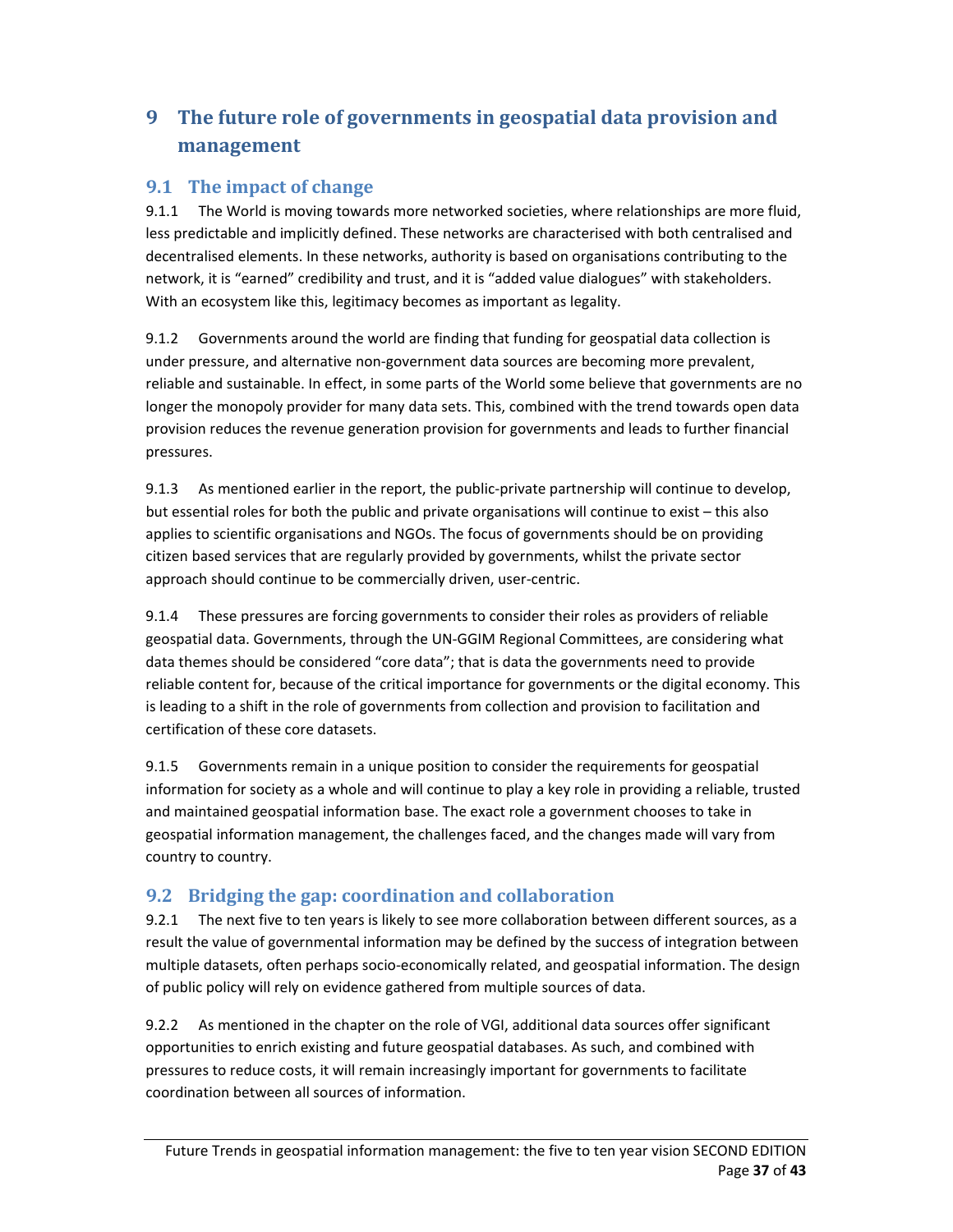9.2.3 Finding new ways to join information into nationally recognised datasets is not only an issue for geospatial data. Key to the successful delivery of integrated data will be the development of standards and methods to assure the quality and fit of different information sources.

9.2.4 As well as the focus on linking geospatial and statistical information, there has been a growth in the interoperability and integration between marine geospatial information and broader hydrographic and topographic information. This development is of upmost importance to coastal and island states.

#### **9.3 Marine geospatial information**

9.3.1 The demand for marine geospatial information, for uses other than safety of navigation, is growing at high speed with regards to the blue economy, security of marine areas and emergency requirements for a wide range of users. Easy access, interoperability and integration between marine geospatial information, broader hydrographic information and topographic information in an e‐government environment will develop to meet these growing needs.

9.3.2 Many countries already have an established National Spatial Data Infrastructure, or have initiatives in place to do so. The marine element is often less well developed, and there is a tendency to start building spatial data infrastructures on spatial products and not spatial data. The need for better integration of marine data is becoming increasingly apparent; this has led to some countries implementing the marine‐oriented elements of the NSDI's at an accelerated rate.

9.3.3 Marine Spatial Data Infrastructures are expected to support activities such as coastal zone management, planning of energy production at sea, fishing, environmental protection of the marine environment and maritime spatial planning to name a few.

9.3.4 The development of hydrographic data models – such as the International Hydrographic Organization's Universal Hydrographic Data Model – will be a strong enabler of enhanced data sharing across a diverse range of purposes. Many hydrographic datasets have the potential to be used across a wide range of uses, the establishment of robust governance models and changes in organisational culture remain some of the biggest barriers to exploiting hydrographic data.

## **9.4 Developing a national geospatial information infrastructure**

9.4.1 Increasingly, geospatial-related government decisions will require a robust geospatial information policy to be in place so as to plan, conduct and evaluate achievements of each project. Geospatial information (GI) projects could, under a single GI policy, be effectively managed by separate government agencies all working towards a common goal. The measurement and monitoring of a GI policy will enable governments to show the contribution of geospatial data and enables the identification of the value of geospatial information to decision‐makers.

9.4.2 As well as being constructed using technical architecture, spatial data infrastructures need to be underpinned by a "social infrastructure", that is the conscious design of an environment that encourages a desired range of social behaviours leading towards a desired aim or set of aims. There is recognition that analysis of networks both within and across organisational boundaries provides a new way of understanding and developing collaborations beyond typical formal, hierarchical, organisational structures in which work is usually organised. Social architecture provides a means of understanding and implementation of information infrastructures.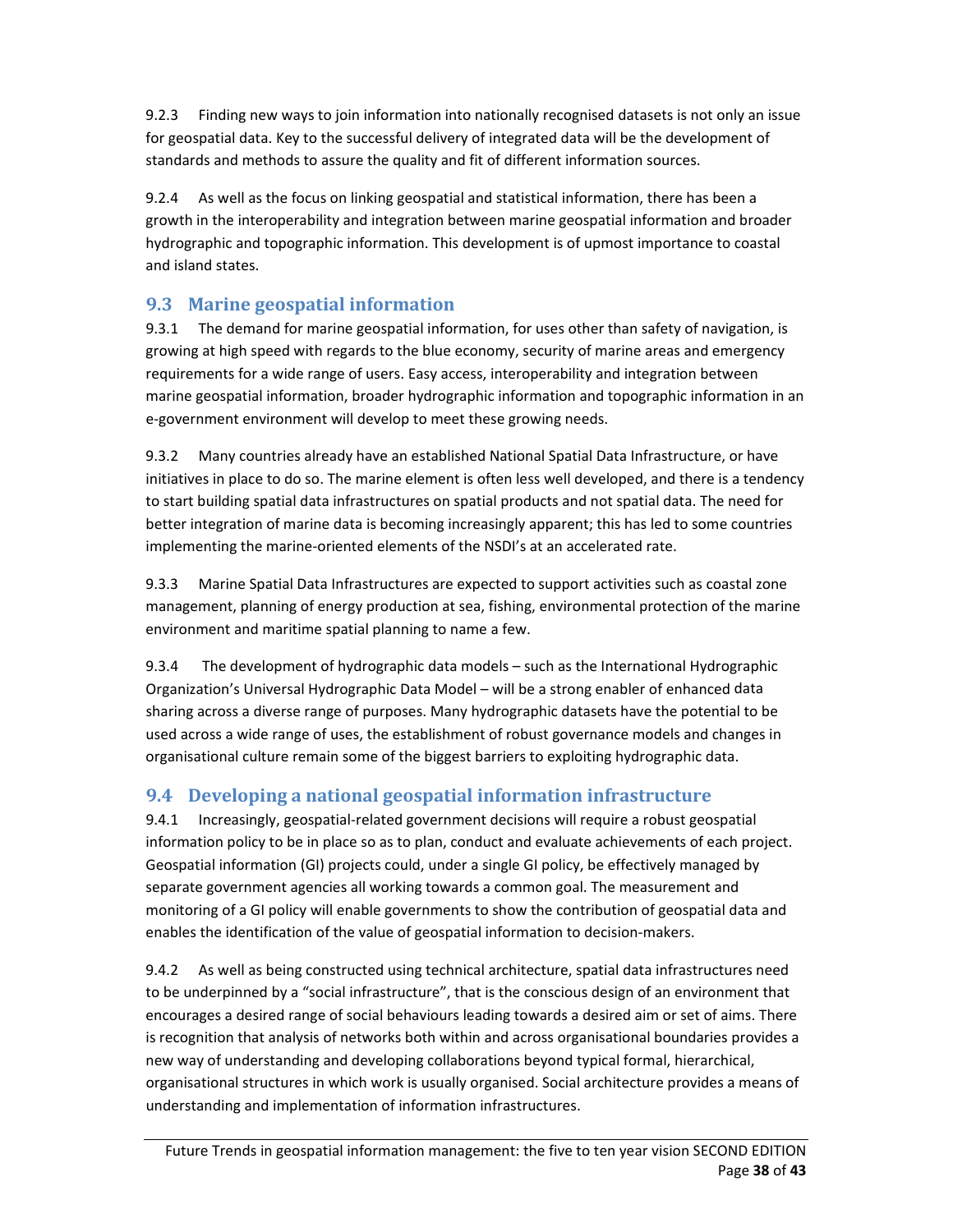9.4.3 There is a role for governments to consider and promote the existence of a spatial data infrastructure within each country. This should also include other relevant areas of knowledge, including national systems of geographical and statistical information, and should be supported by technical committees.

9.4.4 Effective governance alone is insufficient to steer information infrastructure initiatives. Efforts also need to focus on facilitating, encouraging and stimulating the community participation needed to move towards a common infrastructure framework. A broad range of activities must be coordinated in such a way that they become mutually reinforcing.

9.4.5 The exact role a government chooses to take will vary from country to country. However governments will have a key role in ensuring that comprehensive and robust frameworks are put in place with related policies, resources and structures which ensure that geospatial information is easily accessible to decision‐makers in a coordinated way.

## **9.5 Maintaining an accurate, detailed and trusted geospatial information base**

9.5.1 Over the time period since the last report, technologies have continued to develop, and the barriers to entry into the large‐scale mapping environment reduced. There has been an increase in the number of private sector organisations competing in areas that have the potential for a high economic return. As a consequence, data may become cheaper in certain high‐value areas, but in others it will therefore increase in price. This may lead to licensing by each feature on the landscape, rather than by geographical area, becoming more common.

9.5.2 Private sector providers will continue to need to justify all collection and maintenance based on a return on investment. The private sector will not recognise the Public Task that many public sector mapping organisations operate under; this could have the consequence of restricting sales for government in certain areas. If the government sector, operating under an open data mandate, switches away from certain geographies or attributes, there is a risk that the move towards open data could falter or even reverse.

9.5.3 As more organisations become involved in the collection and distribution of geospatial information, the geospatial marketplace will also witness change. As well as having a vital role in ensuring the availability of a trusted geospatial information base, government regulatory bodies may need to grow their awareness and understanding of the geospatial marketplace to ensure that competition and practices continue to remain equitable. With the continued growth in social media as a communication tool, governments will also have to communicate and demonstrate to an increasingly diverse audience the value and quality of government data.

9.5.4 A number of uses of geospatial information rely on the provision of information that is detailed, provided to a high level of specified information across an entire country, is trusted, and regularly maintained. Recognising the increase in value in data sources, a continuing role for National Mapping and Cadastral Authorities will be to define and maintain quality standards and data currency programmes for the data that is required by governments for their operation. Governments are still in a unique position to carry out this role, and to assess the levels of detail required to deliver such information.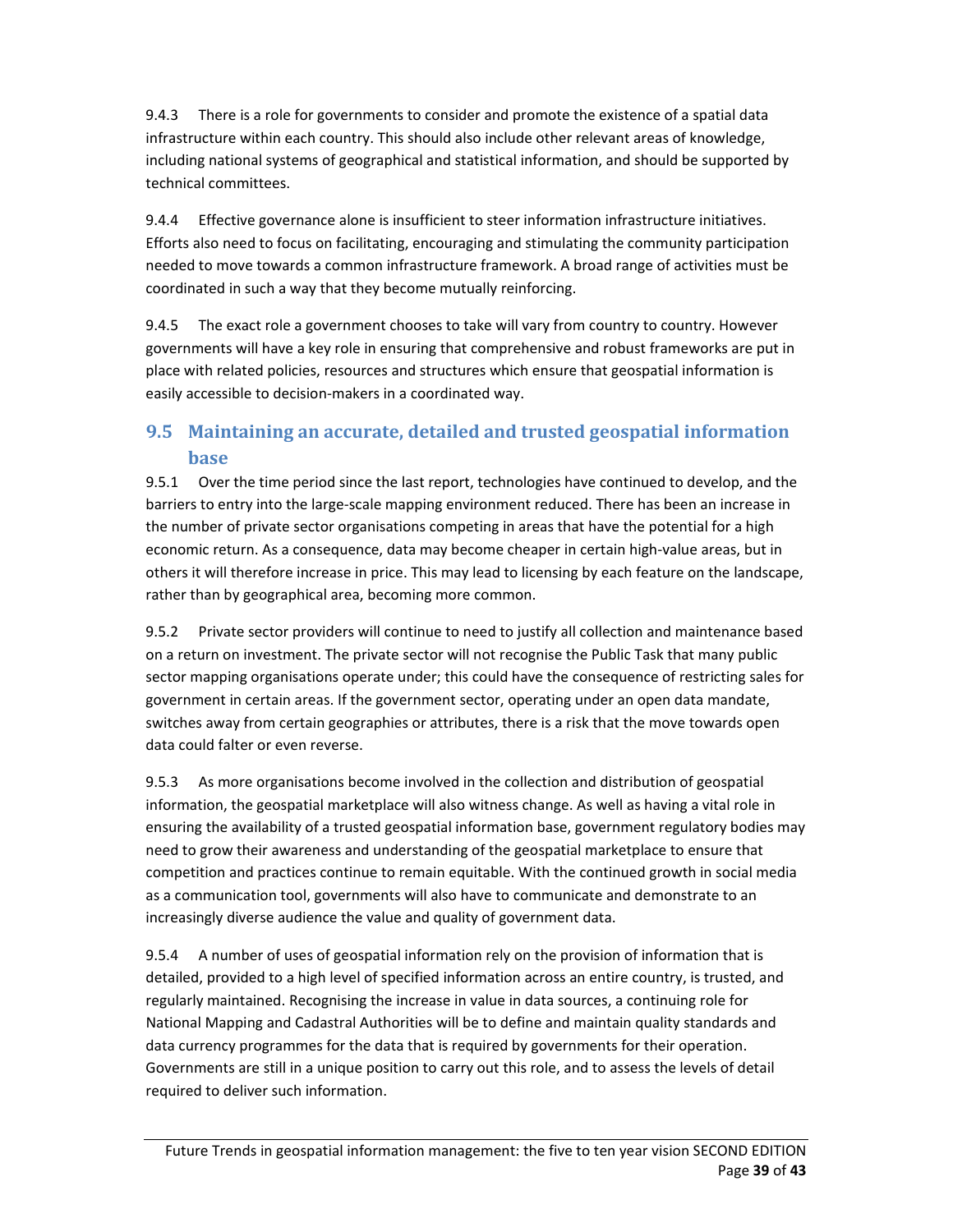9.5.5 In some nations governments, and their agencies whose main role is data collection, are likely to move towards incorporating consultancy services and the management of complete geospatial frameworks, into their mandates. Governments, in the role as authoritative suppliers of quality geospatial information, will become increasingly aware of the increased value of geospatial information for sustainable economic and social development.

9.5.6 The opening chapters of the report refer to the linking of geospatial information with statistical data. Governments will play a vital role in ensuring that frameworks are in place so that there are closer alignments between official bodies who supply data relating to statistics, the economy, and land. These frameworks will increasingly be involved in the cooperation and collaboration between different data providers and the management of geospatial information, to ensuring that the benefits of a spatially‐enabled society are realised.

9.5.7 As mentioned above, the role of governments as an authoritative supplier of quality, detailed and accurate geospatial information, drawing together a wide range of valuable sources of information, will become increasingly crucial as the awareness of the value, and therefore the use, of geospatial information increases amongst decision‐makers. End‐users should be able to consume government‐assured spatial data with a level of trust in its quality and provenance.

9.5.8 Geospatial information can provide an interesting opportunity to improve the quality of life of citizens; the challenge is to have the tools available to demonstrate its performance in economic, social and political spheres.

9.5.9 As highlighted by the video "Everything that happens, happens somewhere", produced by the UN‐GGIM Secretariat, and available on the UN Department of Economic and Social Affairs (UNDESA) YouTube channel, geospatial information has a key role in delivering sustainable social and economic development across the globe. As economic and social issues, coupled with the adoption of the UN Sustainable Development Goals, continue to be increasingly cross‐border in nature, we will see a growth in regional and global cooperation between governments, regional bodies and supranational agencies such as the UN.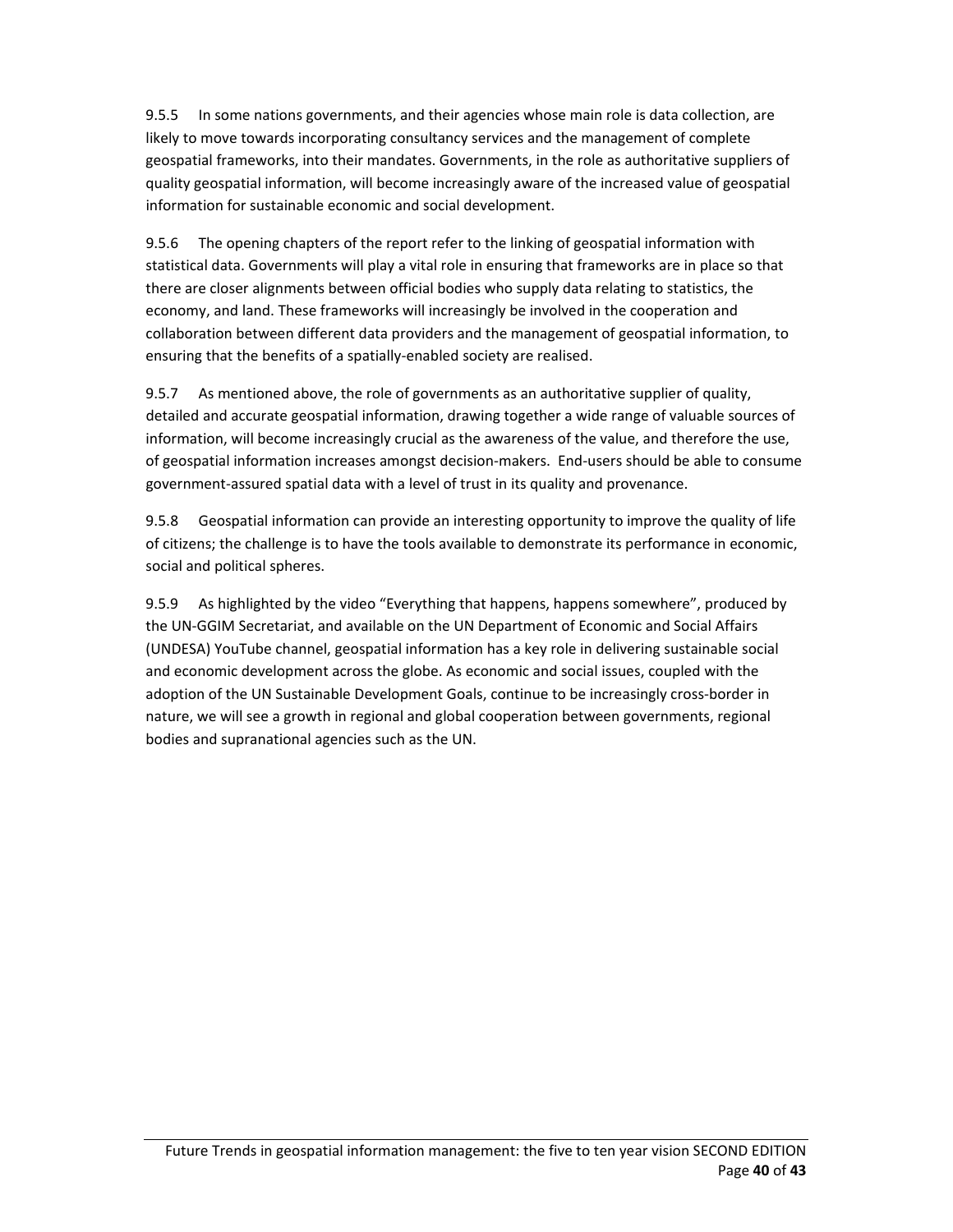## **List of contributors**

We are grateful to all of the below who have contributed to this report either through providing a written submission or by taking part in the discussion forum during May 2015. We recognise that, despite our best efforts, some contributors may not be listed below. We apologise if this is the case and ask that anyone who wishes to be recognised in the list in future publication versions to email James Norris at ftrends@os.uk.

Recognising the changing approach to consolidating the report, all UN Member States and observer States contributions are listed by UN naming conventions, rather than by individuals who submitted the report. The designation of any individuals relates to their position when they made the submission.

| Austria           |  |
|-------------------|--|
| Bahrain           |  |
| Canada            |  |
| Colombia          |  |
| Czech Republic    |  |
| Denmark           |  |
| Egypt             |  |
| Finland           |  |
| France            |  |
| Germany           |  |
| Italy             |  |
| Iraq              |  |
| Japan             |  |
| Republic of Korea |  |
| Latvia            |  |
| Malaysia          |  |
| Mexico            |  |
| The Netherlands   |  |
| Norway            |  |
| Oman              |  |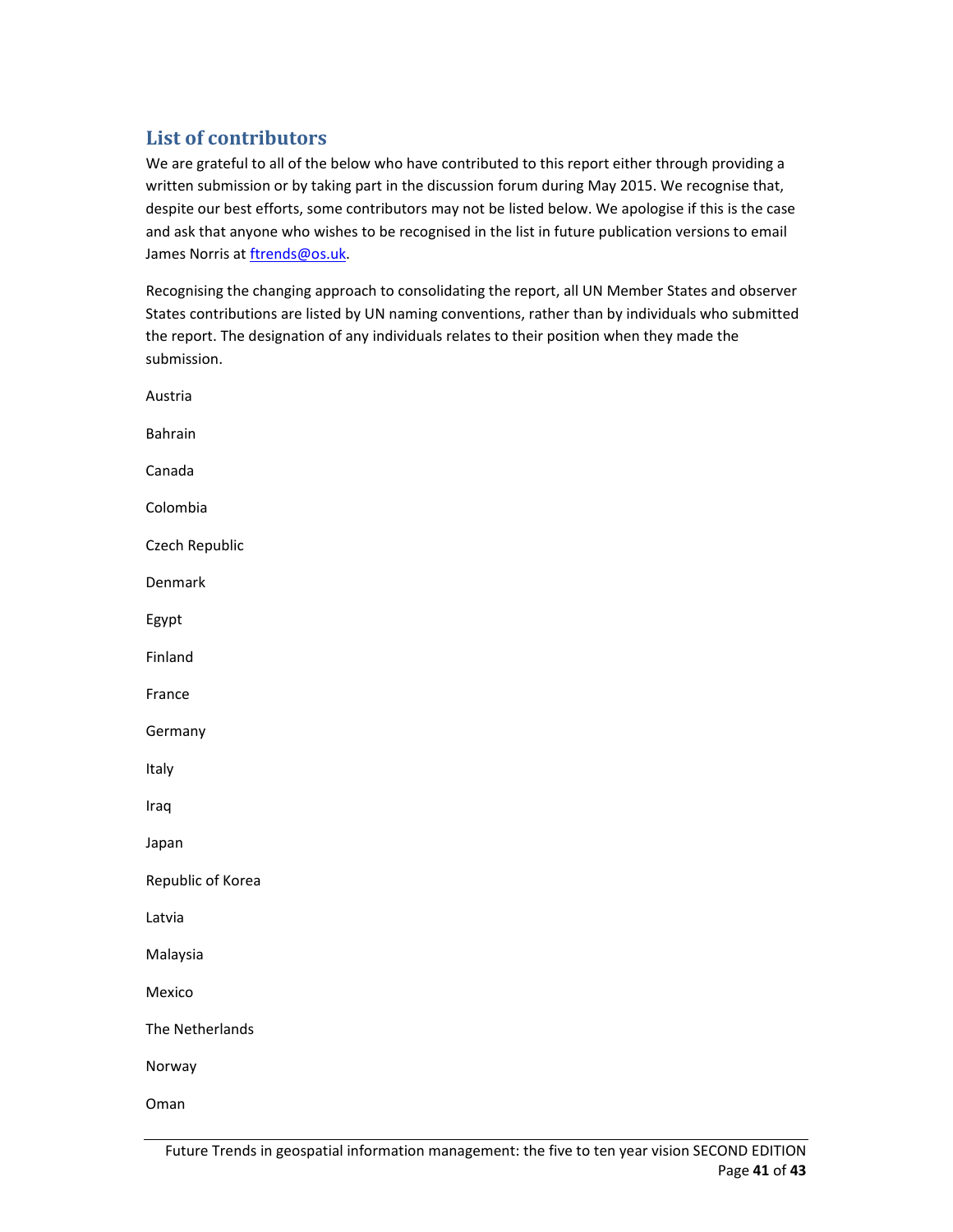State of Palestine Poland Romania Saudi Arabia Sweden **Switzerland** Togo United Kingdom United States of America Uruguay EuroGeographics European Commission European Environment Agency European Umbrella Organisation for Geographic Information (EUROGI) International Cartographic Association

International Hydrographic Association

Open Geospatial Consortium

Paul Box, Principal Research Consultant, Commonwealth Scientific and Industrial Research Organisation (CSIRO), Australia

Andrew Coote, Chief Executive, ConsultingWhere Ltd

Mahmoud R. Delavar, University of Tehran, Iran

Steven Hagan, Oracle

John Kedar, Ordnance Survey International

Professor Gottfried Konecny, Leibniz University Hannover, Germany

Dr Vanessa Lawrence CB, Co‐Chair UN‐GGIM

Peter Miller, Chief Executive, ITO World Ltd